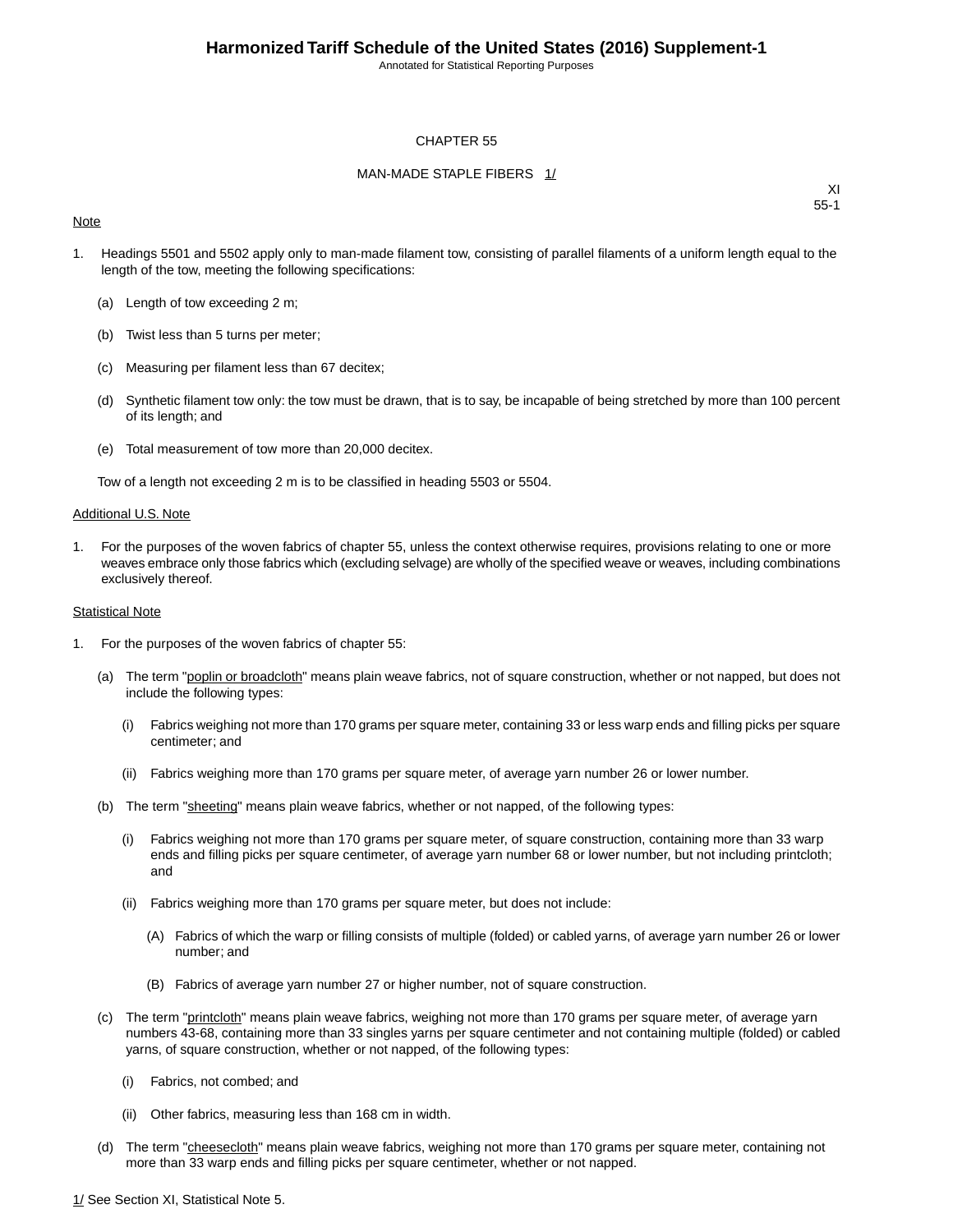Annotated for Statistical Reporting Purposes

Statistical Note (con.) XI 55-2

- (e) The term "lawns, voiles or batistes" means plain weave fabrics, weighing not more than 170 grams per square meter, of average yarn number 69 or higher number, consisting of more than 33 warp ends and filling picks per square centimeter, of square construction, whether or not napped.
- (f) The term "duck" means fabrics weighing more than 170 grams per square meter, of average yarn number 26 or lower number, whether or not napped, of the following types:
	- (i) Plain weave, of which the warp or filling consists of multiple (folded) or cabled yarns; or
	- (ii) Woven as plain weave except that two or more warp ends are woven as one (taped warp), whether or not containing multiple (folded) or cabled yarns; this latter type of duck is not to be classified as a plain weave fabric.
- (g) The term "oxford cloth" means fabrics weighing not more than 170 grams per square meter, whether or not napped, woven as plain weave except that two or more warp ends are woven as one (taped warp). Oxford cloth is not to be classified as a plain weave fabric.
- (h) The term "blue denim" means fabrics weighing more than 170 grams per square meter, of 3-thread or 4-thread twill, including broken twill, warp faced, the warp yarns of which are dyed blue and the weft yarns of which are unbleached, bleached, dyed grey or colored a lighter shade of blue than that of the warp yarns.
- (ij) The term "square construction" means fabrics of the following types:
	- (i) Containing less than 79 warp ends and filling picks per square centimeter, of which the difference between the total count of warp ends per centimeter and the total count of filling picks per centimeter is less than 11; or
	- (ii) Containing 79 or more warp ends and filling picks per square centimeter, of which the total count of warp ends per centimeter and the total count of filling picks per centimeter are each less than 57 percent of the total count per square centimeter of such warp ends and filling picks.
- (k) The term "napped" means fabrics with a fuzzy, fibrous surface produced by scratching or pricking the surface so that some of the fibers are raised from the body of the yarn. Napped fabrics are not to be confused with pile fabrics. Outing and canton flannel, moleskin, etc., are typical fabrics with a nap.
- (l) The term "not combed" means fabrics in part of uncombed cotton, other vegetable textile fibers or wool or fine animal hair.
- (m) The term "combed" means fabrics containing cotton, other vegetable textile fibers or wool or fine animal hair, in which such fibers are combed.
- (n) The term " number," as applied to woven fabrics of man-made fibers, means the average yarn number of the yarns contained therein. In computing the average yarn number, the length of the yarn is considered to be equal to the distance covered by it in the fabric in the condition as imported, with all clipped yarn being measured as if continuous and with the count being taken of the total single yarns in the fabric including the single yarns in any multiple (folded) or cabled yarns. The weight shall be taken after any excessive sizing is removed by boiling or other suitable process. Any one of the following formulas can be used to determine the average yarn number--

N = BYT/1000, 100T/Z', BT/Z or ST/10

when:

N is the average yarn number, B is the breadth (width) of the fabric in centimeters, Y is the meters (linear) of the fabric per kilogram, T is the total single yarns per square centimeter, S is the square meters of fabric per kilogram, Z is the grams per linear meter of fabric, and Z' is the grams per square meter of fabric.

Fractions in the resulting "number" shall be disregarded.

- 2. The term "discharge printed" fabrics refers to fabrics which have been:
	- (a) Dyed, not tinted, a single uniform color other than white;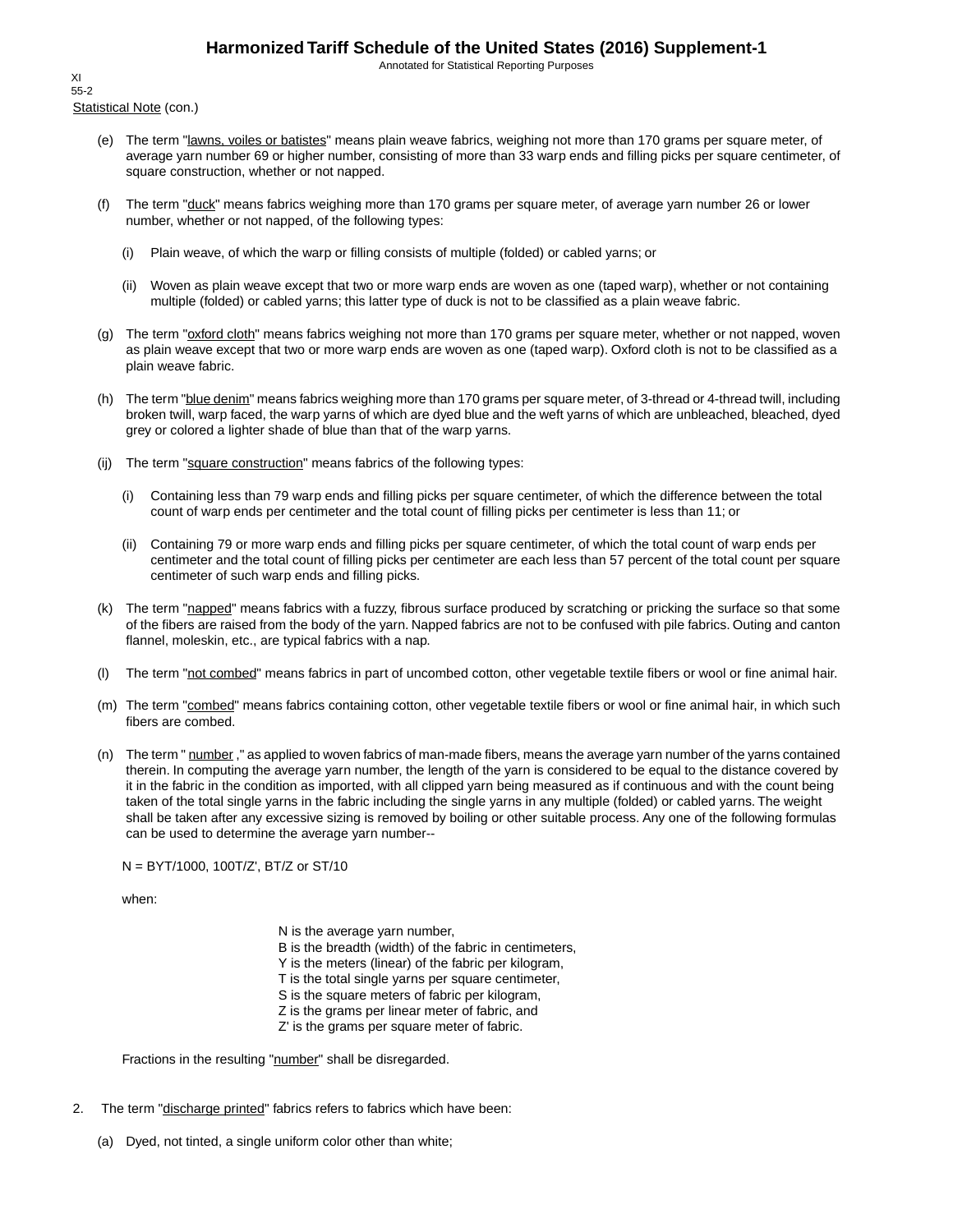Annotated for Statistical Reporting Purposes

(con.)

- (b) Further processed using a method whereby chlorine or other color-destroying chemicals are applied to discrete portions of the dyed fabric to bleach out or discharge the dye and printed in those discrete portions thereby yielding a different colored pattern on the previously dyed ground; and
- (c) Subjected to two or more of the following finishing operations: bleaching, shrinking, filling, napping, decating, permanent stiffening, weighting, permanent embossing or moireing.

[**Compiler's note:** All provisions of subchapter II of chapter 99 have expired; footnote references are shown for reference only.]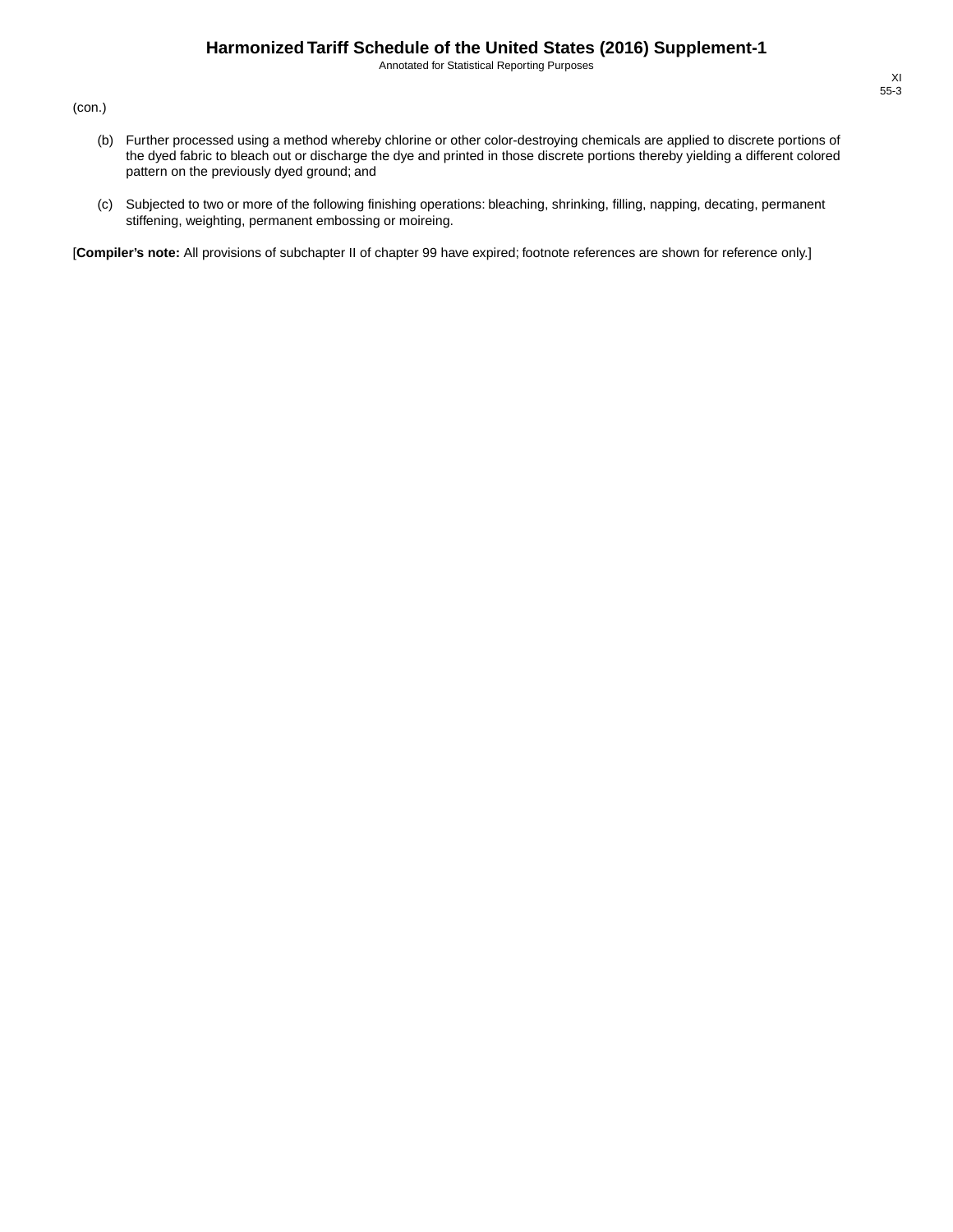XI 55-4

2/ See heading 9902.23.27

Annotated for Statistical Reporting Purposes

| Heading/      | Stat.       |                                                                                                                                                                                                                                                                                                                                                                    | Unit           | Rates of Duty |                                                                                             |                |
|---------------|-------------|--------------------------------------------------------------------------------------------------------------------------------------------------------------------------------------------------------------------------------------------------------------------------------------------------------------------------------------------------------------------|----------------|---------------|---------------------------------------------------------------------------------------------|----------------|
| Subheading    | Suf-<br>fix | Article Description                                                                                                                                                                                                                                                                                                                                                | of<br>Quantity | General       | 1<br>Special                                                                                | $\overline{2}$ |
| 5501          |             | Synthetic filament tow:                                                                                                                                                                                                                                                                                                                                            |                |               |                                                                                             |                |
| 5501.10.00 00 |             |                                                                                                                                                                                                                                                                                                                                                                    |                |               | Free (AU, BH, CA,<br>CL, CO, IL, JO,<br>KR, MA, MX, OM,                                     | 45%            |
| 5501.20.00    | 00          |                                                                                                                                                                                                                                                                                                                                                                    |                |               | P, PA, PE, SG)<br>Free (AU, BH, CA,<br>CL, CO, IL, JO,<br>KR, MA, MX, OM,<br>P, PA, PE, SG) | 45%            |
| 5501.30.00    |             |                                                                                                                                                                                                                                                                                                                                                                    |                |               | Free (AU, BH, CA,<br>CL, CO, IL, JO,<br>KR, MA, MX, OM,<br>P, PA, PE, SG)                   | 45%            |
|               | 10          | Containing 92 percent or more by weight of<br>acrylonitrile units with filaments numbering fewer<br>than $70,000$ (+/-2000) with filament diameter<br>1.59 decitex (plus or minus 0.027) or less, or in a<br>separable tow construction capable of being<br>separated into tows of 70,000 (+/-2000) or fewer<br>with filament diameter 1.59 decitex (plus or minus |                |               |                                                                                             |                |
|               | 90          |                                                                                                                                                                                                                                                                                                                                                                    |                |               |                                                                                             |                |
| 5501.40.00    | 00          |                                                                                                                                                                                                                                                                                                                                                                    |                | 7.5%          | Free (AU, BH, CA,<br>CL, CO, IL, JO,<br>KR, MA, MX, OM,<br>P, PA, PE, SG)                   | 45%            |
| 5501.90.01    | 00          |                                                                                                                                                                                                                                                                                                                                                                    |                |               | Free (AU, BH, CA,<br>CL, CO, IL, JO,<br>KR, MA, MX, OM,<br>P, PA, PE, SG)                   | 45%            |
| 5502.00.00    |             |                                                                                                                                                                                                                                                                                                                                                                    |                | 7.5% 2/       | Free (AU, BH, CA,<br>CL, CO, IL, JO,<br>KR, MA, MX, OM,<br>P, PA, PE, SG)                   | 45%            |
|               | 10          |                                                                                                                                                                                                                                                                                                                                                                    |                |               |                                                                                             |                |
|               |             |                                                                                                                                                                                                                                                                                                                                                                    |                |               |                                                                                             |                |
|               |             |                                                                                                                                                                                                                                                                                                                                                                    |                |               |                                                                                             |                |
|               | 90          | 1/ See headings 9902.10.21, 9902.11.11, 9902.11.12, 9902.40.13, 9902.40.14, 9902.40.21, and 9902.40.22                                                                                                                                                                                                                                                             |                |               |                                                                                             |                |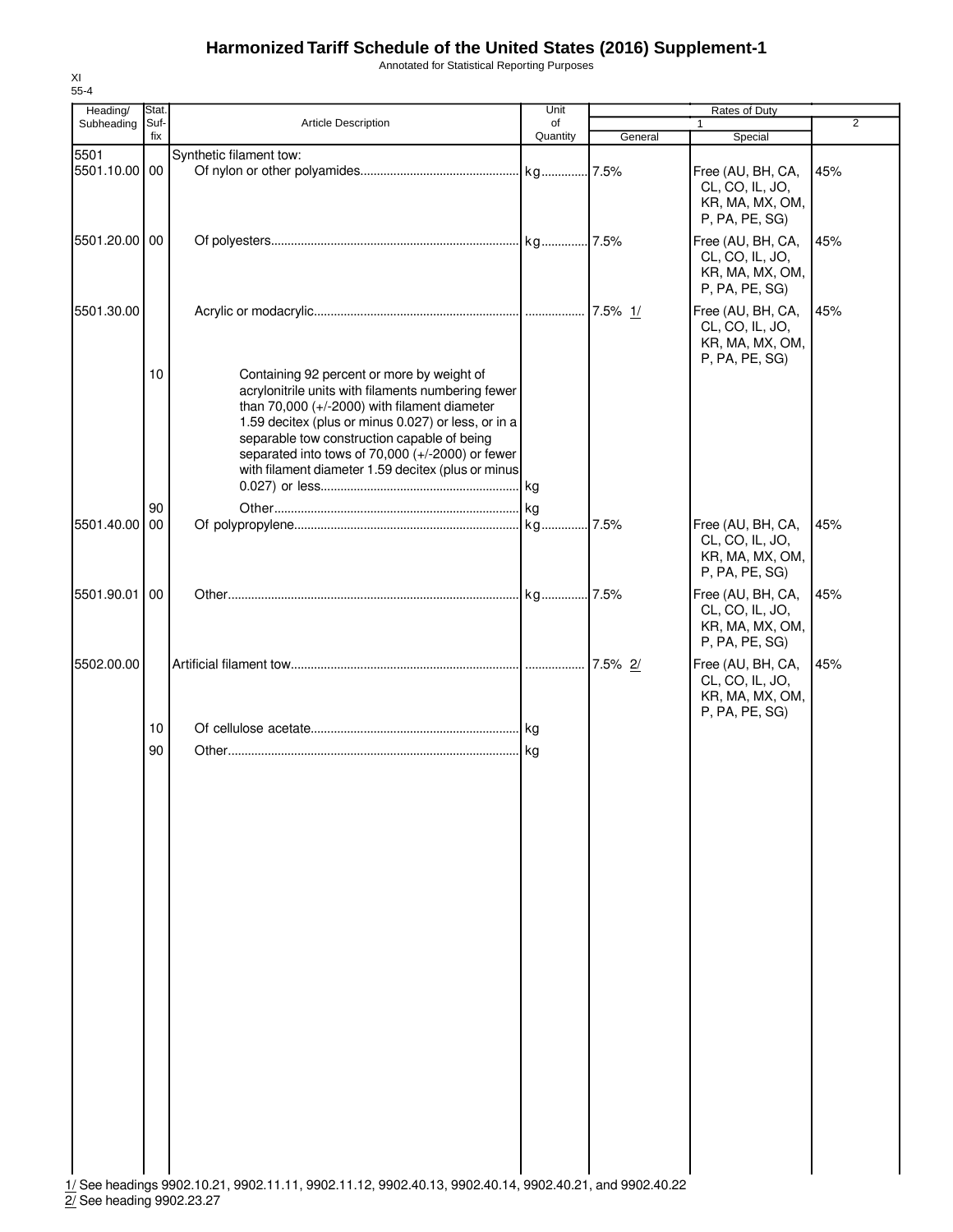Annotated for Statistical Reporting Purposes

| Heading/                 | Stat. |                                                                                                               | Unit       |         | Rates of Duty                                                             |                |
|--------------------------|-------|---------------------------------------------------------------------------------------------------------------|------------|---------|---------------------------------------------------------------------------|----------------|
| Subheading               | Suf-  | Article Description                                                                                           | of         |         |                                                                           | $\overline{2}$ |
| 5503                     | fix   | Synthetic staple fibers, not carded, combed or otherwise<br>processed for spinning:                           | Quantity   | General | Special                                                                   |                |
| 5503.11.00 00            |       | Of nylon or other polyamides:                                                                                 |            |         | Free (AU, BH, CA,                                                         | 25%            |
|                          |       |                                                                                                               |            |         | CL, CO, IL, JO,<br>KR, MA, MX, OM,<br>P, PA, PE, SG)                      |                |
| 5503.19<br>5503.19.10 00 |       | Other:                                                                                                        |            |         |                                                                           |                |
|                          |       | Containing 10 percent or more by weight of nylon                                                              |            |         |                                                                           | 25%            |
| 5503.19.90 00            |       |                                                                                                               |            |         | Free (AU, BH, CA,<br>CL, CO, IL, JO,<br>KR, MA, MX, OM,<br>P, PA, PE, SG) | 25%            |
| 5503.20.00               |       |                                                                                                               |            | 4.3% 1/ | Free (AU, BH, CA,<br>CL, CO, IL, JO,<br>KR, MA, MX, OM,<br>P, PA, PE, SG) | 25%            |
|                          | 15    | Bi-component fibers having an outer copolymer sheath<br>that melts at a lower temperature than the core, of a |            |         |                                                                           |                |
|                          | 25    | Other:                                                                                                        |            |         |                                                                           |                |
|                          | 45    | Measuring 3.3 decitex or more but less than                                                                   |            |         |                                                                           |                |
|                          | 65    |                                                                                                               |            |         |                                                                           |                |
| 5503.30.00               | 00    |                                                                                                               |            |         | Free (AU, BH, CA,<br>CL, CO, IL, JO,<br>KR, MA, MX, OM,<br>P, PA, PE, SG) | 25%            |
| 5503.40.00 00            |       |                                                                                                               |            |         | Free (AU, BH, CA,<br>CL, CO, IL, JO,<br>KR, MA, MX, OM,<br>P, PA, PE, SG) | 25%            |
| 5503.90<br>5503.90.10 00 |       | Other:                                                                                                        |            |         |                                                                           | 25%            |
| 5503.90.90 00            |       |                                                                                                               |            |         | Free (AU, BH, CA,                                                         | 25%            |
|                          |       |                                                                                                               |            |         | CL, CO, IL, JO,<br>KR, MA, MX, OM,<br>P, PA, PE, SG)                      |                |
| 5504                     |       | Artificial staple fibers, not carded, combed or otherwise<br>processed for spinning:                          |            |         |                                                                           |                |
| 5504.10.00 00            |       |                                                                                                               | kg 4.3% 3/ |         | Free (AU, BH, CA,<br>CL, CO, IL, JO,<br>KR, MA, MX, OM,<br>P, PA, PE, SG) | 25%            |
| 5504.90.00 00            |       |                                                                                                               |            | 4.3%    | Free (AU, BH, CA,<br>CL, CO, IL, JO,<br>KR, MA, MX, OM,<br>P, PA, PE, SG) | 25%            |
|                          |       |                                                                                                               |            |         |                                                                           |                |
|                          |       |                                                                                                               |            |         |                                                                           |                |
|                          |       |                                                                                                               |            |         |                                                                           |                |

 $\frac{1}{11}$  See heading 9902.55.03

 $2/$  See heading 9902.25.62, and 9902.40.03 through 9902.40.12, 9902.40.15, 9902.40.16, 9902.40.23, 9902.40.24, 9902.40.30 and  $9902.40.31.$ 

3/ See headings 9902.23.33, 9902.25.59 and 9902.55.04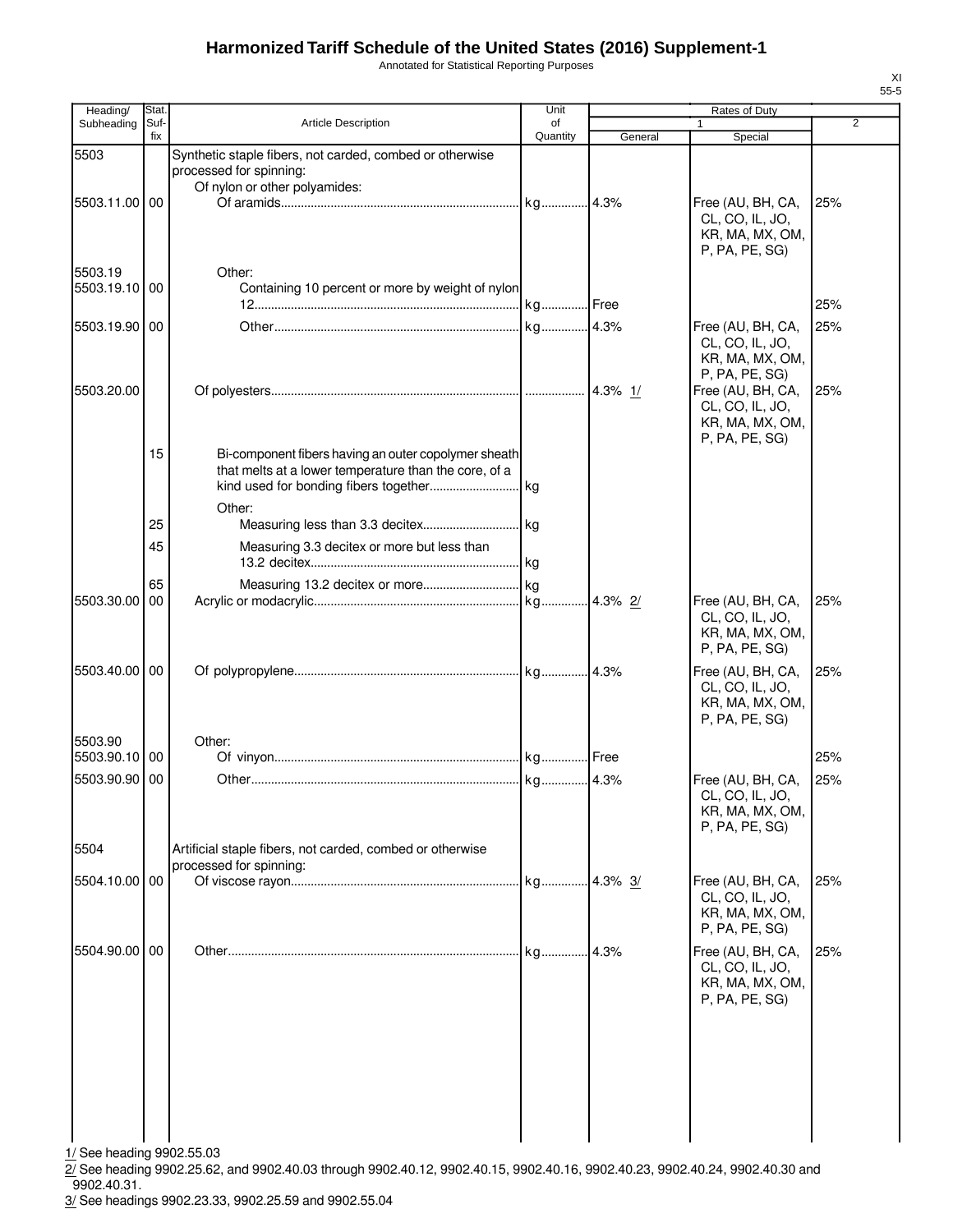Annotated for Statistical Reporting Purposes

| Heading/                   | Stat.       |                                                                                 | Unit           | Rates of Duty |                                                                           |       |
|----------------------------|-------------|---------------------------------------------------------------------------------|----------------|---------------|---------------------------------------------------------------------------|-------|
| Subheading                 | Suf-<br>fix | <b>Article Description</b>                                                      | of<br>Quantity | General       | 1<br>Special                                                              | 2     |
| 5505                       |             | Waste (including noils, yarn waste and garnetted stock) of                      |                |               |                                                                           |       |
|                            |             | man-made fibers:                                                                |                |               |                                                                           |       |
| 5505.10.00                 |             |                                                                                 |                | Free          |                                                                           | 10%   |
|                            | 20          |                                                                                 |                |               |                                                                           |       |
|                            | 40          |                                                                                 |                |               |                                                                           |       |
|                            | 60          |                                                                                 |                |               |                                                                           |       |
| 5505.20.00                 | 00          |                                                                                 |                | Free          |                                                                           | 10%   |
| 5506                       |             | Synthetic staple fibers, carded, combed or otherwise processed                  |                |               |                                                                           |       |
| 5506.10.00 00              |             | for spinning:                                                                   |                |               | Free (AU, BH, CA,                                                         | 51.5% |
|                            |             |                                                                                 |                |               | CL, CO, IL, JO,<br>KR, MA, MX, OM,<br>P, PA, PE, SG)                      |       |
| 5506.20.00 00              |             |                                                                                 |                |               | Free (AU, BH, CA,<br>CL, CO, IL, JO,<br>KR, MA, MX, OM,<br>P, PA, PE, SG) | 51.5% |
| 5506.30.00 00              |             |                                                                                 |                |               | Free (AU, BH, CA,<br>CL, CO, IL, JO,<br>KR, MA, MX, OM,<br>P, PA, PE, SG) | 51.5% |
| 5506.90.00 00              |             |                                                                                 |                |               | Free (AU, BH, CA,<br>CL, CO, IL, JO,<br>KR, MA, MX, OM,<br>P, PA, PE, SG) | 51.5% |
|                            |             | 5507.00.00   00 Artificial staple fibers, carded, combed or otherwise processed |                |               |                                                                           |       |
|                            |             |                                                                                 | kg 5% 2/       |               | Free (AU, BH, CA,<br>CL, CO, IL, JO,<br>KR, MA, MX, OM,<br>P, PA, PE, SG) | 51.5% |
| 5508                       |             | Sewing thread of man-made staple fibers, whether or not put                     |                |               |                                                                           |       |
|                            |             | up for retail sale:                                                             |                |               |                                                                           |       |
| 5508.10.00 00              |             |                                                                                 |                |               | Free (AU, BH, CA,<br>CL, CO, IL, JO,<br>KR, MA, MX, OM,<br>P, PA, PE, SG) | 55%   |
| 5508.20.00 00              |             |                                                                                 |                |               | Free (AU, BH, CA,<br>CL, CO, IL, JO,<br>KR, MA, MX, OM,<br>P, PA, PE, SG) | 55%   |
|                            |             |                                                                                 |                |               |                                                                           |       |
|                            |             |                                                                                 |                |               |                                                                           |       |
|                            |             |                                                                                 |                |               |                                                                           |       |
|                            |             |                                                                                 |                |               |                                                                           |       |
|                            |             |                                                                                 |                |               |                                                                           |       |
|                            |             |                                                                                 |                |               |                                                                           |       |
|                            |             |                                                                                 |                |               |                                                                           |       |
| 1/ See heading 9902.10.22. |             |                                                                                 |                |               |                                                                           |       |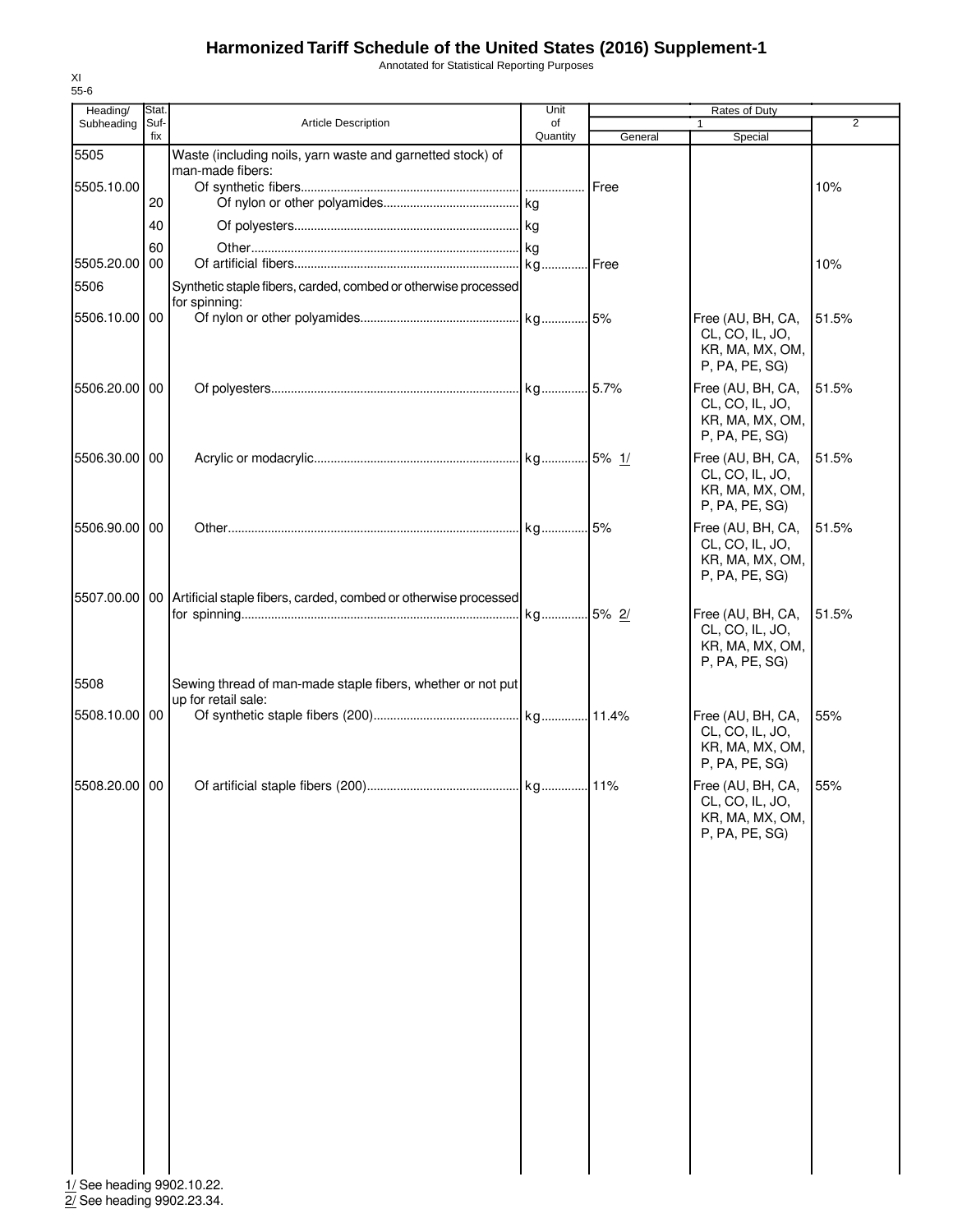Annotated for Statistical Reporting Purposes

| Heading/      | Stat.       |                                                                                           | Unit           |         | Rates of Duty                        |                |
|---------------|-------------|-------------------------------------------------------------------------------------------|----------------|---------|--------------------------------------|----------------|
| Subheading    | Suf-<br>fix | <b>Article Description</b>                                                                | of<br>Quantity | General | Special                              | $\overline{2}$ |
| 5509          |             | Yarn (other than sewing thread) of synthetic staple fibers, not                           |                |         |                                      |                |
|               |             | put up for retail sale:                                                                   |                |         |                                      |                |
|               |             | Containing 85 percent or more by weight of staple fibers<br>of nylon or other polyamides: |                |         |                                      |                |
| 5509.11.00 00 |             |                                                                                           |                |         | Free (AU, BH, CA,                    | 54%            |
|               |             |                                                                                           |                |         | CL, CO, IL, JO,                      |                |
|               |             |                                                                                           |                |         | KR, MA, MX, OM,                      |                |
|               |             |                                                                                           |                |         | P, PA, PE, SG)                       |                |
| 5509.12.00 00 |             |                                                                                           |                |         | Free (AU, BH, CA,                    | 61.5%          |
|               |             |                                                                                           |                |         | CL, CO, IL, JO,<br>KR, MA, MX, OM,   |                |
|               |             |                                                                                           |                |         | P, PA, PE, SG)                       |                |
|               |             | Containing 85 percent or more by weight of polyester staple                               |                |         |                                      |                |
| 5509.21.00 00 |             | fibers:                                                                                   |                |         | Free (AU, BH, CA,                    | 54%            |
|               |             |                                                                                           |                |         | CL, CO, IL, JO,                      |                |
|               |             |                                                                                           |                |         | KR, MA, MX, OM,                      |                |
|               |             |                                                                                           |                |         | P, PA, PE, SG)                       |                |
| 5509.22.00    |             |                                                                                           |                |         | Free (AU, BH, CA,                    | 61.5%          |
|               |             |                                                                                           |                |         | CL, CO, IL, JO,<br>KR, MA, MX, OM,   |                |
|               |             |                                                                                           |                |         | P, PA, PE, SG)                       |                |
|               | 10          | Multiple (folded), with a final "Z" twist (200) kg                                        |                |         |                                      |                |
|               | 90          |                                                                                           |                |         |                                      |                |
|               |             | Containing 85 percent or more by weight of acrylic or<br>modacrylic staple fibers:        |                |         |                                      |                |
| 5509.31.00 00 |             |                                                                                           |                |         | Free (AU, BH, CA,                    | 54%            |
|               |             |                                                                                           |                |         | CL, CO, IL, JO,                      |                |
|               |             |                                                                                           |                |         | KR, MA, MX, OM,                      |                |
|               |             |                                                                                           |                |         | P, PA, PE, SG)                       |                |
| 5509.32.00 00 |             |                                                                                           |                |         | Free (AU, BH, CA,<br>CL, CO, IL, JO, | 61.5%          |
|               |             |                                                                                           |                |         | KR, MA, MX, OM,                      |                |
|               |             |                                                                                           |                |         | P, PA, PE, SG)                       |                |
|               |             | Other yarn, containing 85 percent or more by weight of<br>synthetic staple fibers:        |                |         |                                      |                |
| 5509.41.00    |             |                                                                                           |                |         | Free (AU, BH, CA,                    | 54%            |
|               |             |                                                                                           |                |         | CL, CO, IL, JO,                      |                |
|               |             |                                                                                           |                |         | KR, MA, MX, OM,<br>P, PA, PE, SG)    |                |
|               | 10          |                                                                                           |                |         |                                      |                |
|               | 90          |                                                                                           |                |         |                                      |                |
| 5509.42.00    |             |                                                                                           |                | 7%      | Free (AU, BH, CA,                    | 61.5%          |
|               |             |                                                                                           |                |         | CL, CO, IL, JO,<br>KR, MA, MX, OM,   |                |
|               |             |                                                                                           |                |         | P, PA, PE, SG)                       |                |
|               | 10          |                                                                                           |                |         |                                      |                |
|               | 90          |                                                                                           |                |         |                                      |                |
|               |             |                                                                                           |                |         |                                      |                |
|               |             |                                                                                           |                |         |                                      |                |
|               |             |                                                                                           |                |         |                                      |                |
|               |             |                                                                                           |                |         |                                      |                |
|               |             |                                                                                           |                |         |                                      |                |
|               |             |                                                                                           |                |         |                                      |                |
|               |             |                                                                                           |                |         |                                      |                |
|               |             |                                                                                           |                |         |                                      |                |
|               |             |                                                                                           |                |         |                                      |                |
|               |             |                                                                                           |                |         |                                      |                |
|               |             |                                                                                           |                |         |                                      |                |
|               |             |                                                                                           |                |         |                                      |                |
|               |             |                                                                                           |                |         |                                      |                |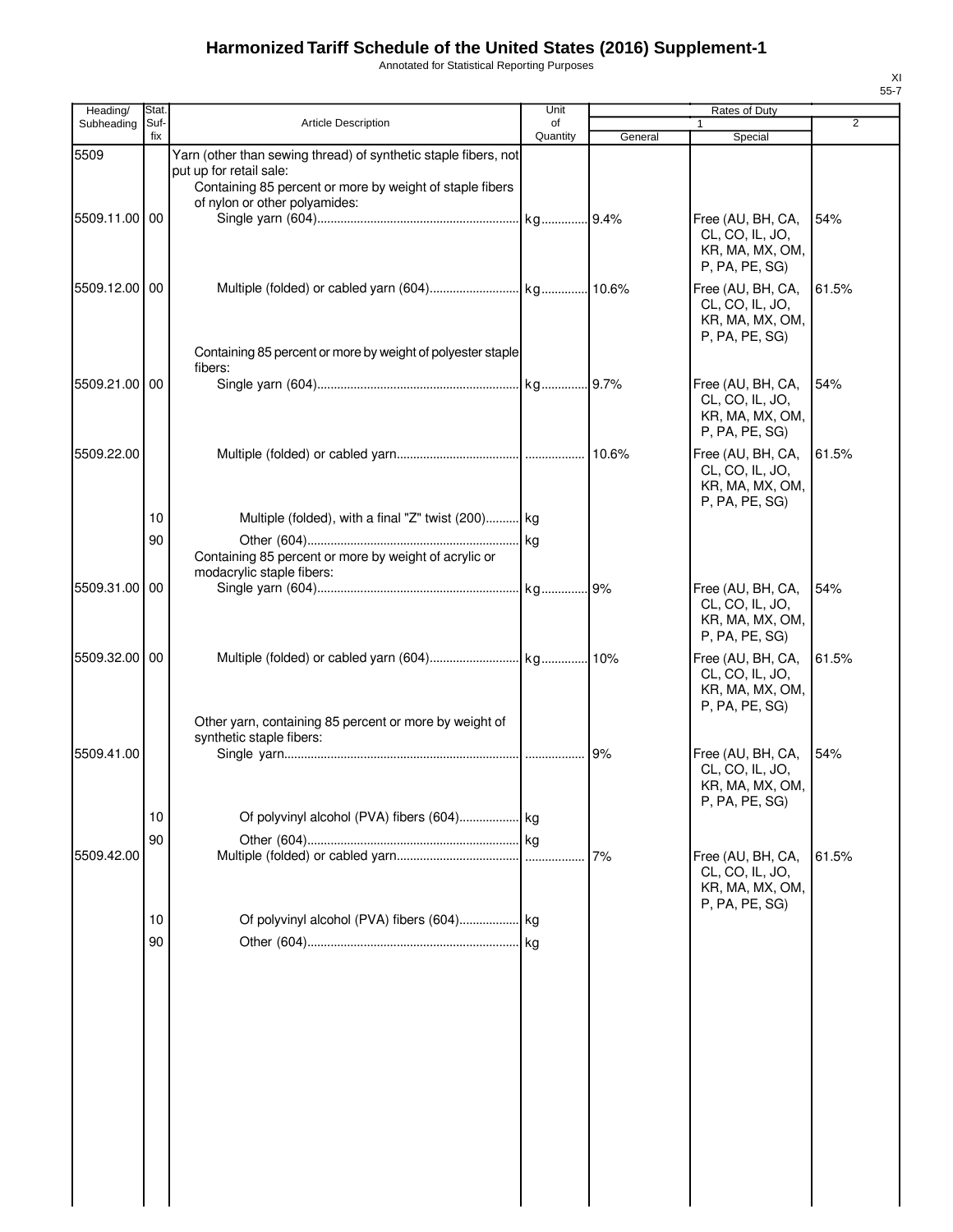Annotated for Statistical Reporting Purposes

| Heading/                 | Stat        |                                                                                                                                              | Unit           |         | Rates of Duty                                                             |       |
|--------------------------|-------------|----------------------------------------------------------------------------------------------------------------------------------------------|----------------|---------|---------------------------------------------------------------------------|-------|
| Subheading               | Suf-<br>fix | <b>Article Description</b>                                                                                                                   | of<br>Quantity | General | 1<br>Special                                                              | 2     |
| 5509 (con.)              |             | Yarn (other than sewing thread) of synthetic staple fibers, not<br>put up for retail sale: (con.)<br>Other yarn, of polyester staple fibers: |                |         |                                                                           |       |
| 5509.51<br>5509.51.30 00 |             | Mixed mainly or solely with artificial staple fibers:                                                                                        |                |         | Free (AU, BH, CA,<br>CL, CO, IL, JO,<br>KR, MA, MX, OM,<br>P, PA, PE, SG) | 54%   |
| 5509.51.60 00            |             |                                                                                                                                              |                |         | Free (AU, BH, CA,<br>CL, CO, IL, JO,<br>KR, MA, MX, OM,<br>P, PA, PE, SG) | 61.5% |
| 5509.52.00 00            |             | Mixed mainly or solely with wool or fine animal hair                                                                                         |                |         | Free (AU, BH, CA,<br>CL, CO, IL, JO,<br>KR, MA, MX, OM,<br>P, PA, PE, SG) | 81%   |
| 5509.53.00               |             |                                                                                                                                              |                |         | Free (AU, BH, CA,<br>CL, CO, IL, JO,<br>KR, MA, MX, OM,<br>P, PA, PE, SG) | 81%   |
|                          | 30          |                                                                                                                                              |                |         |                                                                           |       |
|                          | 60          |                                                                                                                                              |                |         |                                                                           |       |
| 5509.59.00               | 00          |                                                                                                                                              |                |         | Free (AU, BH, CA,<br>CL, CO, IL, JO,<br>KR, MA, MX, OM,<br>P, PA, PE, SG) | 81%   |
| 5509.61.00 00            |             | Other yarn, of acrylic or modacrylic staple fibers:<br>Mixed mainly or solely with wool or fine animal hair                                  |                |         | Free (AU, BH, CA,<br>CL, CO, IL, JO,<br>KR, MA, MX, OM,<br>P, PA, PE, SG) | 81%   |
| 5509.62.00 00            |             |                                                                                                                                              |                |         | Free (AU, BH, CA,<br>CL, CO, IL, JO,<br>KR, MA, MX, OM,<br>P, PA, PE, SG) | 81%   |
| 5509.69                  |             | Other:                                                                                                                                       |                |         |                                                                           |       |
| 5509.69.20 00            |             | Mixed mainly or solely with artificial staple fibers:                                                                                        |                | .9%     | Free (AU, BH, CA,<br>CL, CO, IL, JO,<br>KR, MA, MX, OM,                   | 54%   |
|                          |             |                                                                                                                                              |                |         | P, PA, PE, SG)                                                            |       |
| 5509.69.40               | 00          |                                                                                                                                              |                |         | Free (AU, BH, CA,<br>CL, CO, IL, JO,<br>KR, MA, MX, OM,<br>P, PA, PE, SG) | 61.5% |
| 5509.69.60               | 00          |                                                                                                                                              |                |         | Free (AU, BH, CA,<br>CL, CO, IL, JO,<br>KR, MA, MX, OM,<br>P, PA, PE, SG) | 81%   |
|                          |             |                                                                                                                                              |                |         |                                                                           |       |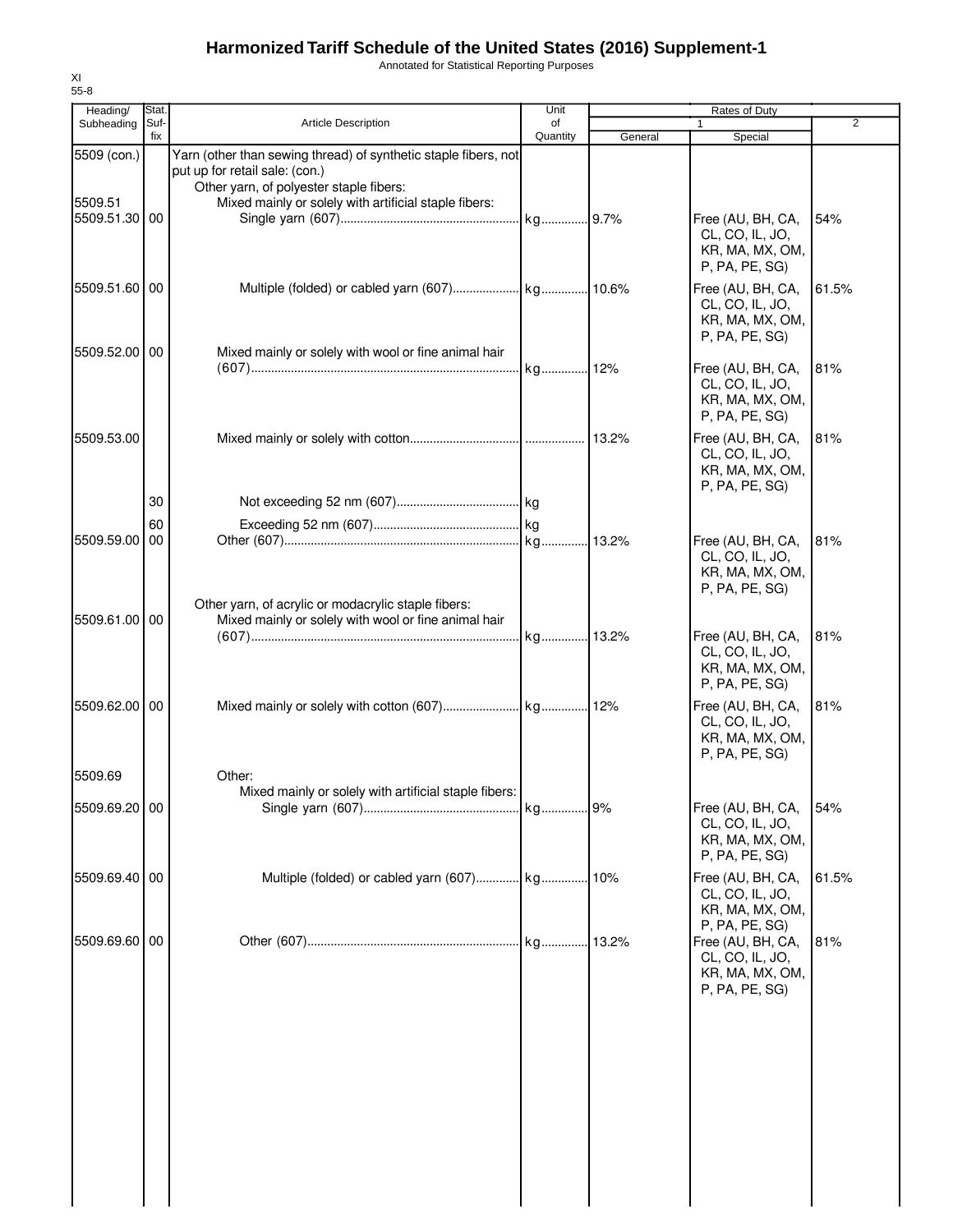Annotated for Statistical Reporting Purposes

| Article Description<br>$\overline{2}$<br>Subheading<br>Suf-<br>of<br>1<br>fix<br>Quantity<br>General<br>Special<br>Yarn (other than sewing thread) of synthetic staple fibers, not<br>5509 (con.)<br>put up for retail sale: (con.)<br>Other yarn:<br>Mixed mainly or solely with wool or fine animal hair<br>5509.91.00 00<br>kg 12%<br>Free (AU, BH, CA,<br>81%<br>CL, CO, IL, JO,<br>KR, MA, MX, OM,<br>P, PA, PE, SG)<br>Free (AU, BH, CA,<br>5509.92.00 00<br>81%<br>CL, CO, IL, JO,<br>KR, MA, MX, OM,<br>P, PA, PE, SG)<br>5509.99<br>Other:<br>Mixed mainly or solely with artificial staple fibers:<br>Free (AU, BH, CA,<br>54%<br>5509.99.20<br>00<br>CL, CO, IL, JO,<br>KR, MA, MX, OM,<br>P, PA, PE, SG)<br>Multiple (folded) or cabled yarn (607) kg 10.6%<br>5509.99.40 00<br>Free (AU, BH, CA,<br>61.5%<br>CL, CO, IL, JO,<br>KR, MA, MX, OM,<br>P, PA, PE, SG)<br>5509.99.60 00<br>Free (AU, BH, CA,<br>81%<br>CL, CO, IL, JO,<br>KR, MA, MX, OM,<br>P, PA, PE, SG) | Heading/ | Stat | Unit | Rates of Duty |  |
|-------------------------------------------------------------------------------------------------------------------------------------------------------------------------------------------------------------------------------------------------------------------------------------------------------------------------------------------------------------------------------------------------------------------------------------------------------------------------------------------------------------------------------------------------------------------------------------------------------------------------------------------------------------------------------------------------------------------------------------------------------------------------------------------------------------------------------------------------------------------------------------------------------------------------------------------------------------------------------------|----------|------|------|---------------|--|
|                                                                                                                                                                                                                                                                                                                                                                                                                                                                                                                                                                                                                                                                                                                                                                                                                                                                                                                                                                                     |          |      |      |               |  |
|                                                                                                                                                                                                                                                                                                                                                                                                                                                                                                                                                                                                                                                                                                                                                                                                                                                                                                                                                                                     |          |      |      |               |  |
|                                                                                                                                                                                                                                                                                                                                                                                                                                                                                                                                                                                                                                                                                                                                                                                                                                                                                                                                                                                     |          |      |      |               |  |
|                                                                                                                                                                                                                                                                                                                                                                                                                                                                                                                                                                                                                                                                                                                                                                                                                                                                                                                                                                                     |          |      |      |               |  |
|                                                                                                                                                                                                                                                                                                                                                                                                                                                                                                                                                                                                                                                                                                                                                                                                                                                                                                                                                                                     |          |      |      |               |  |
|                                                                                                                                                                                                                                                                                                                                                                                                                                                                                                                                                                                                                                                                                                                                                                                                                                                                                                                                                                                     |          |      |      |               |  |
|                                                                                                                                                                                                                                                                                                                                                                                                                                                                                                                                                                                                                                                                                                                                                                                                                                                                                                                                                                                     |          |      |      |               |  |
|                                                                                                                                                                                                                                                                                                                                                                                                                                                                                                                                                                                                                                                                                                                                                                                                                                                                                                                                                                                     |          |      |      |               |  |
|                                                                                                                                                                                                                                                                                                                                                                                                                                                                                                                                                                                                                                                                                                                                                                                                                                                                                                                                                                                     |          |      |      |               |  |
|                                                                                                                                                                                                                                                                                                                                                                                                                                                                                                                                                                                                                                                                                                                                                                                                                                                                                                                                                                                     |          |      |      |               |  |
|                                                                                                                                                                                                                                                                                                                                                                                                                                                                                                                                                                                                                                                                                                                                                                                                                                                                                                                                                                                     |          |      |      |               |  |
|                                                                                                                                                                                                                                                                                                                                                                                                                                                                                                                                                                                                                                                                                                                                                                                                                                                                                                                                                                                     |          |      |      |               |  |
|                                                                                                                                                                                                                                                                                                                                                                                                                                                                                                                                                                                                                                                                                                                                                                                                                                                                                                                                                                                     |          |      |      |               |  |
|                                                                                                                                                                                                                                                                                                                                                                                                                                                                                                                                                                                                                                                                                                                                                                                                                                                                                                                                                                                     |          |      |      |               |  |
|                                                                                                                                                                                                                                                                                                                                                                                                                                                                                                                                                                                                                                                                                                                                                                                                                                                                                                                                                                                     |          |      |      |               |  |
|                                                                                                                                                                                                                                                                                                                                                                                                                                                                                                                                                                                                                                                                                                                                                                                                                                                                                                                                                                                     |          |      |      |               |  |
|                                                                                                                                                                                                                                                                                                                                                                                                                                                                                                                                                                                                                                                                                                                                                                                                                                                                                                                                                                                     |          |      |      |               |  |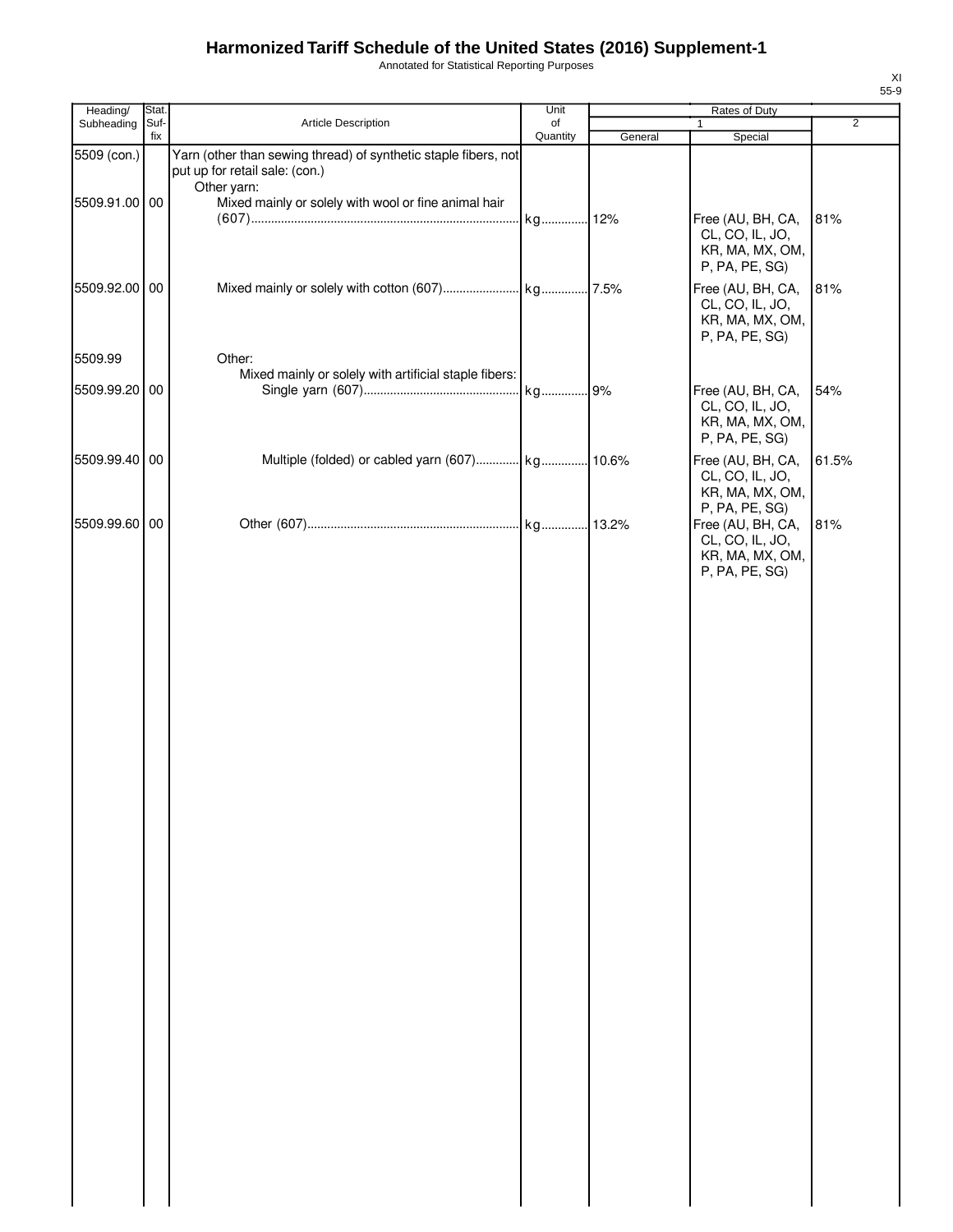Annotated for Statistical Reporting Purposes

| Heading/      | Stat.       |                                                                                                    | Unit           |         | Rates of Duty                                                                               |                |
|---------------|-------------|----------------------------------------------------------------------------------------------------|----------------|---------|---------------------------------------------------------------------------------------------|----------------|
| Subheading    | Suf-<br>fix | <b>Article Description</b>                                                                         | of<br>Quantity | General | Special                                                                                     | $\overline{2}$ |
| 5510          |             | Yarn (other than sewing thread) of artificial staple fibers, not                                   |                |         |                                                                                             |                |
|               |             | put up for retail sale:<br>Containing 85 percent or more by weight of artificial staple<br>fibers: |                |         |                                                                                             |                |
| 5510.11.00 00 |             |                                                                                                    |                |         | Free (AU, BH, CA,<br>CL, CO, IL, JO,<br>KR, MA, MX, OM,<br>P, PA, PE, SG)                   | 54%            |
| 5510.12.00 00 |             |                                                                                                    |                |         | Free (AU, BH, CA,<br>CL, CO, IL, JO,<br>KR, MA, MX, OM,                                     | 61.5%          |
| 5510.20.00 00 |             | Other yarn, mixed mainly or solely with wool or fine animal                                        |                |         | P, PA, PE, SG)<br>Free (AU, BH, CA,                                                         | 81%            |
|               |             |                                                                                                    |                |         | CL, CO, IL, JO,<br>KR, MA, MX, OM,<br>P, PA, PE, SG)                                        |                |
| 5510.30.00 00 |             |                                                                                                    |                |         | Free (AU, BH, CA,<br>CL, CO, IL, JO,<br>KR, MA, MX, OM,<br>P, PA, PE, SG)                   | 81%            |
| 5510.90       |             | Other yarn:                                                                                        |                |         |                                                                                             |                |
| 5510.90.20 00 |             | Mixed mainly or solely with synthetic staple fibers:                                               |                |         |                                                                                             |                |
|               |             |                                                                                                    |                |         | Free (AU, BH, CA,<br>CL, CO, IL, JO,<br>KR, MA, MX, OM,<br>P, PA, PE, SG)                   | 54%            |
| 5510.90.40 00 |             |                                                                                                    |                |         | Free (AU, BH, CA,<br>CL, CO, IL, JO,<br>KR, MA, MX, OM,                                     | 61.5%          |
| 5510.90.60 00 |             |                                                                                                    |                |         | P, PA, PE, SG)<br>Free (AU, BH, CA,<br>CL, CO, IL, JO,<br>KR, MA, MX, OM,<br>P, PA, PE, SG) | 81%            |
| 5511          |             | Yarn (other than sewing thread) of man-made staple fibers,<br>put up for retail sale:              |                |         |                                                                                             |                |
| 5511.10.00    |             | Of synthetic staple fibers, containing 85 percent or more                                          |                |         | Free (AU, BH, CA, 55%                                                                       |                |
|               |             |                                                                                                    |                |         | CL, CO, IL, JO,<br>KR, MA, MX, OM,<br>P, PA, PE, SG)                                        |                |
|               | 30          |                                                                                                    |                |         |                                                                                             |                |
|               | 60          |                                                                                                    |                |         |                                                                                             |                |
| 5511.20.00    | 00          | Of synthetic staple fibers, containing less than 85 percent                                        |                | .7.5%   | Free (AU, BH, CA,<br>CL, CO, IL, JO,<br>KR, MA, MX, OM,<br>P, PA, PE, SG)                   | 55%            |
| 5511.30.00 00 |             |                                                                                                    |                |         | Free (AU, BH, CA,<br>CL, CO, IL, JO,<br>KR, MA, MX, OM,<br>P, PA, PE, SG)                   | 55%            |
|               |             |                                                                                                    |                |         |                                                                                             |                |
|               |             |                                                                                                    |                |         |                                                                                             |                |
|               |             |                                                                                                    |                |         |                                                                                             |                |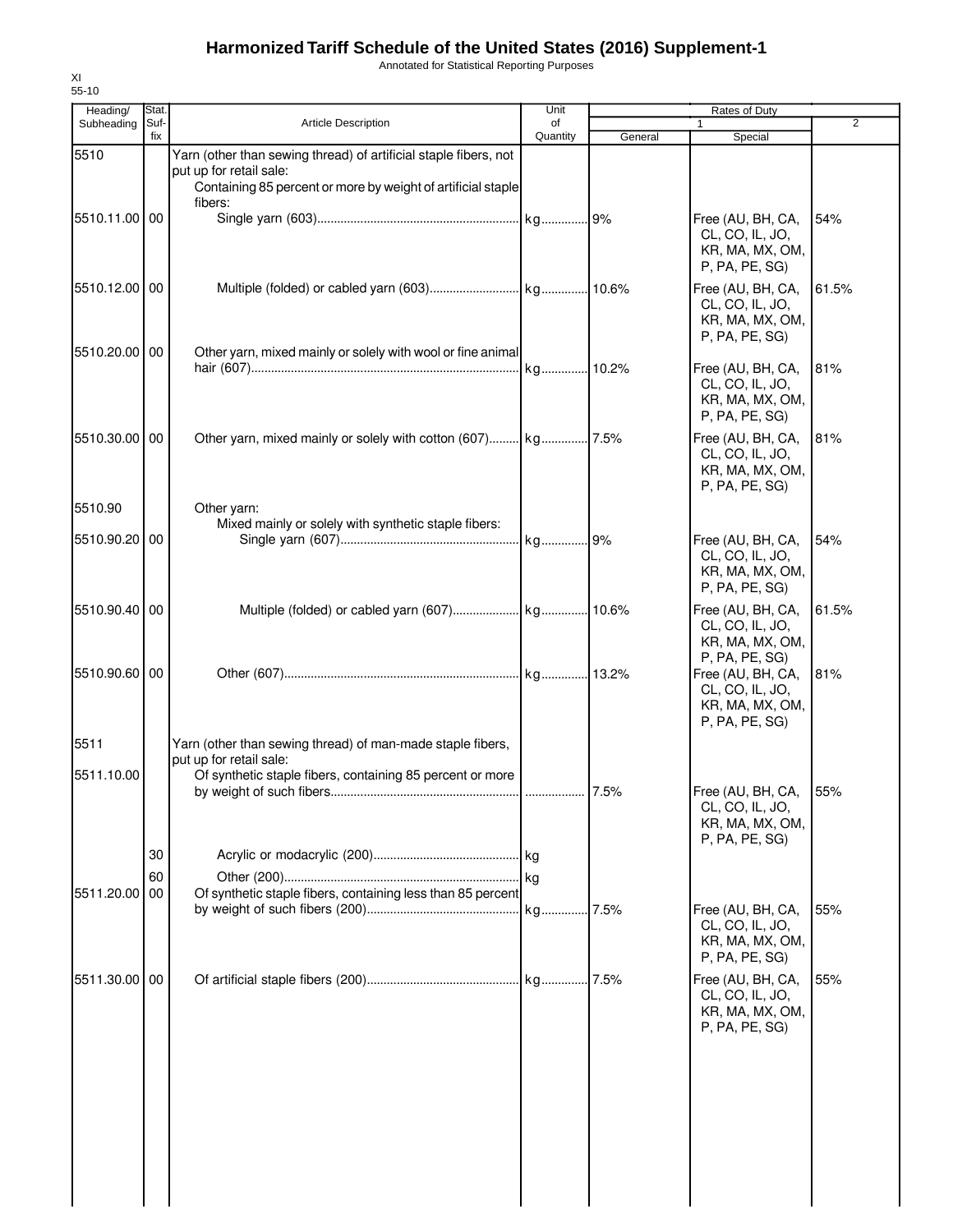Annotated for Statistical Reporting Purposes

| Heading/   | Stat.       |                                                                                                                                                                                 | Unit                 |         | Rates of Duty                                           |     |
|------------|-------------|---------------------------------------------------------------------------------------------------------------------------------------------------------------------------------|----------------------|---------|---------------------------------------------------------|-----|
| Subheading | Suf-<br>fix | Article Description                                                                                                                                                             | of<br>Quantity       | General | Special                                                 | 2   |
| 5512       |             | Woven fabrics of synthetic staple fibers, containing 85 percent<br>or more by weight of synthetic staple fibers:<br>Containing 85 percent or more by weight of polyester staple |                      |         |                                                         |     |
| 5512.11.00 |             | fibers:                                                                                                                                                                         |                      | 12%     | Free (AU, BH, CA,<br>CL, CO, IL, JO,<br>KR, MA, MX, OM, | 81% |
|            | 10          |                                                                                                                                                                                 | kg                   |         | P, PA, PE, SG)                                          |     |
|            |             | Sheeting:                                                                                                                                                                       |                      |         |                                                         |     |
|            | 22          | Of a width exceeding 254 cm (613)                                                                                                                                               | $\mathsf{m}^2$<br>kg |         |                                                         |     |
|            | 27          |                                                                                                                                                                                 | kg                   |         |                                                         |     |
|            | 30          |                                                                                                                                                                                 | kg                   |         |                                                         |     |
|            | 40          | Cheesecloth; lawns, voiles or batistes (226) m <sup>2</sup>                                                                                                                     | kg                   |         |                                                         |     |
|            | 50          |                                                                                                                                                                                 | m <sup>2</sup><br>kg |         |                                                         |     |
|            | 60          | Satin weave or twill weave (617)                                                                                                                                                | m <sup>2</sup><br>kg |         |                                                         |     |
|            | 70          |                                                                                                                                                                                 | m <sup>2</sup>       |         |                                                         |     |
|            | 90          |                                                                                                                                                                                 | kg<br>kg             |         |                                                         |     |
|            |             |                                                                                                                                                                                 |                      |         |                                                         |     |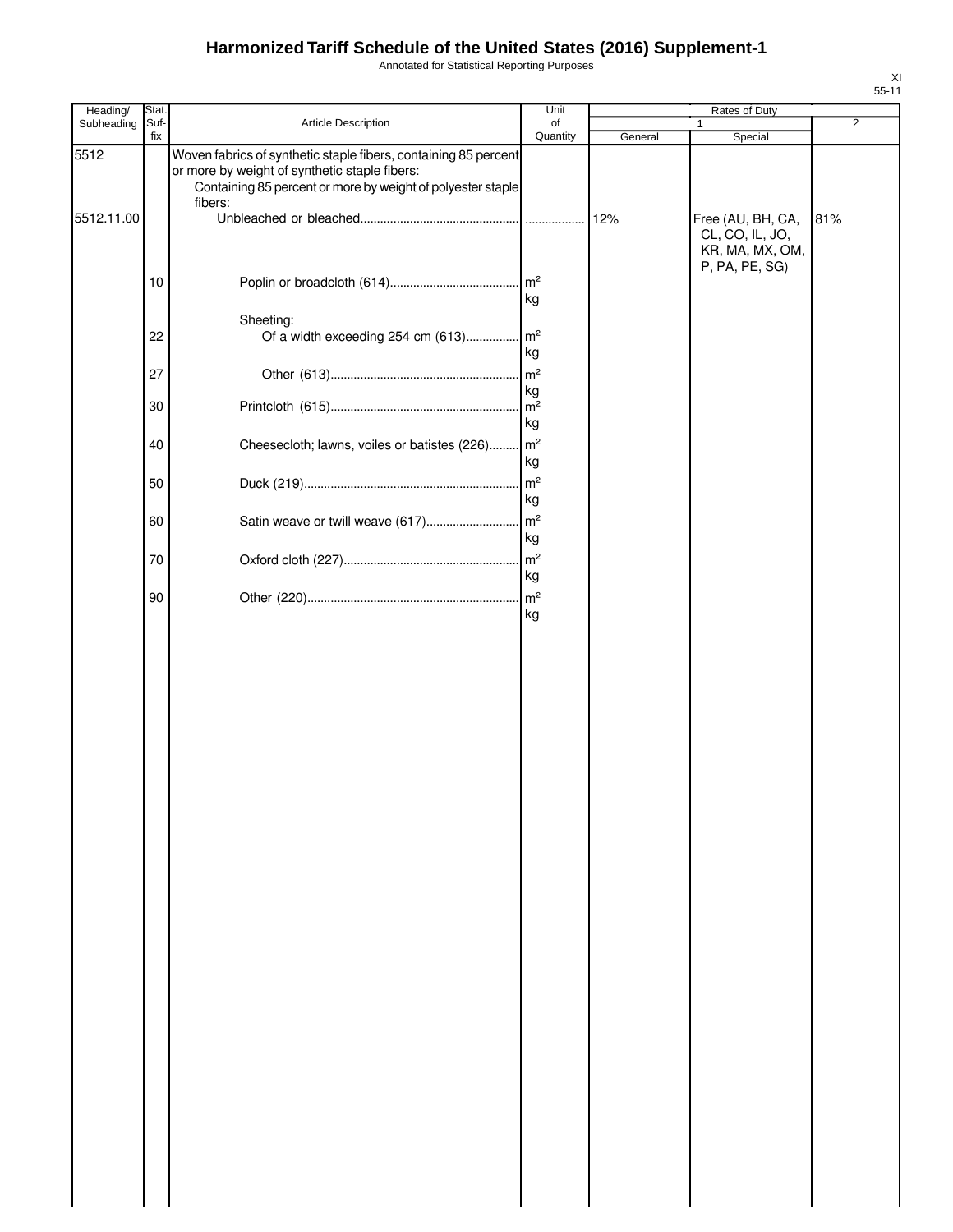Annotated for Statistical Reporting Purposes

| Heading/                  | Stat |                                                                                                                                                                                                          | Unit          |         | Rates of Duty                        |                |
|---------------------------|------|----------------------------------------------------------------------------------------------------------------------------------------------------------------------------------------------------------|---------------|---------|--------------------------------------|----------------|
| Subheading                | Suf- | Article Description                                                                                                                                                                                      | of            |         | 1                                    | $\overline{2}$ |
|                           | fix  |                                                                                                                                                                                                          | Quantity      | General | Special                              |                |
| 5512 (con.)<br>5512.19.00 |      | Woven fabrics of synthetic staple fibers, containing 85 percent<br>or more by weight of synthetic staple fibers: (con.)<br>Containing 85 percent or more by weight of polyester staple<br>fibers: (con.) |               |         | Free (AU, BH, CA,<br>CL, CO, IL, JO, | 81%            |
|                           |      |                                                                                                                                                                                                          |               |         | KR, MA, MX, OM,<br>P, PA, PE, SG)    |                |
|                           | 05   | Of yarns of different colors, except blue denim or                                                                                                                                                       | $\ln^2$<br>kg |         |                                      |                |
|                           | 10   |                                                                                                                                                                                                          | kg            |         |                                      |                |
|                           | 15   | Other:                                                                                                                                                                                                   | kg            |         |                                      |                |
|                           | 22   | Sheeting:<br>Of a width exceeding 254 cm (613) m <sup>2</sup>                                                                                                                                            | kg            |         |                                      |                |
|                           | 27   |                                                                                                                                                                                                          |               |         |                                      |                |
|                           | 30   |                                                                                                                                                                                                          | kg<br>kg      |         |                                      |                |
|                           | 35   | Cheesecloth; lawns, voiles or batistes (226) m <sup>2</sup>                                                                                                                                              | kg            |         |                                      |                |
|                           | 40   |                                                                                                                                                                                                          | kg            |         |                                      |                |
|                           | 45   |                                                                                                                                                                                                          | kg            |         |                                      |                |
|                           | 50   |                                                                                                                                                                                                          | kg            |         |                                      |                |
|                           | 90   |                                                                                                                                                                                                          | kg            |         |                                      |                |
|                           |      |                                                                                                                                                                                                          |               |         |                                      |                |
|                           |      |                                                                                                                                                                                                          |               |         |                                      |                |
|                           |      |                                                                                                                                                                                                          |               |         |                                      |                |
|                           |      |                                                                                                                                                                                                          |               |         |                                      |                |
|                           |      |                                                                                                                                                                                                          |               |         |                                      |                |
|                           |      |                                                                                                                                                                                                          |               |         |                                      |                |
|                           |      |                                                                                                                                                                                                          |               |         |                                      |                |
|                           |      |                                                                                                                                                                                                          |               |         |                                      |                |
|                           |      |                                                                                                                                                                                                          |               |         |                                      |                |
|                           |      |                                                                                                                                                                                                          |               |         |                                      |                |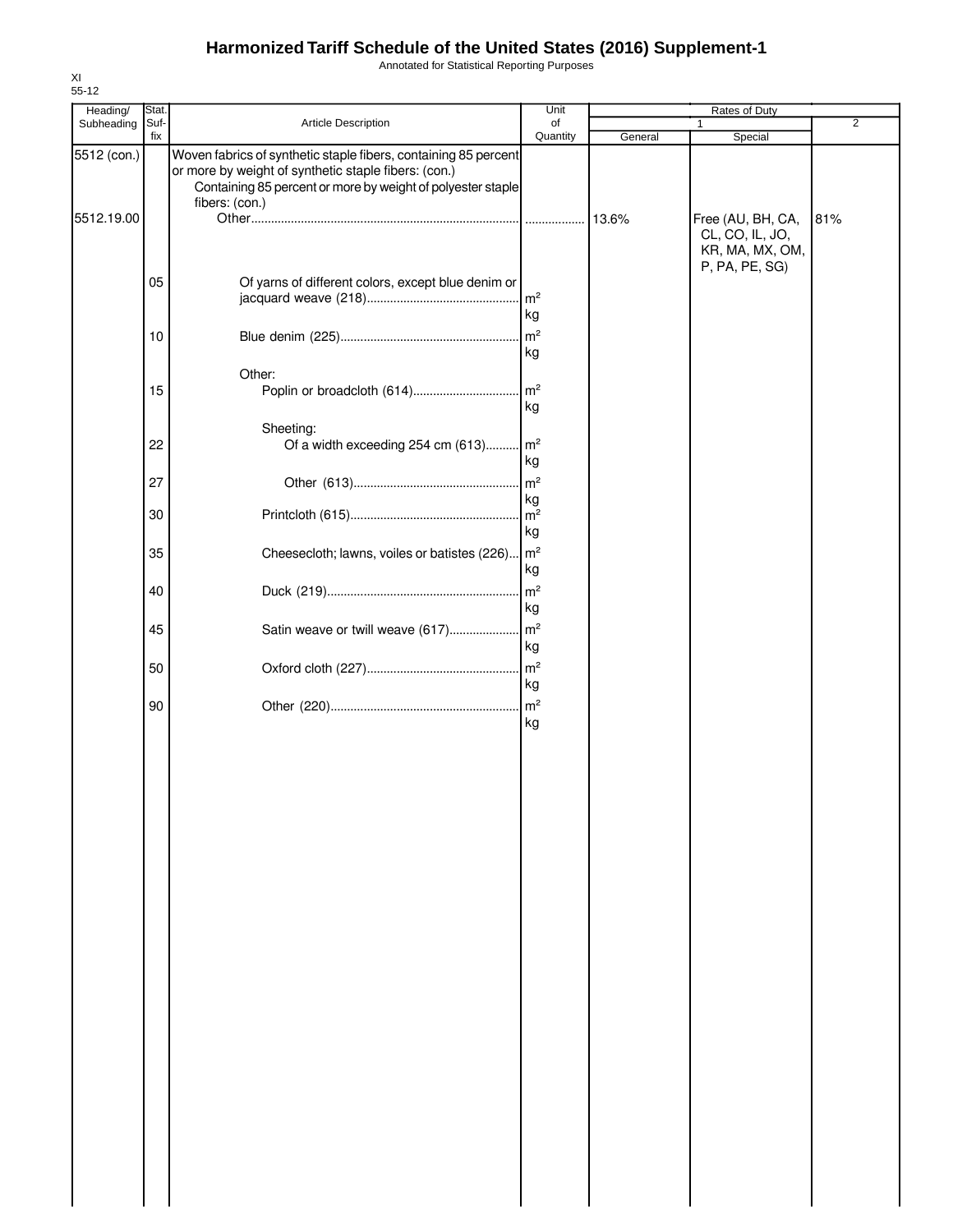Annotated for Statistical Reporting Purposes

| Heading/                  | Stat.       |                                                                                                                                                                                                               | Unit                                          |         | Rates of Duty                                           |                |
|---------------------------|-------------|---------------------------------------------------------------------------------------------------------------------------------------------------------------------------------------------------------------|-----------------------------------------------|---------|---------------------------------------------------------|----------------|
| Subheading                | Suf-<br>fix | Article Description                                                                                                                                                                                           | of<br>Quantity                                | General | Special                                                 | $\overline{2}$ |
| 5512 (con.)<br>5512.21.00 |             | Woven fabrics of synthetic staple fibers, containing 85 percent<br>or more by weight of synthetic staple fibers: (con.)<br>Containing 85 percent of more by weight of acrylic or<br>modacrylic staple fibers: |                                               |         | Free (AU, BH, CA,<br>CL, CO, IL, JO,<br>KR, MA, MX, OM, | 81%            |
|                           | 10          |                                                                                                                                                                                                               | kg                                            |         | P, PA, PE, SG)                                          |                |
|                           | 20          |                                                                                                                                                                                                               | $\mathsf{Im}^2$<br>kg                         |         |                                                         |                |
|                           | 30          |                                                                                                                                                                                                               | m <sup>2</sup><br>kg                          |         |                                                         |                |
|                           | 40          | Cheesecloth; lawns, voiles or batistes (226)                                                                                                                                                                  | $\mathsf{Im}^2$<br>kg                         |         |                                                         |                |
|                           | 50          |                                                                                                                                                                                                               | $\mathsf{Im}^2$<br>kg                         |         |                                                         |                |
|                           | 60          |                                                                                                                                                                                                               | kg                                            |         |                                                         |                |
|                           | 70          |                                                                                                                                                                                                               | kg                                            |         |                                                         |                |
| 5512.29.00                | 90          |                                                                                                                                                                                                               | $\mathsf{Im}^2$<br>kg                         | 12%     | Free (AU, BH, CA,                                       | 81%            |
|                           | 05<br>10    | Of yarns of different colors, except blue denim or                                                                                                                                                            | $\mathsf{Im}^2$<br>kg<br>m <sup>2</sup><br>kg |         | CL, CO, IL, JO,<br>KR, MA, MX, OM,<br>P, PA, PE, SG)    |                |
|                           | 15          | Other:<br>Poplin or broadcloth (614)                                                                                                                                                                          | $\mathsf{Im}^2$<br>kg                         |         |                                                         |                |
|                           | 20          |                                                                                                                                                                                                               | m <sup>2</sup><br>kg                          |         |                                                         |                |
|                           | 25          |                                                                                                                                                                                                               | m <sup>2</sup><br>kg                          |         |                                                         |                |
|                           | 30          | Cheesecloth; lawns, voiles or batistes (226).                                                                                                                                                                 | m <sup>2</sup><br>kg                          |         |                                                         |                |
|                           | 35          |                                                                                                                                                                                                               | m <sup>2</sup><br>kg                          |         |                                                         |                |
|                           | 40          | Satin weave or twill weave (617)                                                                                                                                                                              | m <sup>2</sup><br>kg                          |         |                                                         |                |
|                           | 45          |                                                                                                                                                                                                               | m <sup>2</sup><br>kg                          |         |                                                         |                |
|                           | 90          |                                                                                                                                                                                                               | m <sup>2</sup><br>kg                          |         |                                                         |                |
|                           |             |                                                                                                                                                                                                               |                                               |         |                                                         |                |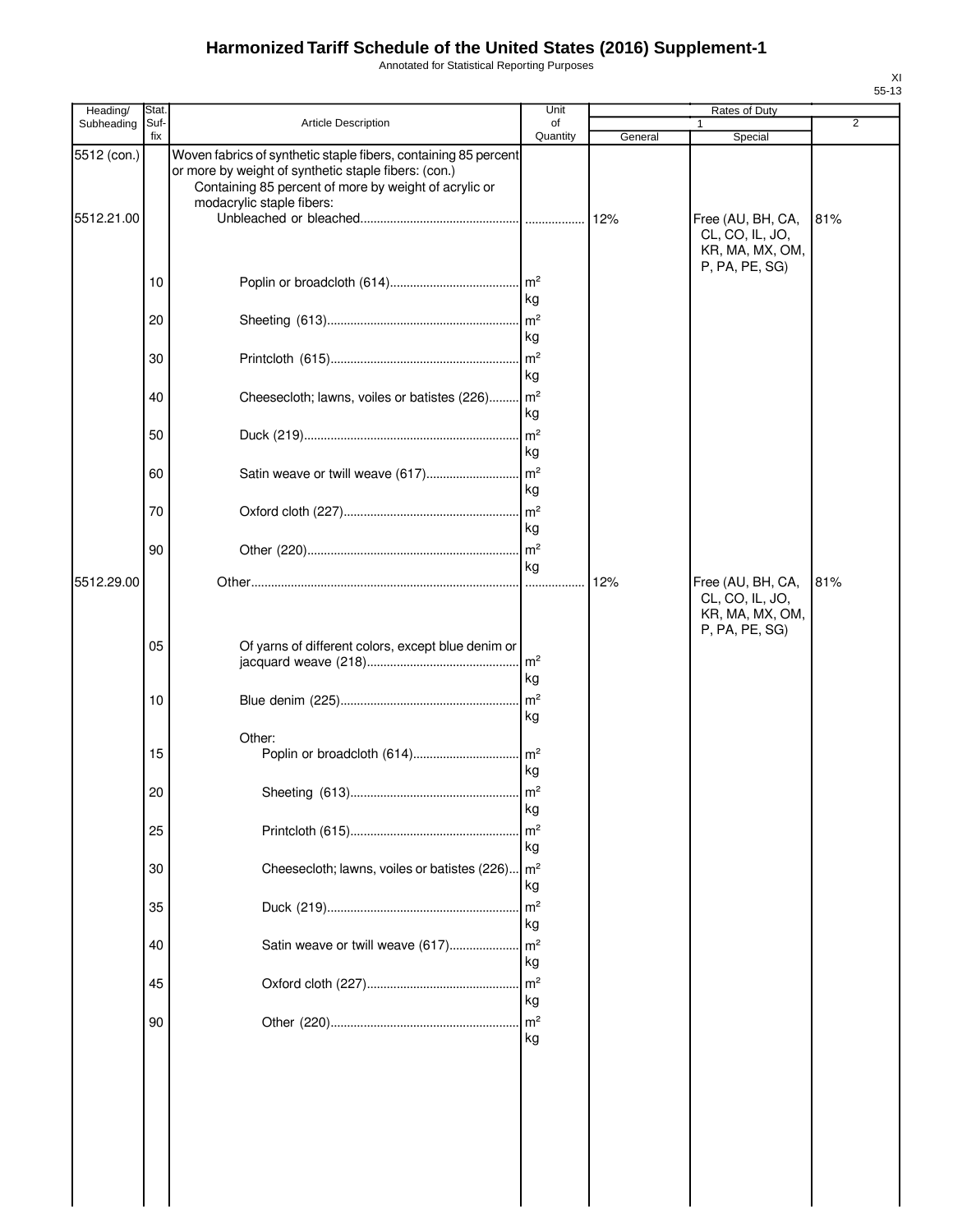Annotated for Statistical Reporting Purposes

| Heading/    | Stat.       |                                                                                                                         | Unit                      |         | Rates of Duty                                                             |     |
|-------------|-------------|-------------------------------------------------------------------------------------------------------------------------|---------------------------|---------|---------------------------------------------------------------------------|-----|
| Subheading  | Suf-<br>fix | Article Description                                                                                                     | of<br>Quantity            | General | Special                                                                   | 2   |
| 5512 (con.) |             | Woven fabrics of synthetic staple fibers, containing 85 percent<br>or more by weight of synthetic staple fibers: (con.) |                           |         |                                                                           |     |
| 5512.91.00  |             | Other:                                                                                                                  |                           | 14.9%   | Free (AU, BH, CA,<br>CL, CO, IL, JO,<br>KR, MA, MX, OM,<br>P, PA, PE, SG) | 81% |
|             | 10          |                                                                                                                         | kg                        |         |                                                                           |     |
|             | 20          |                                                                                                                         | $\mathsf{Im}^2$<br>kg     |         |                                                                           |     |
|             | 30          |                                                                                                                         | m <sup>2</sup><br>kg      |         |                                                                           |     |
|             | 40          | Cheesecloth; lawns, voiles or batistes (226)                                                                            | $\mathsf{Im}^2$<br>kg     |         |                                                                           |     |
|             | 50          |                                                                                                                         | $\mathsf{Im}^2$<br>kg     |         |                                                                           |     |
|             | 60          | Satin weave or twill weave (617)                                                                                        | $\mathsf{Im}^2$<br>kg     |         |                                                                           |     |
|             | 70          |                                                                                                                         | $\mathsf{m}^2$<br>kg      |         |                                                                           |     |
| 5512.99.00  | 90          |                                                                                                                         | m <sup>2</sup><br>kg<br>. | 12%     | Free (AU, BH, CA,                                                         | 81% |
|             | 05          | Of yarns of different colors, except blue denim or                                                                      | m <sup>2</sup><br>kg      |         | CL, CO, IL, JO,<br>KR, MA, MX, OM,<br>P, PA, PE, SG)                      |     |
|             | 10          |                                                                                                                         | m <sup>2</sup><br>kg      |         |                                                                           |     |
|             | 15          | Other:<br>Poplin or broadcloth (614)                                                                                    | $\mathsf{Im}^2$<br>kg     |         |                                                                           |     |
|             | 20          |                                                                                                                         | $\mathsf{m}^2$<br>kg      |         |                                                                           |     |
|             | 25          |                                                                                                                         | m <sup>2</sup><br>kg      |         |                                                                           |     |
|             | 30          | Cheesecloth; lawns, voiles or batistes (226)                                                                            | $\mathsf{Im}^2$<br>kg     |         |                                                                           |     |
|             | 35          |                                                                                                                         | m <sup>2</sup><br>kg      |         |                                                                           |     |
|             | 40          | Satin weave or twill weave (617)                                                                                        | m <sup>2</sup><br>kg      |         |                                                                           |     |
|             | 45          |                                                                                                                         | m <sup>2</sup><br>kg      |         |                                                                           |     |
|             | 90          |                                                                                                                         | m <sup>2</sup><br>kg      |         |                                                                           |     |
|             |             |                                                                                                                         |                           |         |                                                                           |     |
|             |             |                                                                                                                         |                           |         |                                                                           |     |
|             |             |                                                                                                                         |                           |         |                                                                           |     |
|             |             |                                                                                                                         |                           |         |                                                                           |     |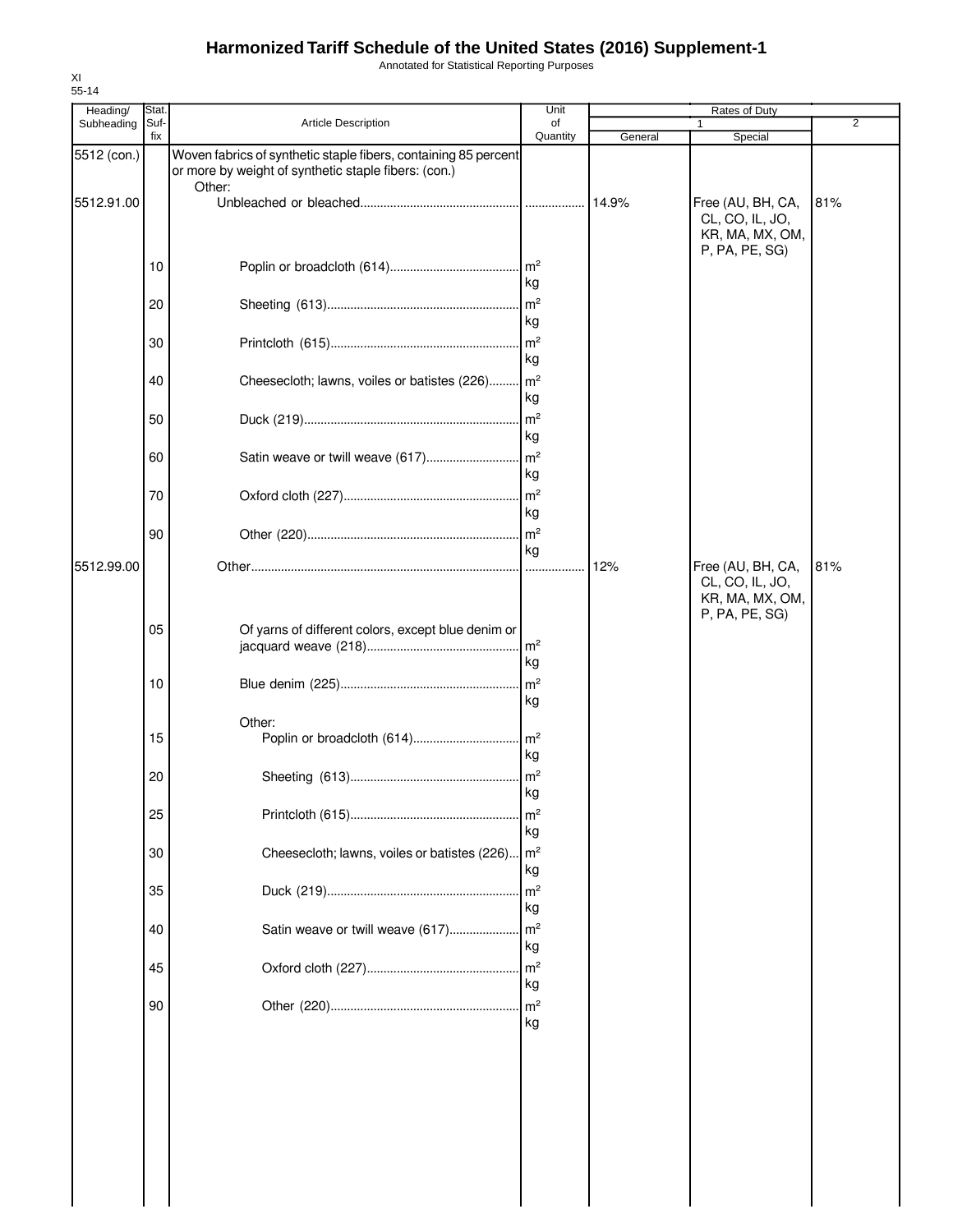Annotated for Statistical Reporting Purposes

| Heading/   | <b>Stat</b> |                                                                                                                                                                                                | Unit                  |         | Rates of Duty                                                             |     |
|------------|-------------|------------------------------------------------------------------------------------------------------------------------------------------------------------------------------------------------|-----------------------|---------|---------------------------------------------------------------------------|-----|
| Subheading | Suf-<br>fix | <b>Article Description</b>                                                                                                                                                                     | of<br>Quantity        | General | 1<br>Special                                                              | 2   |
| 5513       |             | Woven fabrics of synthetic staple fibers, containing less than<br>85 percent by weight of such fibers, mixed mainly or solely<br>with cotton, of a weight not exceeding 170 g/m <sup>2</sup> : |                       |         |                                                                           |     |
| 5513.11.00 |             | Unbleached or bleached:                                                                                                                                                                        |                       |         | Free (AU, BH, CA,<br>CL, CO, IL, JO,<br>KR, MA, MX, OM,                   | 81% |
|            | 20          |                                                                                                                                                                                                | kg                    |         | P, PA, PE, SG)                                                            |     |
|            | 40          |                                                                                                                                                                                                | $\mathsf{Im}^2$<br>kg |         |                                                                           |     |
|            | 60          |                                                                                                                                                                                                | kg                    |         |                                                                           |     |
|            | 90          | Cheesecloth; lawns, voiles or batistes (226)                                                                                                                                                   | m <sup>2</sup><br>kg  |         |                                                                           |     |
| 5513.12.00 | 00          | 3-thread or 4-thread twill, including cross twill, of                                                                                                                                          | $m2$ .<br>kg          | 14.9%   | Free (AU, BH, CA,<br>CL, CO, IL, JO,                                      | 81% |
|            |             |                                                                                                                                                                                                |                       |         | KR, MA, MX, OM,<br>P, PA, PE, SG)                                         |     |
| 5513.13.00 |             | Other woven fabrics of polyester staple fibers                                                                                                                                                 |                       | 14.9%   | Free (AU, BH, CA,<br>CL, CO, IL, JO,<br>KR, MA, MX, OM,<br>P, PA, PE, SG) | 81% |
|            | 20          |                                                                                                                                                                                                | kg                    |         |                                                                           |     |
|            | 40          |                                                                                                                                                                                                | m <sup>2</sup><br>kg  |         |                                                                           |     |
|            | 90          |                                                                                                                                                                                                | kg                    |         |                                                                           |     |
| 5513.19.00 |             |                                                                                                                                                                                                |                       | 14.9%   | Free (AU, BH, CA,<br>CL, CO, IL, JO,<br>KR, MA, MX, OM,<br>P, PA, PE, SG) | 81% |
|            | 10          |                                                                                                                                                                                                | kg                    |         |                                                                           |     |
|            | 20          |                                                                                                                                                                                                | kg                    |         |                                                                           |     |
|            | 30          |                                                                                                                                                                                                | m <sup>2</sup><br>kg  |         |                                                                           |     |
|            | 40          | Cheesecloth; lawns, voiles or batistes (226)                                                                                                                                                   | m <sup>2</sup><br>kg  |         |                                                                           |     |
|            | 50          | Satin weave or twill weave (617)                                                                                                                                                               | m <sup>2</sup><br>kg  |         |                                                                           |     |
|            | 60          |                                                                                                                                                                                                | m <sup>2</sup><br>kg  |         |                                                                           |     |
|            | 90          |                                                                                                                                                                                                | $\mathsf{Im}^2$<br>kg |         |                                                                           |     |
|            |             |                                                                                                                                                                                                |                       |         |                                                                           |     |
|            |             |                                                                                                                                                                                                |                       |         |                                                                           |     |
|            |             |                                                                                                                                                                                                |                       |         |                                                                           |     |
|            |             |                                                                                                                                                                                                |                       |         |                                                                           |     |
|            |             |                                                                                                                                                                                                |                       |         |                                                                           |     |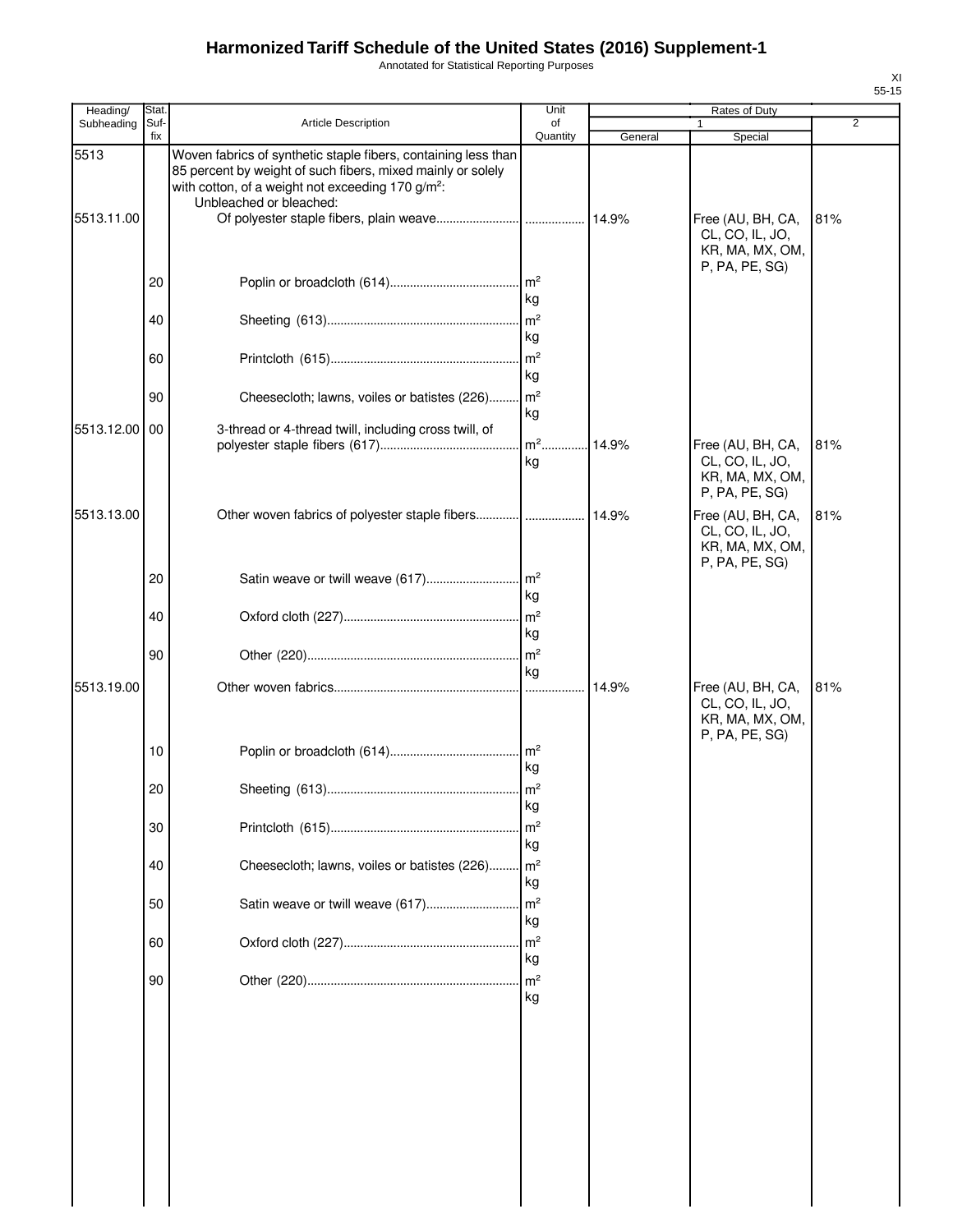Annotated for Statistical Reporting Purposes

| Heading/                  | Stat        |                                                                                                                                                                                                                | Unit                  |         | Rates of Duty                                                             |                |
|---------------------------|-------------|----------------------------------------------------------------------------------------------------------------------------------------------------------------------------------------------------------------|-----------------------|---------|---------------------------------------------------------------------------|----------------|
| Subheading                | Suf-<br>fix | <b>Article Description</b>                                                                                                                                                                                     | of<br>Quantity        | General | 1<br>Special                                                              | $\overline{2}$ |
| 5513 (con.)<br>5513.21.00 |             | Woven fabrics of synthetic staple fibers, containing less than<br>85 percent by weight of such fibers, mixed mainly or solely<br>with cotton, of a weight not exceeding 170 g/m <sup>2</sup> : (con.)<br>Dyed: |                       |         | Free (AU, BH, CA,                                                         | 81%            |
|                           | 20          |                                                                                                                                                                                                                |                       |         | CL, CO, IL, JO,<br>KR, MA, MX, OM,<br>P, PA, PE, SG)                      |                |
|                           |             |                                                                                                                                                                                                                | kg                    |         |                                                                           |                |
|                           | 40          |                                                                                                                                                                                                                | kg                    |         |                                                                           |                |
|                           | 60          |                                                                                                                                                                                                                | kg                    |         |                                                                           |                |
|                           | 90          | Cheesecloth; lawns, voiles or batistes (226) m <sup>2</sup>                                                                                                                                                    | kg                    |         |                                                                           |                |
| 5513.23.01                |             | Other woven fabrics of polyester staple fibers                                                                                                                                                                 |                       | 14.9%   | Free (AU, BH, CA,<br>CL, CO, IL, JO,<br>KR, MA, MX, OM,<br>P, PA, PE, SG) | 81%            |
|                           | 21          |                                                                                                                                                                                                                | kg                    |         |                                                                           |                |
|                           | 41          |                                                                                                                                                                                                                | kg                    |         |                                                                           |                |
|                           | 91          |                                                                                                                                                                                                                | kg                    |         |                                                                           |                |
| 5513.29.00                |             |                                                                                                                                                                                                                |                       | 14.9%   | Free (AU, BH, CA,<br>CL, CO, IL, JO,<br>KR, MA, MX, OM,<br>P, PA, PE, SG) | 81%            |
|                           | 10          |                                                                                                                                                                                                                | l kg                  |         |                                                                           |                |
|                           | 20          |                                                                                                                                                                                                                | kg                    |         |                                                                           |                |
|                           | 30          |                                                                                                                                                                                                                | kg                    |         |                                                                           |                |
|                           | 40          | Cheesecloth; lawns, voiles or batistes (226) m <sup>2</sup>                                                                                                                                                    | kg                    |         |                                                                           |                |
|                           | 50          | Satin weave or twill weave (617)                                                                                                                                                                               | $\mathsf{Im}^2$<br>kg |         |                                                                           |                |
|                           | 60          |                                                                                                                                                                                                                | m <sup>2</sup><br>kg  |         |                                                                           |                |
|                           | 90          |                                                                                                                                                                                                                | m <sup>2</sup><br>kg  |         |                                                                           |                |
|                           |             |                                                                                                                                                                                                                |                       |         |                                                                           |                |
|                           |             |                                                                                                                                                                                                                |                       |         |                                                                           |                |
|                           |             |                                                                                                                                                                                                                |                       |         |                                                                           |                |
|                           |             |                                                                                                                                                                                                                |                       |         |                                                                           |                |
|                           |             |                                                                                                                                                                                                                |                       |         |                                                                           |                |
|                           |             |                                                                                                                                                                                                                |                       |         |                                                                           |                |
|                           |             |                                                                                                                                                                                                                |                       |         |                                                                           |                |
|                           |             |                                                                                                                                                                                                                |                       |         |                                                                           |                |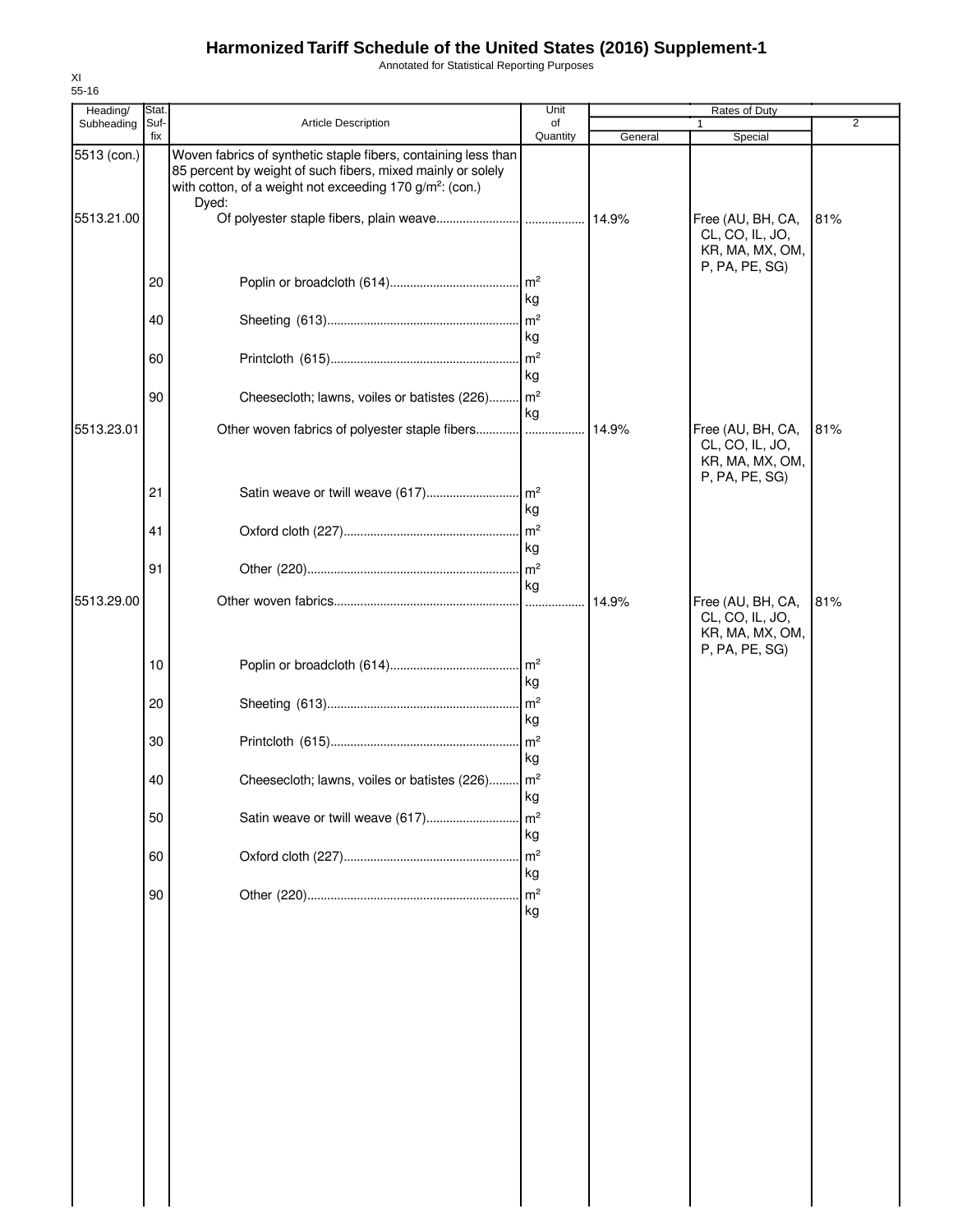Annotated for Statistical Reporting Purposes

| Heading/                     | Stat.       |                                                                                                                                                                                                                                                                                                              | Unit                  |         | Rates of Duty                                                             |                |
|------------------------------|-------------|--------------------------------------------------------------------------------------------------------------------------------------------------------------------------------------------------------------------------------------------------------------------------------------------------------------|-----------------------|---------|---------------------------------------------------------------------------|----------------|
| Subheading                   | Suf-<br>fix | Article Description                                                                                                                                                                                                                                                                                          | of<br>Quantity        | General | $\mathbf{1}$<br>Special                                                   | $\overline{2}$ |
| 5513 (con.)<br>5513.31.00 00 |             | Woven fabrics of synthetic staple fibers, containing less than<br>85 percent by weight of such fibers, mixed mainly or solely<br>with cotton, of a weight not exceeding 170 g/m <sup>2</sup> : (con.)<br>Of yarns of different colors:<br>Of polyester staple fibers, plain weave (218) m <sup>2</sup> 14.9% |                       |         | Free (AU, BH, CA,                                                         | 81%            |
|                              |             |                                                                                                                                                                                                                                                                                                              | kg                    |         | CL, CO, IL, JO,<br>KR, MA, MX, OM,<br>P, PA, PE, SG)                      |                |
| 5513.39.01                   |             |                                                                                                                                                                                                                                                                                                              |                       | 14.9%   | Free (AU, BH, CA,<br>CL, CO, IL, JO,<br>KR, MA, MX, OM,<br>P, PA, PE, SG) | 81%            |
|                              | 11          |                                                                                                                                                                                                                                                                                                              | $\mathsf{m}^2$<br>kg  |         |                                                                           |                |
|                              | 15          |                                                                                                                                                                                                                                                                                                              | $\mathsf{Im}^2$<br>kg |         |                                                                           |                |
|                              | 91          |                                                                                                                                                                                                                                                                                                              | kg                    |         |                                                                           |                |
|                              |             |                                                                                                                                                                                                                                                                                                              |                       |         |                                                                           |                |
|                              |             |                                                                                                                                                                                                                                                                                                              |                       |         |                                                                           |                |
|                              |             |                                                                                                                                                                                                                                                                                                              |                       |         |                                                                           |                |
|                              |             |                                                                                                                                                                                                                                                                                                              |                       |         |                                                                           |                |
|                              |             |                                                                                                                                                                                                                                                                                                              |                       |         |                                                                           |                |
|                              |             |                                                                                                                                                                                                                                                                                                              |                       |         |                                                                           |                |
|                              |             |                                                                                                                                                                                                                                                                                                              |                       |         |                                                                           |                |
|                              |             |                                                                                                                                                                                                                                                                                                              |                       |         |                                                                           |                |
|                              |             |                                                                                                                                                                                                                                                                                                              |                       |         |                                                                           |                |
|                              |             |                                                                                                                                                                                                                                                                                                              |                       |         |                                                                           |                |
|                              |             |                                                                                                                                                                                                                                                                                                              |                       |         |                                                                           |                |
|                              |             |                                                                                                                                                                                                                                                                                                              |                       |         |                                                                           |                |
|                              |             |                                                                                                                                                                                                                                                                                                              |                       |         |                                                                           |                |
|                              |             |                                                                                                                                                                                                                                                                                                              |                       |         |                                                                           |                |
|                              |             |                                                                                                                                                                                                                                                                                                              |                       |         |                                                                           |                |
|                              |             |                                                                                                                                                                                                                                                                                                              |                       |         |                                                                           |                |
|                              |             |                                                                                                                                                                                                                                                                                                              |                       |         |                                                                           |                |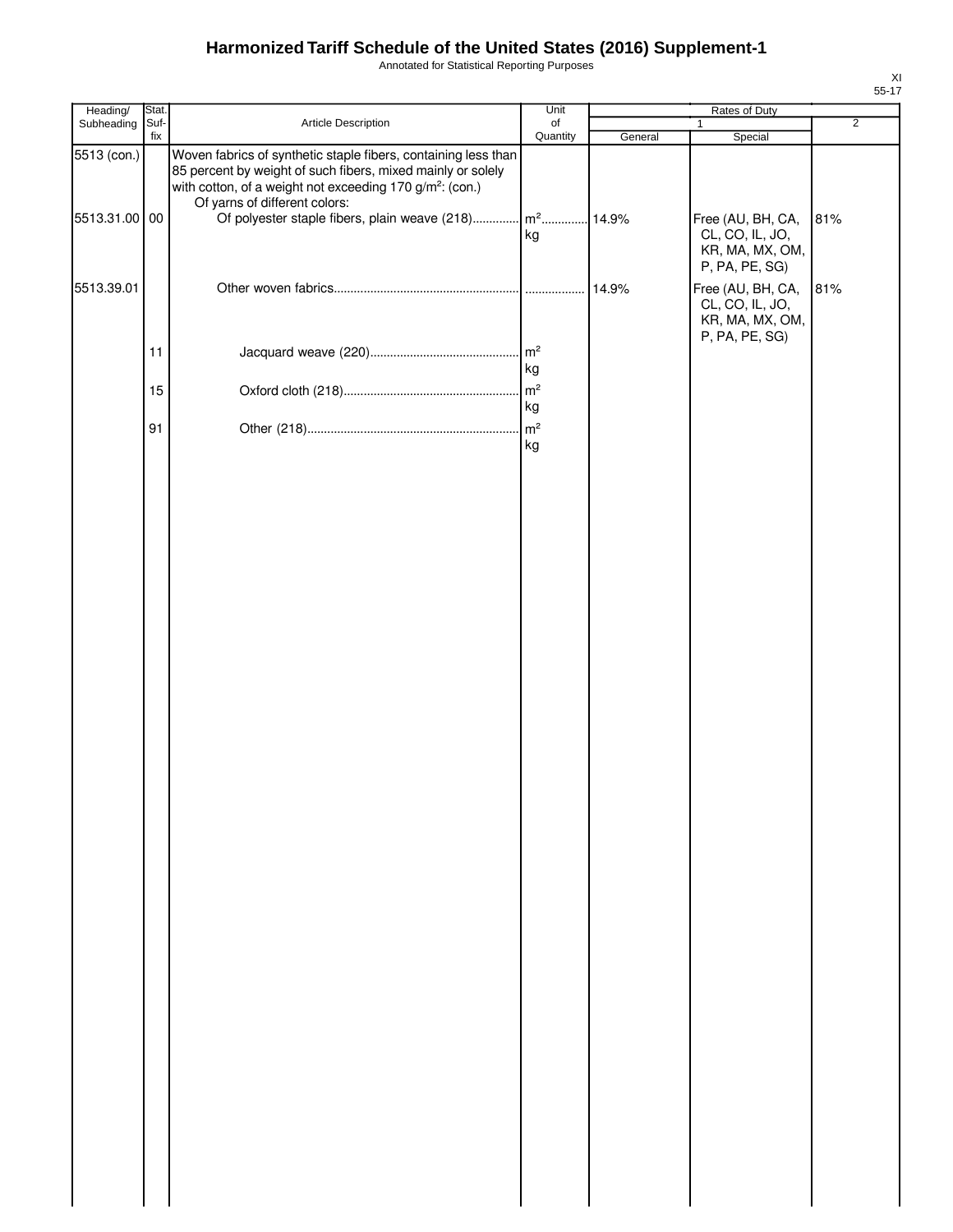Annotated for Statistical Reporting Purposes

| Heading/                 | Stat.       |                                                                                                                                                                                                                   | Unit                  |         | Rates of Duty                                                             |     |
|--------------------------|-------------|-------------------------------------------------------------------------------------------------------------------------------------------------------------------------------------------------------------------|-----------------------|---------|---------------------------------------------------------------------------|-----|
| Subheading               | Suf-<br>fix | <b>Article Description</b>                                                                                                                                                                                        | of<br>Quantity        | General | Special                                                                   | 2   |
| 5513 (con.)              |             | Woven fabrics of synthetic staple fibers, containing less than<br>85 percent by weight of such fibers, mixed mainly or solely<br>with cotton, of a weight not exceeding 170 g/m <sup>2</sup> : (con.)<br>Printed: |                       |         |                                                                           |     |
| 5513.41.00               |             |                                                                                                                                                                                                                   |                       |         | Free (AU, BH, CA,<br>CL, CO, IL, JO,<br>KR, MA, MX, OM,<br>P, PA, PE, SG) | 81% |
|                          | 20          |                                                                                                                                                                                                                   | kg                    |         |                                                                           |     |
|                          | 40          |                                                                                                                                                                                                                   | kg                    |         |                                                                           |     |
|                          | 60          |                                                                                                                                                                                                                   | kg                    |         |                                                                           |     |
|                          | 90          | Cheesecloth; lawns, voiles or batistes (226)                                                                                                                                                                      | kg                    |         |                                                                           |     |
| 5513.49<br>5513.49.10 00 |             | Other woven fabrics:<br>3-thread or 4-thread twill, including cross twill, of                                                                                                                                     |                       | .13.6%  | Free (AU, BH, CA,                                                         | 81% |
|                          |             |                                                                                                                                                                                                                   | kg                    |         | CL, CO, IL, JO,<br>KR, MA, MX, OM,<br>P, PA, PE, SG)                      |     |
| 5513.49.20               |             |                                                                                                                                                                                                                   |                       |         | Free (AU, BH, CA,<br>CL, CO, IL, JO,<br>KR, MA, MX, OM,<br>P, PA, PE, SG) | 81% |
|                          | 20          |                                                                                                                                                                                                                   | kg                    |         |                                                                           |     |
|                          | 40          |                                                                                                                                                                                                                   | m <sup>2</sup><br>kg  |         |                                                                           |     |
|                          | 90          |                                                                                                                                                                                                                   | $\mathsf{Im}^2$<br>kg |         |                                                                           |     |
| 5513.49.90               |             |                                                                                                                                                                                                                   |                       | 8.5%    | Free (AU, BH, CA,<br>CL, CO, IL, JO,<br>KR, MA, MX, OM,<br>P, PA, PE, SG) | 81% |
|                          | 10          |                                                                                                                                                                                                                   | kg                    |         |                                                                           |     |
|                          | 20          |                                                                                                                                                                                                                   | $\mathsf{Im}^2$<br>kg |         |                                                                           |     |
|                          | 30          |                                                                                                                                                                                                                   | $\mathsf{Im}^2$<br>kg |         |                                                                           |     |
|                          | 40          | Cheesecloth; lawns, voiles or batistes (226) m <sup>2</sup>                                                                                                                                                       | kg                    |         |                                                                           |     |
|                          | 50          | Satin weave or twill weave (617)                                                                                                                                                                                  | $\mathsf{Im}^2$<br>kg |         |                                                                           |     |
|                          | 60          |                                                                                                                                                                                                                   | m <sup>2</sup><br>kg  |         |                                                                           |     |
|                          | 90          |                                                                                                                                                                                                                   | m <sup>2</sup><br>kg  |         |                                                                           |     |
|                          |             |                                                                                                                                                                                                                   |                       |         |                                                                           |     |
|                          |             |                                                                                                                                                                                                                   |                       |         |                                                                           |     |
|                          |             |                                                                                                                                                                                                                   |                       |         |                                                                           |     |
|                          |             |                                                                                                                                                                                                                   |                       |         |                                                                           |     |
|                          |             |                                                                                                                                                                                                                   |                       |         |                                                                           |     |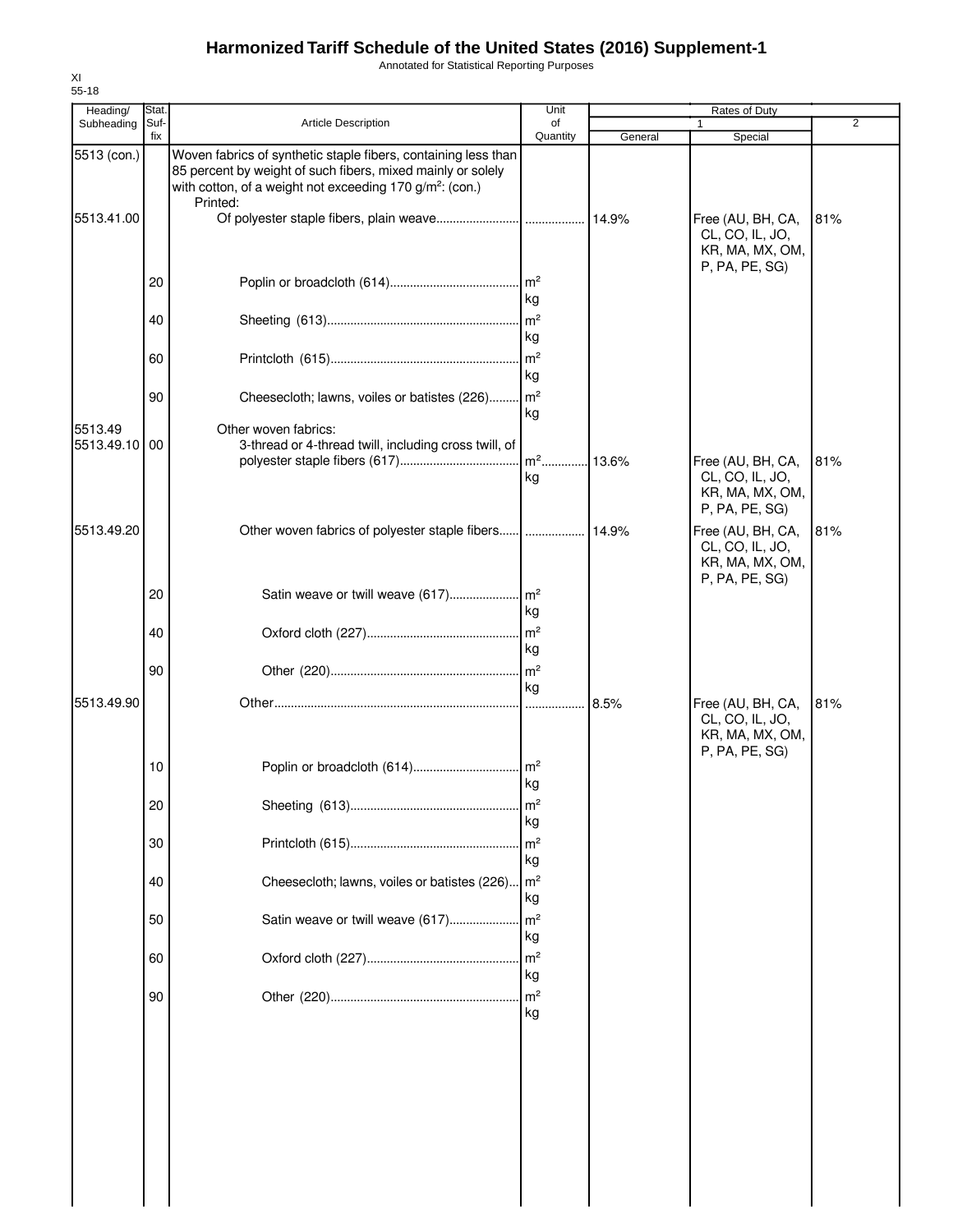Annotated for Statistical Reporting Purposes

| Heading/              | Stat.       |                                                                                                                                                                                                                       | Unit                  |         | Rates of Duty                                        |                |
|-----------------------|-------------|-----------------------------------------------------------------------------------------------------------------------------------------------------------------------------------------------------------------------|-----------------------|---------|------------------------------------------------------|----------------|
| Subheading            | Suf-<br>fix | <b>Article Description</b>                                                                                                                                                                                            | of<br>Quantity        | General | Special                                              | $\overline{2}$ |
| 5514<br>5514.11.00    |             | Woven fabrics of synthetic staple fibers, containing less than<br>85 percent by weight of such fibers, mixed mainly or solely<br>with cotton, of a weight exceeding 170 g/m <sup>2</sup> :<br>Unbleached or bleached: |                       | 14.9%   | Free (AU, BH, CA,<br>CL, CO, IL, JO,                 | 81%            |
|                       | 20          |                                                                                                                                                                                                                       | kg                    |         | KR, MA, MX, OM,<br>P, PA, PE, SG)                    |                |
|                       |             | Sheeting:                                                                                                                                                                                                             |                       |         |                                                      |                |
|                       | 30          |                                                                                                                                                                                                                       | kg                    |         |                                                      |                |
|                       | 50          |                                                                                                                                                                                                                       | kg                    |         |                                                      |                |
|                       | 90          |                                                                                                                                                                                                                       | m <sup>2</sup><br>kg  |         |                                                      |                |
| 5514.12.00            |             | 3-thread or 4-thread twill, including cross twill, of                                                                                                                                                                 |                       | 14.9%   | Free (AU, BH, CA,<br>CL, CO, IL, JO,                 | 81%            |
|                       | 20          |                                                                                                                                                                                                                       | kg                    |         | KR, MA, MX, OM,<br>P, PA, PE, SG)                    |                |
|                       | 40          |                                                                                                                                                                                                                       | kg                    |         |                                                      |                |
| 5514.19<br>5514.19.10 |             | Other woven fabrics:                                                                                                                                                                                                  |                       |         | Free (AU, BH, CA,<br>CL, CO, IL, JO,                 | 81%            |
|                       | 20<br>40    |                                                                                                                                                                                                                       | kg                    |         | KR, MA, MX, OM,<br>P, PA, PE, SG)                    |                |
|                       | 90          |                                                                                                                                                                                                                       | kg                    |         |                                                      |                |
| 5514.19.90            |             |                                                                                                                                                                                                                       | kg                    | 8.5%    | Free (AU, BH, CA,                                    | 81%            |
|                       |             |                                                                                                                                                                                                                       |                       |         | CL, CO, IL, JO,<br>KR, MA, MX, OM,<br>P, PA, PE, SG) |                |
|                       | 10          | Poplin or broadcloth (614)                                                                                                                                                                                            | $\mathsf{Im}^2$<br>kg |         |                                                      |                |
|                       | 20          |                                                                                                                                                                                                                       | $\mathsf{Im}^2$<br>kg |         |                                                      |                |
|                       | 30          |                                                                                                                                                                                                                       | kg                    |         |                                                      |                |
|                       | 40          |                                                                                                                                                                                                                       | kg                    |         |                                                      |                |
|                       | 90          |                                                                                                                                                                                                                       | m <sup>2</sup><br>kg  |         |                                                      |                |
|                       |             |                                                                                                                                                                                                                       |                       |         |                                                      |                |
|                       |             |                                                                                                                                                                                                                       |                       |         |                                                      |                |
|                       |             |                                                                                                                                                                                                                       |                       |         |                                                      |                |
|                       |             |                                                                                                                                                                                                                       |                       |         |                                                      |                |
|                       |             |                                                                                                                                                                                                                       |                       |         |                                                      |                |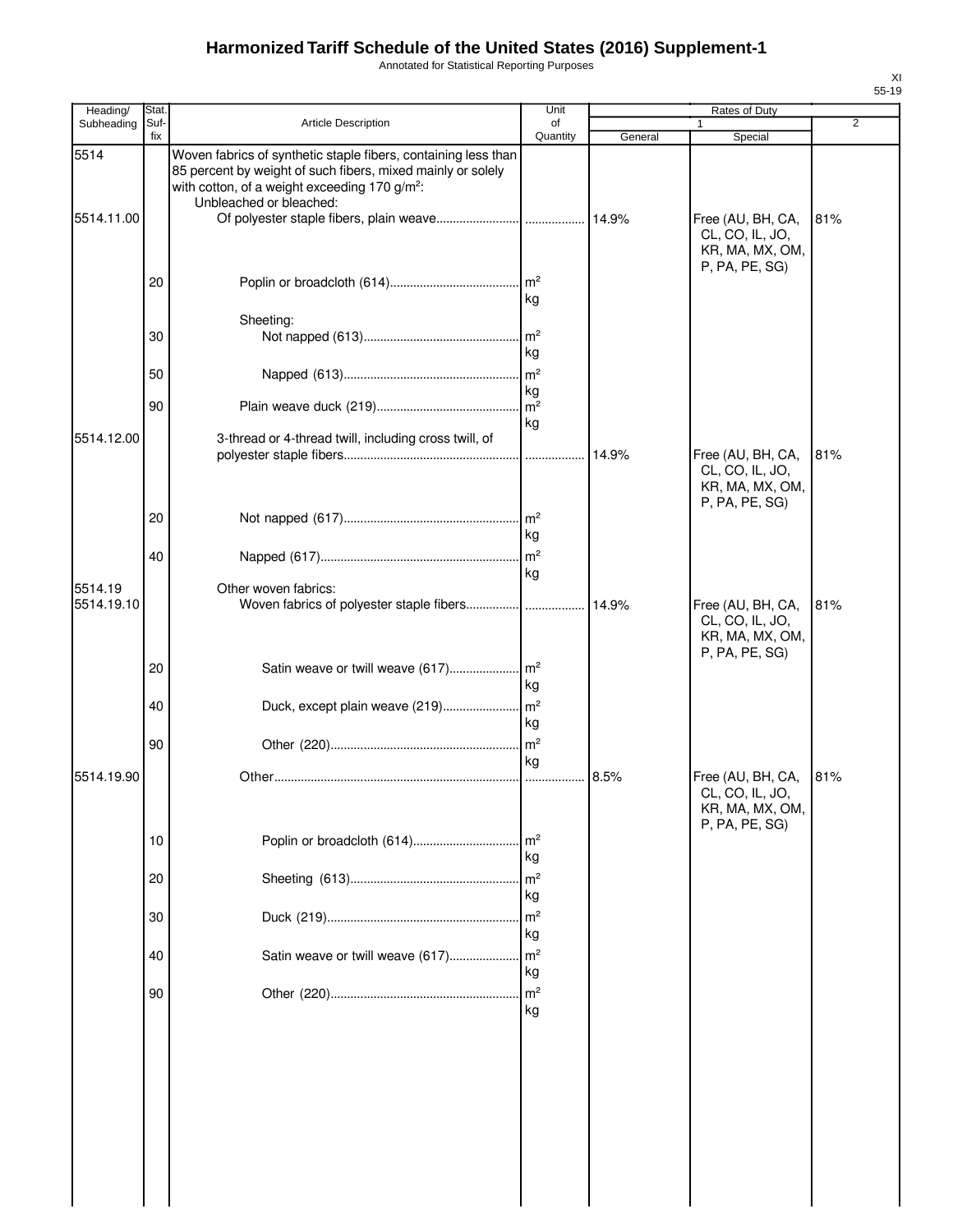Annotated for Statistical Reporting Purposes

| 55-20                  |               |                                                                                                                                                                                                            |                       |         |                                                                           |                |
|------------------------|---------------|------------------------------------------------------------------------------------------------------------------------------------------------------------------------------------------------------------|-----------------------|---------|---------------------------------------------------------------------------|----------------|
| Heading/<br>Subheading | Stat.<br>Suf- | <b>Article Description</b>                                                                                                                                                                                 | Unit<br>of            |         | Rates of Duty                                                             | $\overline{2}$ |
|                        | fix           |                                                                                                                                                                                                            | Quantity              | General | Special                                                                   |                |
| 5514 (con.)            |               | Woven fabrics of synthetic staple fibers, containing less than<br>85 percent by weight of such fibers, mixed mainly or solely<br>with cotton, of a weight exceeding 170 g/m <sup>2</sup> : (con.)<br>Dyed: |                       |         |                                                                           |                |
| 5514.21.00             |               |                                                                                                                                                                                                            |                       |         | Free (AU, BH, CA,<br>CL, CO, IL, JO,<br>KR, MA, MX, OM,<br>P, PA, PE, SG) | 81%            |
|                        | 20            |                                                                                                                                                                                                            | kg                    |         |                                                                           |                |
|                        |               | Sheeting:                                                                                                                                                                                                  |                       |         |                                                                           |                |
|                        | 30            |                                                                                                                                                                                                            | $\mathsf{Im}^2$<br>kg |         |                                                                           |                |
|                        | 50            |                                                                                                                                                                                                            |                       |         |                                                                           |                |
|                        | 90            |                                                                                                                                                                                                            | kg<br>$\mathsf{Im}^2$ |         |                                                                           |                |
|                        |               |                                                                                                                                                                                                            | kg                    |         |                                                                           |                |
| 5514.22.00             |               | 3-thread or 4-thread twill, including cross twill, of                                                                                                                                                      |                       | 14.9%   | Free (AU, BH, CA,<br>CL, CO, IL, JO,                                      | 81%            |
|                        |               |                                                                                                                                                                                                            |                       |         | KR, MA, MX, OM,                                                           |                |
|                        | 20            |                                                                                                                                                                                                            |                       |         | P, PA, PE, SG)                                                            |                |
|                        |               |                                                                                                                                                                                                            | kg                    |         |                                                                           |                |
|                        | 40            |                                                                                                                                                                                                            |                       |         |                                                                           |                |
| 5514.23.00             |               | Other woven fabrics of polyester staple fibers                                                                                                                                                             | kg                    | 14.9%   | Free (AU, BH, CA,                                                         | 81%            |
|                        |               |                                                                                                                                                                                                            |                       |         | CL, CO, IL, JO,<br>KR, MA, MX, OM,<br>P, PA, PE, SG)                      |                |
|                        | 20            |                                                                                                                                                                                                            | kg                    |         |                                                                           |                |
|                        | 40            |                                                                                                                                                                                                            | l kg                  |         |                                                                           |                |
|                        | 90            |                                                                                                                                                                                                            | kg                    |         |                                                                           |                |
| 5514.29.00             |               |                                                                                                                                                                                                            |                       | 12%     | Free (AU, BH, CA,<br>CL, CO, IL, JO,<br>KR, MA, MX, OM,<br>P, PA, PE, SG) | 81%            |
|                        | 10            |                                                                                                                                                                                                            | Im <sup>2</sup><br>kg |         |                                                                           |                |
|                        | 20            |                                                                                                                                                                                                            | $\mathsf{Im}^2$<br>kg |         |                                                                           |                |
|                        | 30            |                                                                                                                                                                                                            | $\mathsf{m}^2$<br>kg  |         |                                                                           |                |
|                        | 40            | Satin weave or twill weave (617)                                                                                                                                                                           | m <sup>2</sup><br>kg  |         |                                                                           |                |
|                        | 90            |                                                                                                                                                                                                            | $\mathsf{Im}^2$<br>kg |         |                                                                           |                |
|                        |               |                                                                                                                                                                                                            |                       |         |                                                                           |                |
|                        |               |                                                                                                                                                                                                            |                       |         |                                                                           |                |

XI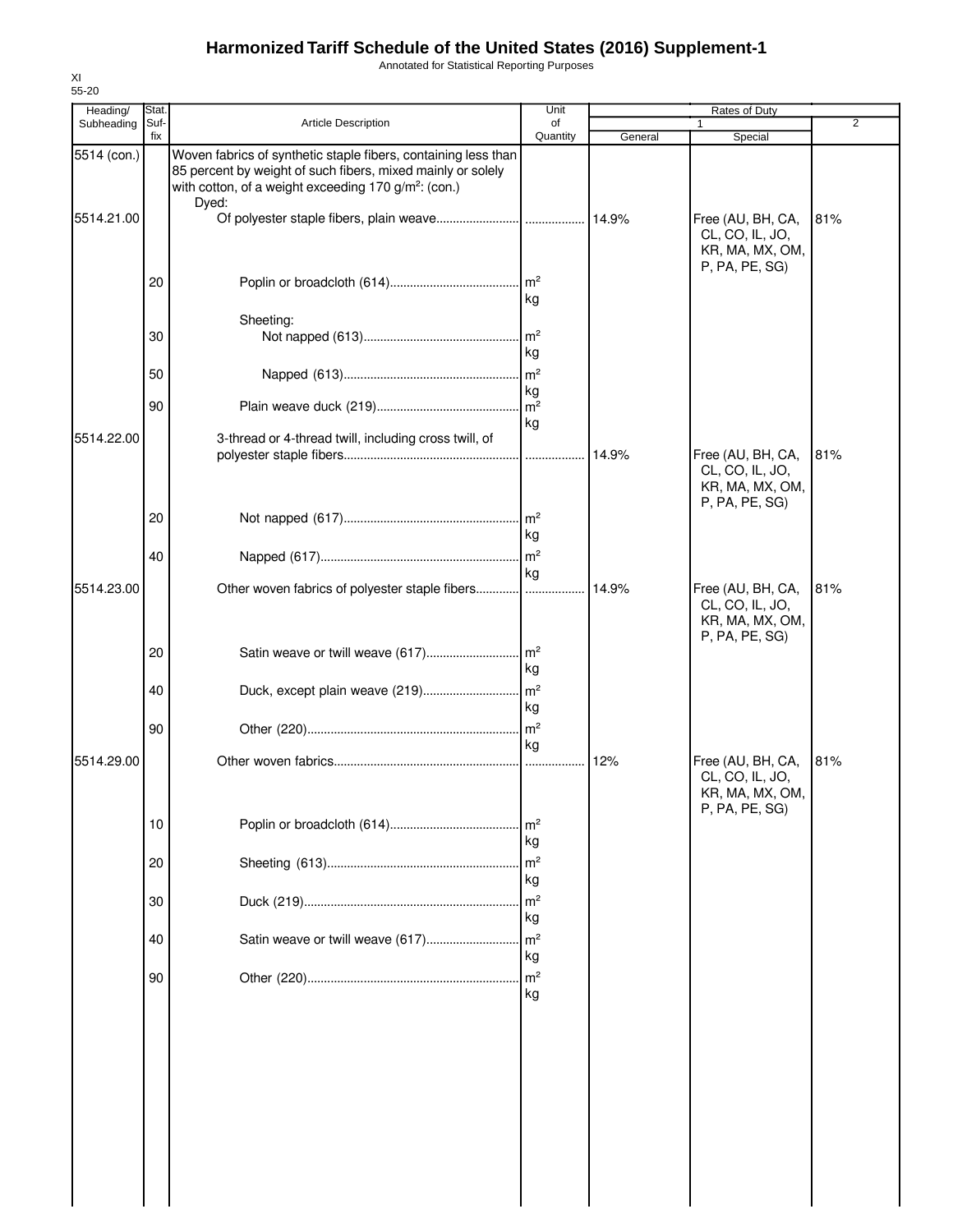Annotated for Statistical Reporting Purposes

| Heading/                             | Stat.       |                                                                                                                                                                                                                                                                                                          | Unit                      |         | Rates of Duty                                                             |                |
|--------------------------------------|-------------|----------------------------------------------------------------------------------------------------------------------------------------------------------------------------------------------------------------------------------------------------------------------------------------------------------|---------------------------|---------|---------------------------------------------------------------------------|----------------|
| Subheading                           | Suf-<br>fix | Article Description                                                                                                                                                                                                                                                                                      | of<br>Quantity            | General | 1<br>Special                                                              | $\overline{2}$ |
| 5514 (con.)<br>5514.30<br>5514.30.31 | 00          | Woven fabrics of synthetic staple fibers, containing less than<br>85 percent by weight of such fibers, mixed mainly or solely<br>with cotton, of a weight exceeding 170 g/m <sup>2</sup> : (con.)<br>Of yarns of different colors:<br>Of polyester staple fibers, plain weave (218) m <sup>2</sup> 14.9% | kg                        |         | Free (AU, BH, CA,<br>CL, CO, IL, JO,<br>KR, MA, MX, OM,<br>P, PA, PE, SG) | 81%            |
| 5514.30.32                           |             | 3-thread or 4-thread twill, including cross twill, of<br>Denim:                                                                                                                                                                                                                                          |                           | 14.9%   | Free (AU, BH, CA,<br>CL, CO, IL, JO,<br>KR, MA, MX, OM,<br>P, PA, PE, SG) | 81%            |
|                                      | 10          |                                                                                                                                                                                                                                                                                                          | kg                        |         |                                                                           |                |
|                                      | 15          |                                                                                                                                                                                                                                                                                                          | m <sup>2</sup><br>kg      |         |                                                                           |                |
| 5514.30.33                           | 80          |                                                                                                                                                                                                                                                                                                          | $\mathsf{m}^2$<br>kg      | 12%     | Free (AU, BH, CA,                                                         | 81%            |
|                                      | 10          |                                                                                                                                                                                                                                                                                                          | kg                        |         | CL, CO, IL, JO,<br>KR, MA, MX, OM,<br>P, PA, PE, SG)                      |                |
|                                      | 90          |                                                                                                                                                                                                                                                                                                          | kg                        |         |                                                                           |                |
| 5514.30.39                           | 10          |                                                                                                                                                                                                                                                                                                          | .<br>m <sup>2</sup><br>kg | Free    |                                                                           | 81%            |
|                                      | 20          |                                                                                                                                                                                                                                                                                                          | m <sup>2</sup><br>kg      |         |                                                                           |                |
|                                      | 90          |                                                                                                                                                                                                                                                                                                          | kg                        |         |                                                                           |                |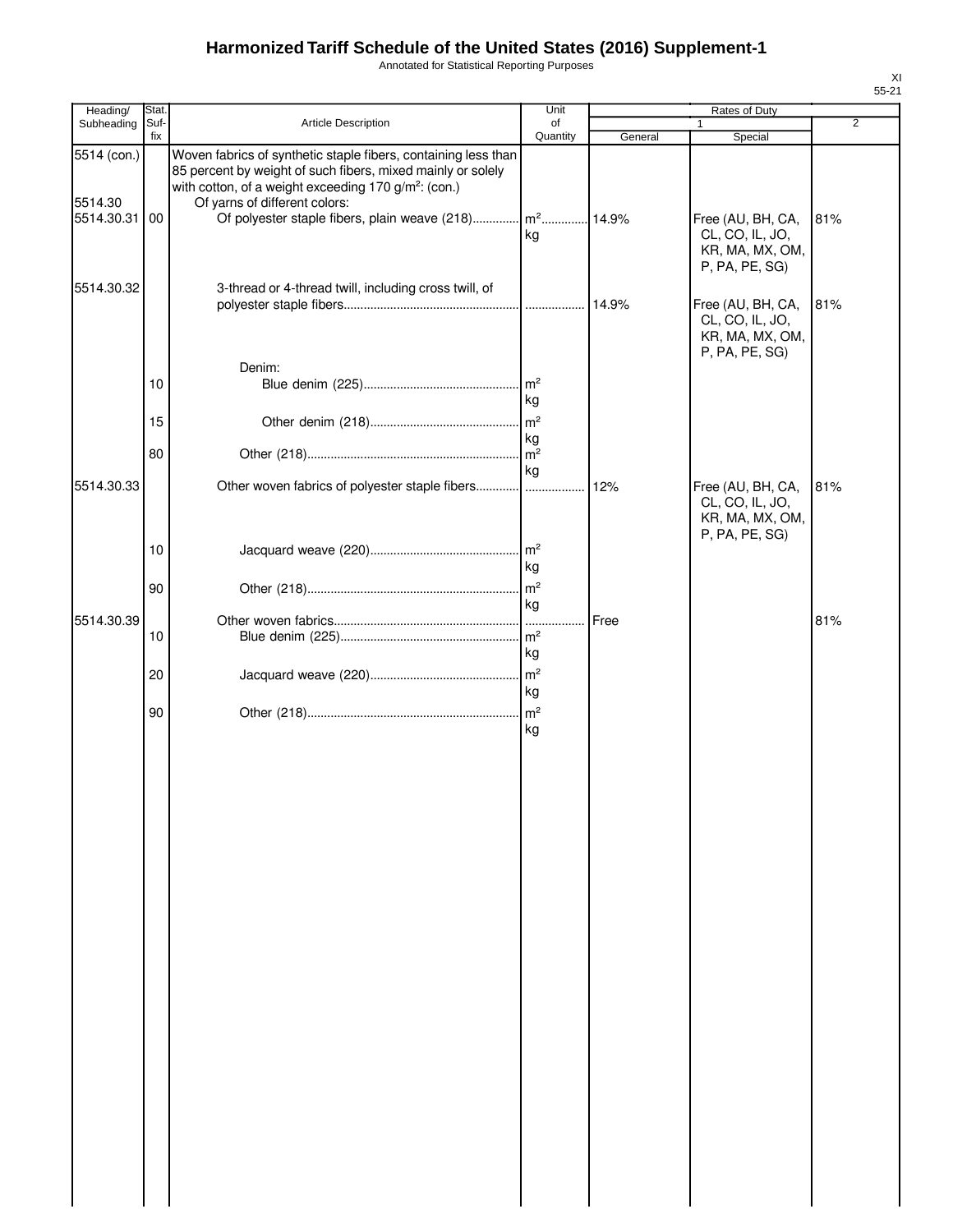Annotated for Statistical Reporting Purposes

| Heading/    | Stat.<br>Suf- |                                                                                                                                                                                                               | Unit                         |         | <b>Rates of Duty</b>                                                      | 2   |
|-------------|---------------|---------------------------------------------------------------------------------------------------------------------------------------------------------------------------------------------------------------|------------------------------|---------|---------------------------------------------------------------------------|-----|
| Subheading  | fix           | <b>Article Description</b>                                                                                                                                                                                    | of<br>Quantity               | General | Special                                                                   |     |
| 5514 (con.) |               | Woven fabrics of synthetic staple fibers, containing less than<br>85 percent by weight of such fibers, mixed mainly or solely<br>with cotton, of a weight exceeding 170 g/m <sup>2</sup> : (con.)<br>Printed: |                              |         |                                                                           |     |
| 5514.41.00  |               |                                                                                                                                                                                                               |                              |         | Free (AU, BH, CA,<br>CL, CO, IL, JO,<br>KR, MA, MX, OM,<br>P, PA, PE, SG) | 81% |
|             | 20            |                                                                                                                                                                                                               | $\mathsf{Im}^2$<br>kg        |         |                                                                           |     |
|             | 30            | Sheeting:                                                                                                                                                                                                     | m <sup>2</sup>               |         |                                                                           |     |
|             | 50            |                                                                                                                                                                                                               | kg<br>m <sup>2</sup>         |         |                                                                           |     |
|             | 90            |                                                                                                                                                                                                               | kg<br>m <sup>2</sup>         |         |                                                                           |     |
| 5514.42.00  |               | 3-thread or 4-thread twill, including cross twill, of                                                                                                                                                         | kg                           | 14.9%   | Free (AU, BH, CA,                                                         | 81% |
|             |               |                                                                                                                                                                                                               |                              |         | CL, CO, IL, JO,<br>KR, MA, MX, OM,<br>P, PA, PE, SG)                      |     |
|             | 20            |                                                                                                                                                                                                               | m <sup>2</sup><br>kg         |         |                                                                           |     |
|             | 40            |                                                                                                                                                                                                               | m <sup>2</sup><br>kg         |         |                                                                           |     |
| 5514.43.00  | 20            | Other woven fabrics of polyester staple fibers<br>Satin weave or twill weave (617)                                                                                                                            | .  <br>$\mathsf{Im}^2$<br>kg | Free    |                                                                           | 81% |
|             | 40            |                                                                                                                                                                                                               | kg                           |         |                                                                           |     |
|             | 90            |                                                                                                                                                                                                               | $\mathsf{Im}^2$<br>kg        |         |                                                                           |     |
| 5514.49.00  |               |                                                                                                                                                                                                               | .                            | 8.5%    | Free (AU, BH, CA,<br>CL, CO, IL, JO,<br>KR, MA, MX, OM,<br>P, PA, PE, SG) | 81% |
|             | 10            |                                                                                                                                                                                                               | kg                           |         |                                                                           |     |
|             | 20            |                                                                                                                                                                                                               | m <sup>2</sup><br>kg         |         |                                                                           |     |
|             | 30            |                                                                                                                                                                                                               | m <sup>2</sup><br>kg         |         |                                                                           |     |
|             | 40            | Satin weave or twill weave (617)                                                                                                                                                                              | m <sup>2</sup><br>kg         |         |                                                                           |     |
|             | 90            |                                                                                                                                                                                                               | m <sup>2</sup><br>kg         |         |                                                                           |     |
|             |               |                                                                                                                                                                                                               |                              |         |                                                                           |     |
|             |               |                                                                                                                                                                                                               |                              |         |                                                                           |     |
|             |               |                                                                                                                                                                                                               |                              |         |                                                                           |     |
|             |               |                                                                                                                                                                                                               |                              |         |                                                                           |     |
|             |               |                                                                                                                                                                                                               |                              |         |                                                                           |     |
|             |               |                                                                                                                                                                                                               |                              |         |                                                                           |     |

XI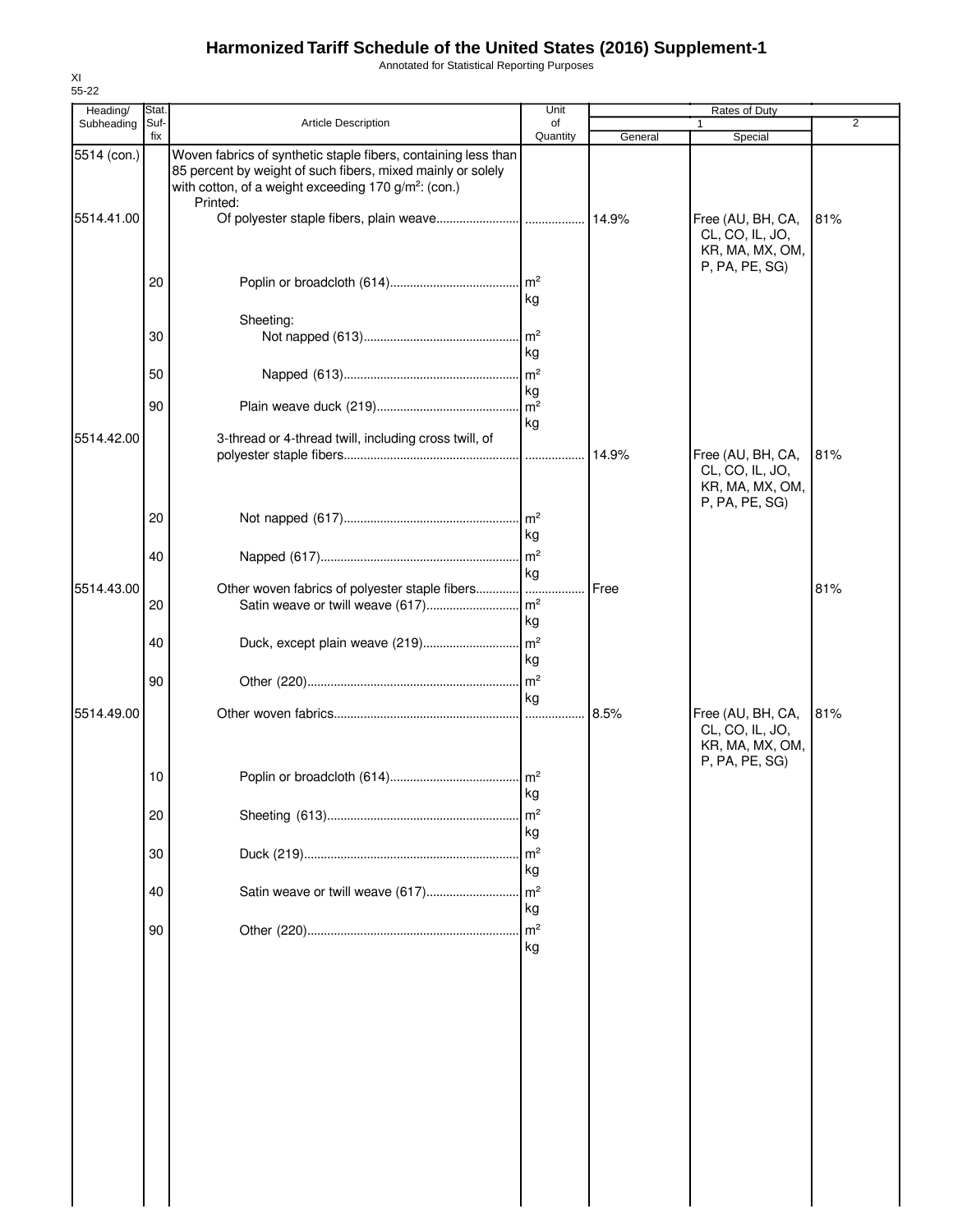Annotated for Statistical Reporting Purposes

| Heading/           | Stat.       |                                                                                                                                    | Unit                       |         | Rates of Duty                                                             |                |
|--------------------|-------------|------------------------------------------------------------------------------------------------------------------------------------|----------------------------|---------|---------------------------------------------------------------------------|----------------|
| Subheading         | Suf-<br>fix | Article Description                                                                                                                | of<br>Quantity             | General | Special                                                                   | $\overline{2}$ |
| 5515<br>5515.11.00 |             | Other woven fabrics of synthetic staple fibers:<br>Of polyester staple fibers:<br>Mixed mainly or solely with viscose rayon staple |                            |         |                                                                           |                |
|                    |             |                                                                                                                                    | .                          | 14.9%   | Free (AU, BH, CA,<br>CL, CO, IL, JO,<br>KR, MA, MX, OM,<br>P, PA, PE, SG) | 81%            |
|                    | 05          | Of yarns of different colors, except blue denim or                                                                                 | m <sup>2</sup><br>kg       |         |                                                                           |                |
|                    | 10          |                                                                                                                                    | m <sup>2</sup><br>kg       |         |                                                                           |                |
|                    | 15          | Other:<br>Poplin or broadcloth (614)                                                                                               | $\mathsf{m}^2$<br>kg       |         |                                                                           |                |
|                    | 20          |                                                                                                                                    | m <sup>2</sup><br>kg       |         |                                                                           |                |
|                    | 25          |                                                                                                                                    | m <sup>2</sup><br>kg       |         |                                                                           |                |
|                    | 30          | Cheesecloth; lawns, voiles or batistes (226)                                                                                       | $\mathsf{Im}^2$<br>kg      |         |                                                                           |                |
|                    | 35          |                                                                                                                                    | m <sup>2</sup><br>kg       |         |                                                                           |                |
|                    | 40          | Satin weave or twill weave (617)                                                                                                   | m <sup>2</sup><br>kg       |         |                                                                           |                |
|                    | 45          |                                                                                                                                    | m <sup>2</sup><br>kg       |         |                                                                           |                |
| 5515.12.00         | 90          | Mixed mainly or solely with man-made filaments                                                                                     | m <sup>2</sup><br>kg       | 12%     |                                                                           | 81%            |
|                    | 10          |                                                                                                                                    | .<br>$\mathsf{Im}^2$       |         | Free (AU, BH, CA,<br>CL, CO, IL, JO,<br>KR, MA, MX, OM,<br>P, PA, PE, SG) |                |
|                    | 22          | Sheeting:<br>Of a width exceeding 254 cm (627)                                                                                     | kg<br>m <sup>2</sup>       |         |                                                                           |                |
|                    | 27          |                                                                                                                                    | kg<br>m <sup>2</sup>       |         |                                                                           |                |
|                    | 30          |                                                                                                                                    | kg<br>m <sup>2</sup><br>kg |         |                                                                           |                |
|                    | 40          | Satin weave or twill weave (628)                                                                                                   | m <sup>2</sup><br>kg       |         |                                                                           |                |
|                    | 90          |                                                                                                                                    | m <sup>2</sup><br>kg       |         |                                                                           |                |
|                    |             |                                                                                                                                    |                            |         |                                                                           |                |
|                    |             |                                                                                                                                    |                            |         |                                                                           |                |
|                    |             |                                                                                                                                    |                            |         |                                                                           |                |
|                    |             |                                                                                                                                    |                            |         |                                                                           |                |
|                    |             |                                                                                                                                    |                            |         |                                                                           |                |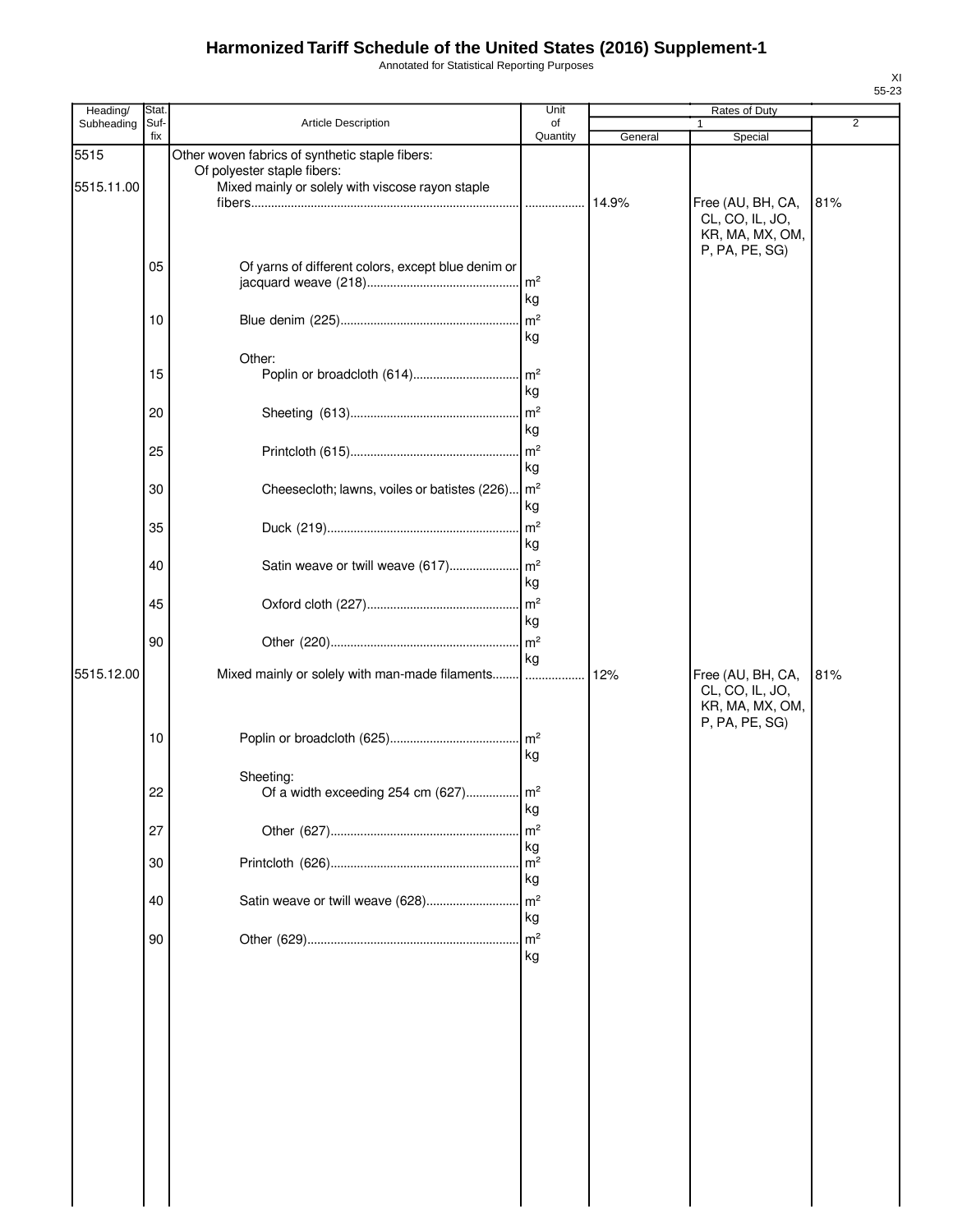Annotated for Statistical Reporting Purposes

| 55-24                                |               |                                                                                                                                                                                                          |                                        |         |                                                                           |                     |
|--------------------------------------|---------------|----------------------------------------------------------------------------------------------------------------------------------------------------------------------------------------------------------|----------------------------------------|---------|---------------------------------------------------------------------------|---------------------|
| Heading/<br>Subheading               | Stat.<br>Suf- | <b>Article Description</b>                                                                                                                                                                               | Unit<br>of                             |         | Rates of Duty                                                             | $\overline{2}$      |
|                                      | fix           |                                                                                                                                                                                                          | Quantity                               | General | Special                                                                   |                     |
| 5515 (con.)<br>5515.13<br>5515.13.05 |               | Other woven fabrics of synthetic staple fibers: (con.)<br>Of polyester staple fibers: (con.)<br>Mixed mainly or solely with wool or fine animal hair:<br>Containing 36 percent or more by weight of wool | .                                      | 25%     | Free (AU, BH, CA,<br>CL, CO, IL, JO,                                      | 48.5¢/kg +<br>68.5% |
|                                      | 10<br>20      |                                                                                                                                                                                                          | kg                                     |         | KR, MA, MX, OM,<br>P, PA, PE, SG)                                         |                     |
| 5515.13.10                           |               |                                                                                                                                                                                                          | kg                                     | 12%     | Free (AU, BH, CA,<br>CL, CO, IL, JO,<br>KR, MA, MX, OM,                   | 80.5%               |
|                                      | 10<br>20      |                                                                                                                                                                                                          | m <sup>2</sup><br>kg<br>m <sup>2</sup> |         | P, PA, PE, SG)                                                            |                     |
| 5515.19.00                           |               |                                                                                                                                                                                                          | kg<br>.                                | 12%     | Free (AU, BH, CA,<br>CL, CO, IL, JO,<br>KR, MA, MX, OM,<br>P, PA, PE, SG) | 81%                 |
|                                      | 05            | Of yarns of different colors, except blue denim or                                                                                                                                                       | m <sup>2</sup><br>kg                   |         |                                                                           |                     |
|                                      | 10            |                                                                                                                                                                                                          | $\mathsf{Im}^2$<br>kg                  |         |                                                                           |                     |
|                                      | 15            | Other:<br>Poplin or broadcloth (614)                                                                                                                                                                     | m <sup>2</sup><br>kg                   |         |                                                                           |                     |
|                                      | 20            |                                                                                                                                                                                                          | m <sup>2</sup><br>kg                   |         |                                                                           |                     |
|                                      | 25            |                                                                                                                                                                                                          | m <sup>2</sup><br>kg                   |         |                                                                           |                     |
|                                      | 30<br>35      | Cheesecloth; lawns, voiles or batistes (226)   m <sup>2</sup>                                                                                                                                            | kg<br>m <sup>2</sup>                   |         |                                                                           |                     |
|                                      | 40            | Satin weave or twill weave (617)                                                                                                                                                                         | kg<br>m <sup>2</sup>                   |         |                                                                           |                     |
|                                      | 45            |                                                                                                                                                                                                          | kg<br>m <sup>2</sup>                   |         |                                                                           |                     |
|                                      | 90            |                                                                                                                                                                                                          | kg<br>$\mathsf{m}^2$<br>kg             |         |                                                                           |                     |
|                                      |               |                                                                                                                                                                                                          |                                        |         |                                                                           |                     |

XI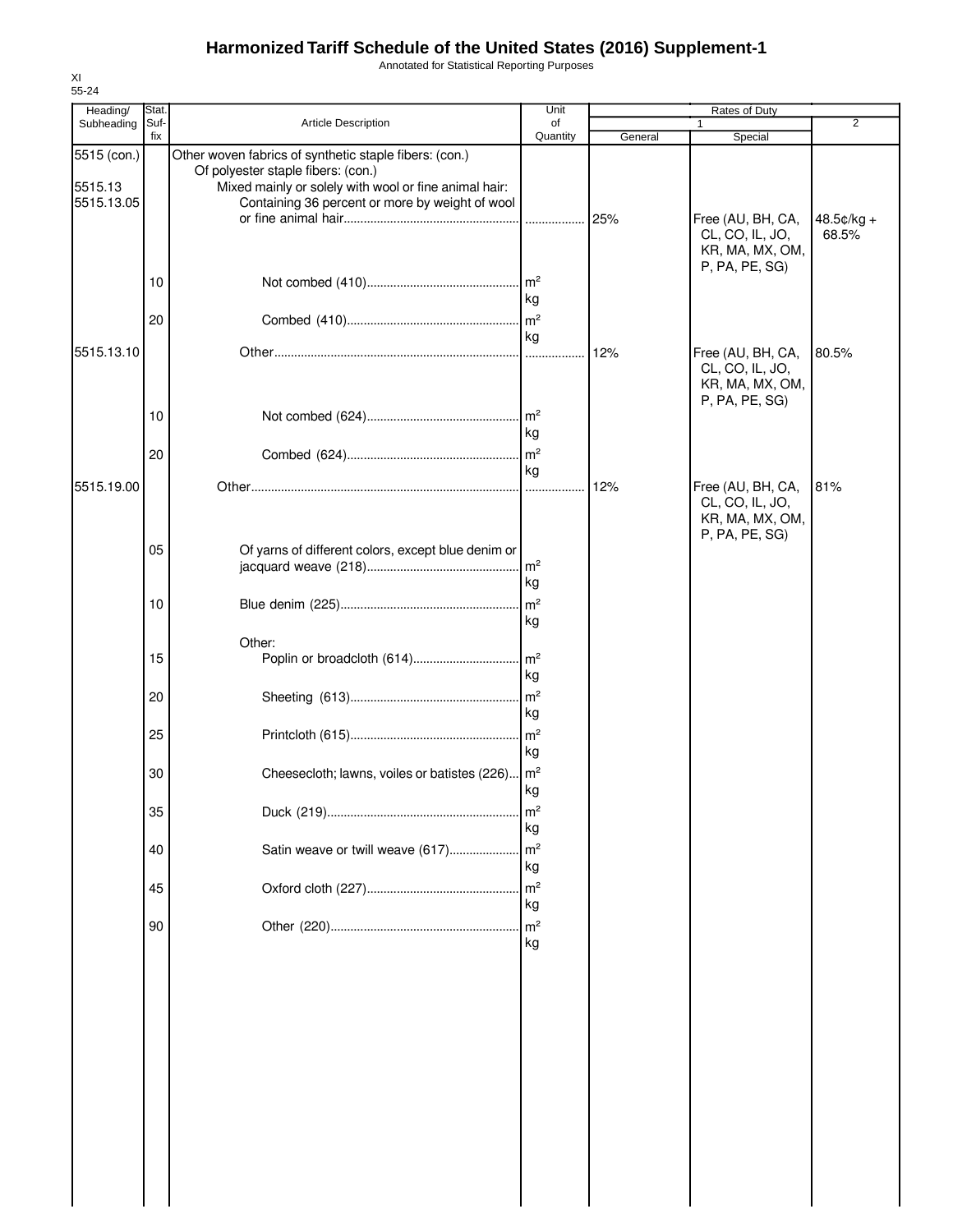Annotated for Statistical Reporting Purposes

| Heading/    | Stat.       |                                                        | Unit           |               | Rates of Duty                        |                       |
|-------------|-------------|--------------------------------------------------------|----------------|---------------|--------------------------------------|-----------------------|
| Subheading  | Suf-<br>fix | Article Description                                    | of<br>Quantity | General       | 1<br>Special                         | 2                     |
| 5515 (con.) |             | Other woven fabrics of synthetic staple fibers: (con.) |                |               |                                      |                       |
|             |             | Of acrylic or modacrylic staple fibers:                |                |               |                                      |                       |
| 5515.21.00  |             | Mixed mainly or solely with man-made filaments  Free   |                |               |                                      | 81%                   |
|             | 10          |                                                        | m <sup>2</sup> |               |                                      |                       |
|             |             |                                                        | kg             |               |                                      |                       |
|             | 20          |                                                        | m <sup>2</sup> |               |                                      |                       |
|             |             |                                                        | kg             |               |                                      |                       |
|             | 30          |                                                        | m <sup>2</sup> |               |                                      |                       |
|             |             |                                                        | kg             |               |                                      |                       |
|             | 40          |                                                        |                |               |                                      |                       |
|             |             |                                                        | kg             |               |                                      |                       |
|             | 90          |                                                        |                |               |                                      |                       |
|             |             |                                                        | kg             |               |                                      |                       |
| 5515.22     |             | Mixed mainly or solely with wool or fine animal hair:  |                |               |                                      |                       |
| 5515.22.05  |             | Containing 36 percent or more by weight of wool        |                |               |                                      |                       |
|             |             |                                                        |                |               | Free (AU, BH, CA,<br>CL, CO, IL, JO, | $48.5¢/kg +$<br>68.5% |
|             |             |                                                        |                |               | KR, MA, MX, OM,                      |                       |
|             |             |                                                        |                |               | P, PA, PE, SG)                       |                       |
|             | 10          |                                                        | m <sup>2</sup> |               |                                      |                       |
|             |             |                                                        | kg             |               |                                      |                       |
|             | 20          |                                                        | m <sup>2</sup> |               |                                      |                       |
|             |             |                                                        | kg             |               |                                      |                       |
| 5515.22.10  | 00          |                                                        |                | 12%           | Free (AU, BH, CA,                    | 80.5%                 |
|             |             |                                                        | kg             |               | CL, CO, IL, JO,                      |                       |
|             |             |                                                        |                |               | KR, MA, MX, OM,                      |                       |
| 5515.29.00  |             |                                                        |                | <b>I</b> Free | P, PA, PE, SG)                       | 81%                   |
|             | 05          | Of yarns of different colors, except blue denim or     |                |               |                                      |                       |
|             |             |                                                        |                |               |                                      |                       |
|             |             |                                                        | kg             |               |                                      |                       |
|             | 10          |                                                        | m <sup>2</sup> |               |                                      |                       |
|             |             |                                                        | kg             |               |                                      |                       |
|             |             | Other:                                                 |                |               |                                      |                       |
|             | 15          |                                                        |                |               |                                      |                       |
|             |             |                                                        | kg             |               |                                      |                       |
|             | 20          |                                                        |                |               |                                      |                       |
|             |             |                                                        | kg             |               |                                      |                       |
|             | 25          |                                                        | m <sup>2</sup> |               |                                      |                       |
|             |             |                                                        | kg             |               |                                      |                       |
|             | 30          | Cheesecloth; lawns, voiles or batistes (226)           | m <sup>2</sup> |               |                                      |                       |
|             |             |                                                        | kg             |               |                                      |                       |
|             |             |                                                        | m <sup>2</sup> |               |                                      |                       |
|             | 35          |                                                        | kg             |               |                                      |                       |
|             |             |                                                        |                |               |                                      |                       |
|             | 40          | Satin weave or twill weave (617)                       | m <sup>2</sup> |               |                                      |                       |
|             |             |                                                        | kg             |               |                                      |                       |
|             | 45          |                                                        | m <sup>2</sup> |               |                                      |                       |
|             |             |                                                        | kg             |               |                                      |                       |
|             | 90          |                                                        |                |               |                                      |                       |
|             |             |                                                        | kg             |               |                                      |                       |
|             |             |                                                        |                |               |                                      |                       |
|             |             |                                                        |                |               |                                      |                       |
|             |             |                                                        |                |               |                                      |                       |
|             |             |                                                        |                |               |                                      |                       |
|             |             |                                                        |                |               |                                      |                       |
|             |             |                                                        |                |               |                                      |                       |
|             |             |                                                        |                |               |                                      |                       |
|             |             |                                                        |                |               |                                      |                       |
|             |             |                                                        |                |               |                                      |                       |
|             |             |                                                        |                |               |                                      |                       |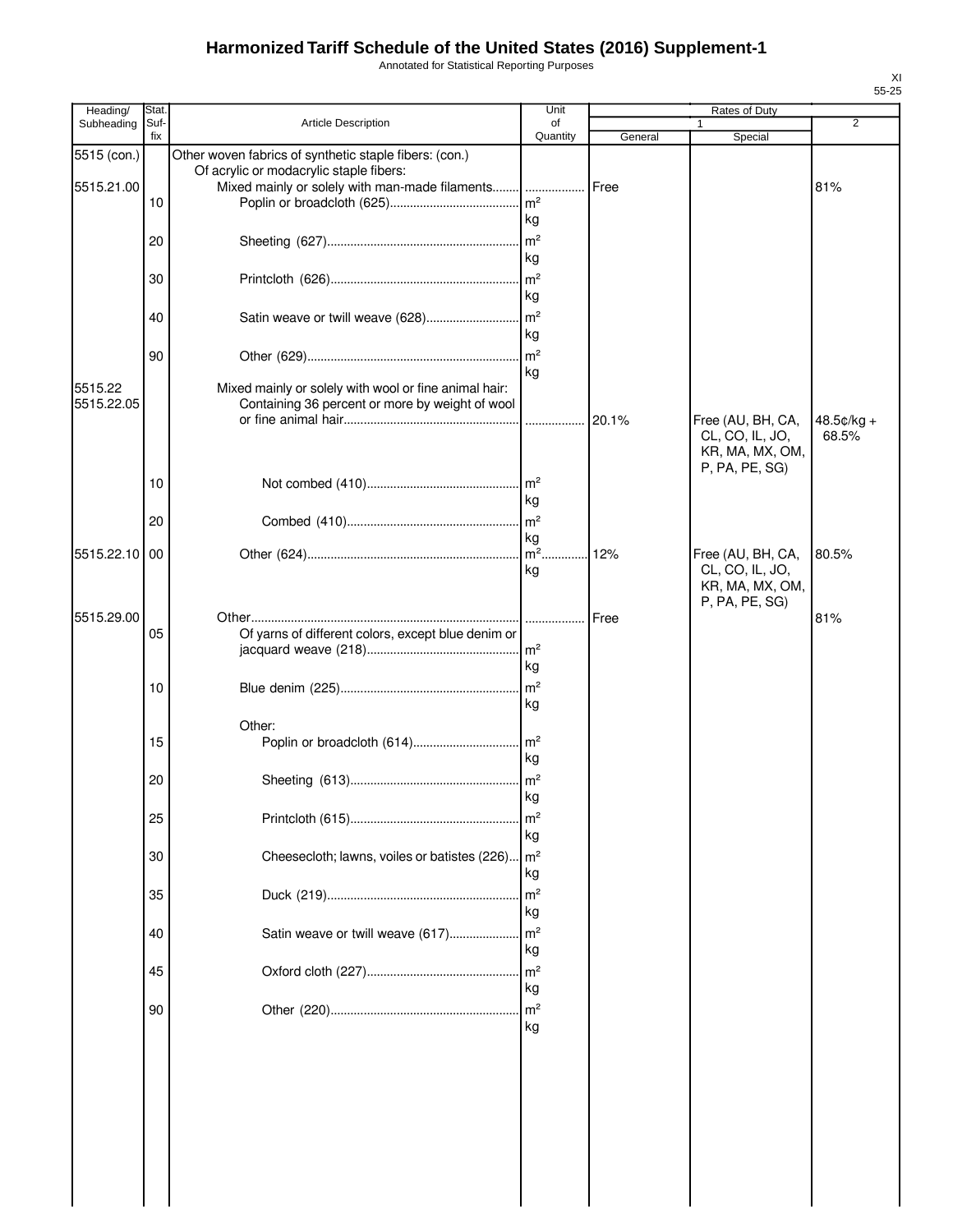Annotated for Statistical Reporting Purposes

| Heading/    | Stat. |                                                        | Unit           |         | Rates of Duty     |                |
|-------------|-------|--------------------------------------------------------|----------------|---------|-------------------|----------------|
| Subheading  | Suf-  | Article Description                                    | of             |         | $\mathbf{1}$      | $\overline{2}$ |
|             | fix   |                                                        | Quantity       | General | Special           |                |
| 5515 (con.) |       | Other woven fabrics of synthetic staple fibers: (con.) |                |         |                   |                |
|             |       | Other woven fabrics:                                   |                |         |                   |                |
| 5515.91.00  |       | Mixed mainly or solely with man-made filaments  12%    |                |         | Free (AU, BH, CA, | 81%            |
|             |       |                                                        |                |         | CL, CO, IL, JO,   |                |
|             |       |                                                        |                |         | KR, MA, MX, OM,   |                |
|             |       |                                                        |                |         |                   |                |
|             |       |                                                        |                |         | P, PA, PE, SG)    |                |
|             | 10    |                                                        |                |         |                   |                |
|             |       |                                                        | kg             |         |                   |                |
|             | 20    |                                                        |                |         |                   |                |
|             |       |                                                        |                |         |                   |                |
|             |       |                                                        | kg             |         |                   |                |
|             | 30    |                                                        |                |         |                   |                |
|             |       |                                                        | kg             |         |                   |                |
|             |       |                                                        |                |         |                   |                |
|             | 40    |                                                        |                |         |                   |                |
|             |       |                                                        | kg             |         |                   |                |
|             |       |                                                        | $\mathsf{m}^2$ |         |                   |                |
|             | 90    |                                                        |                |         |                   |                |
|             |       |                                                        | kg             |         |                   |                |
|             |       |                                                        |                |         |                   |                |
|             |       |                                                        |                |         |                   |                |
|             |       |                                                        |                |         |                   |                |
|             |       |                                                        |                |         |                   |                |
|             |       |                                                        |                |         |                   |                |
|             |       |                                                        |                |         |                   |                |
|             |       |                                                        |                |         |                   |                |
|             |       |                                                        |                |         |                   |                |
|             |       |                                                        |                |         |                   |                |
|             |       |                                                        |                |         |                   |                |
|             |       |                                                        |                |         |                   |                |
|             |       |                                                        |                |         |                   |                |
|             |       |                                                        |                |         |                   |                |
|             |       |                                                        |                |         |                   |                |
|             |       |                                                        |                |         |                   |                |
|             |       |                                                        |                |         |                   |                |
|             |       |                                                        |                |         |                   |                |
|             |       |                                                        |                |         |                   |                |
|             |       |                                                        |                |         |                   |                |
|             |       |                                                        |                |         |                   |                |
|             |       |                                                        |                |         |                   |                |
|             |       |                                                        |                |         |                   |                |
|             |       |                                                        |                |         |                   |                |
|             |       |                                                        |                |         |                   |                |
|             |       |                                                        |                |         |                   |                |
|             |       |                                                        |                |         |                   |                |
|             |       |                                                        |                |         |                   |                |
|             |       |                                                        |                |         |                   |                |
|             |       |                                                        |                |         |                   |                |
|             |       |                                                        |                |         |                   |                |
|             |       |                                                        |                |         |                   |                |
|             |       |                                                        |                |         |                   |                |
|             |       |                                                        |                |         |                   |                |
|             |       |                                                        |                |         |                   |                |
|             |       |                                                        |                |         |                   |                |
|             |       |                                                        |                |         |                   |                |
|             |       |                                                        |                |         |                   |                |
|             |       |                                                        |                |         |                   |                |
|             |       |                                                        |                |         |                   |                |
|             |       |                                                        |                |         |                   |                |
|             |       |                                                        |                |         |                   |                |
|             |       |                                                        |                |         |                   |                |
|             |       |                                                        |                |         |                   |                |
|             |       |                                                        |                |         |                   |                |
|             |       |                                                        |                |         |                   |                |
|             |       |                                                        |                |         |                   |                |
|             |       |                                                        |                |         |                   |                |
|             |       |                                                        |                |         |                   |                |
|             |       |                                                        |                |         |                   |                |
|             |       |                                                        |                |         |                   |                |
|             |       |                                                        |                |         |                   |                |
|             |       |                                                        |                |         |                   |                |
|             |       |                                                        |                |         |                   |                |
|             |       |                                                        |                |         |                   |                |
|             |       |                                                        |                |         |                   |                |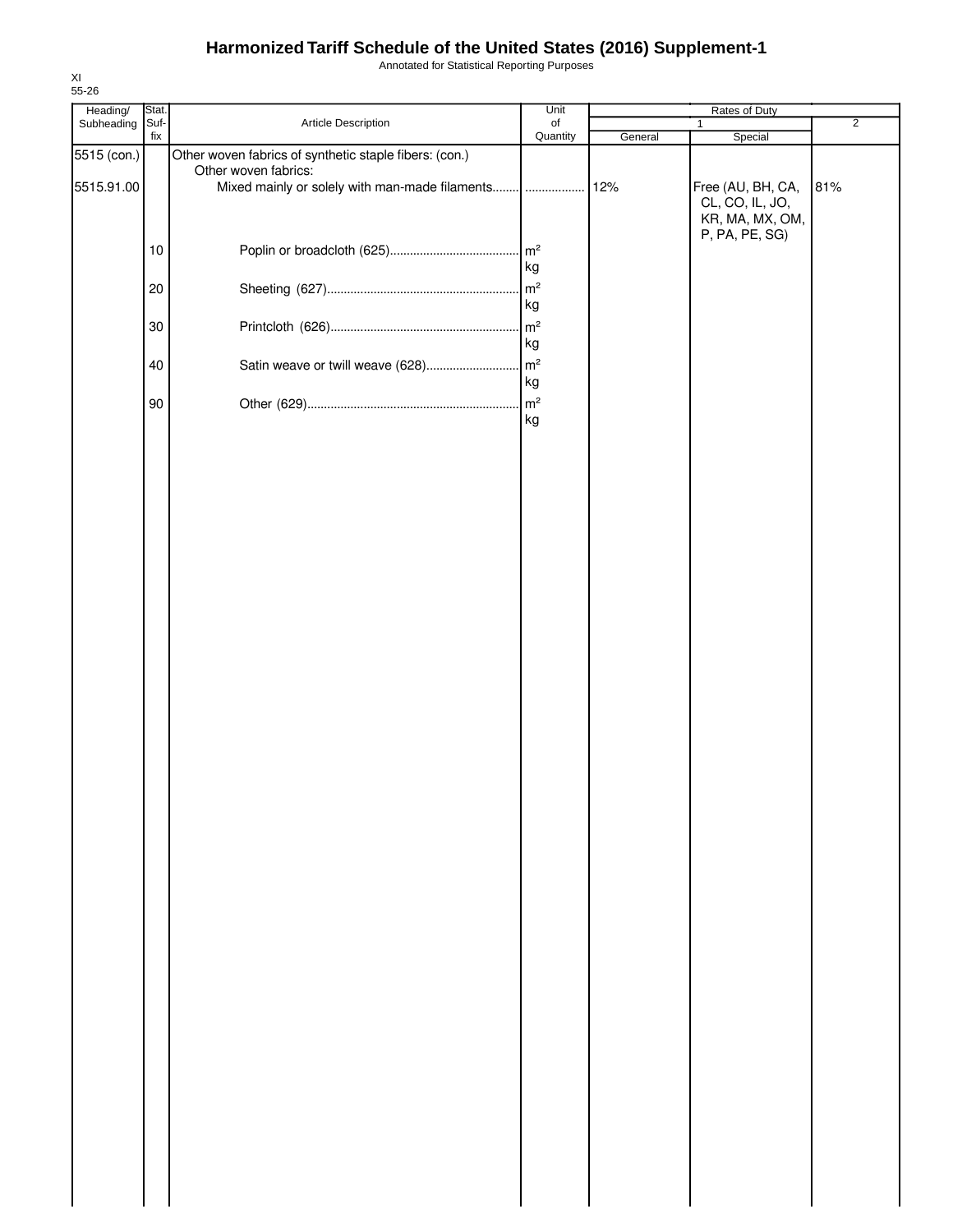Annotated for Statistical Reporting Purposes

| Heading/    | Stat.       |                                                                                       | Unit                  |         | Rates of Duty                                                             |                       |
|-------------|-------------|---------------------------------------------------------------------------------------|-----------------------|---------|---------------------------------------------------------------------------|-----------------------|
| Subheading  | Suf-<br>fix | Article Description                                                                   | of<br>Quantity        | General | 1<br>Special                                                              | $\overline{2}$        |
| 5515 (con.) |             | Other woven fabrics of synthetic staple fibers: (con.)<br>Other woven fabrics: (con.) |                       |         |                                                                           |                       |
| 5515.99     |             | Other:<br>Mixed mainly or solely with wool or fine animal hair:                       |                       |         |                                                                           |                       |
| 5515.99.05  |             | Containing 36 percent or more by weight of                                            |                       | 25%     | Free (AU, BH, CA,<br>CL, CO, IL, JO,                                      | $48.5¢/kg +$<br>68.5% |
|             |             |                                                                                       |                       |         | KR, MA, MX, OM,                                                           |                       |
|             | 10          |                                                                                       | $\mathsf{Im}^2$<br>kg |         | P, PA, PE, SG)                                                            |                       |
|             | 20          |                                                                                       | m <sup>2</sup><br>kg  |         |                                                                           |                       |
| 5515.99.10  |             |                                                                                       | .                     | 12%     | Free (AU, BH, CA,                                                         | 80.5%                 |
|             |             |                                                                                       |                       |         | CL, CO, IL, JO,<br>KR, MA, MX, OM,<br>P, PA, PE, SG)                      |                       |
|             | 10          |                                                                                       | $\mathsf{Im}^2$       |         |                                                                           |                       |
|             |             |                                                                                       | kg                    |         |                                                                           |                       |
|             | 20          |                                                                                       | m <sup>2</sup><br>kg  |         |                                                                           |                       |
| 5515.99.90  |             |                                                                                       | .                     | 8.5%    | Free (AU, BH, CA,<br>CL, CO, IL, JO,<br>KR, MA, MX, OM,<br>P, PA, PE, SG) | 81%                   |
|             | 05          | Of yarns of different colors, except blue denim                                       | Im <sup>2</sup><br>kg |         |                                                                           |                       |
|             | 10          |                                                                                       | m <sup>2</sup>        |         |                                                                           |                       |
|             |             |                                                                                       | kg                    |         |                                                                           |                       |
|             |             | Other:                                                                                |                       |         |                                                                           |                       |
|             | 15          |                                                                                       | kg                    |         |                                                                           |                       |
|             | 20          |                                                                                       | m <sup>2</sup><br>kg  |         |                                                                           |                       |
|             | 25          |                                                                                       | m <sup>2</sup><br>kg  |         |                                                                           |                       |
|             | 30          | Cheesecloth; lawns, voiles or batistes                                                | m <sup>2</sup>        |         |                                                                           |                       |
|             |             |                                                                                       | kg                    |         |                                                                           |                       |
|             | 35          |                                                                                       | m <sup>2</sup>        |         |                                                                           |                       |
|             |             |                                                                                       | kg                    |         |                                                                           |                       |
|             | 40          | Satin weave or twill weave (617)                                                      | m <sup>2</sup>        |         |                                                                           |                       |
|             |             |                                                                                       | kg<br>m <sup>2</sup>  |         |                                                                           |                       |
|             | 45          |                                                                                       | kg                    |         |                                                                           |                       |
|             | 90          |                                                                                       | m <sup>2</sup>        |         |                                                                           |                       |
|             |             |                                                                                       | kg                    |         |                                                                           |                       |
|             |             |                                                                                       |                       |         |                                                                           |                       |
|             |             |                                                                                       |                       |         |                                                                           |                       |
|             |             |                                                                                       |                       |         |                                                                           |                       |
|             |             |                                                                                       |                       |         |                                                                           |                       |
|             |             |                                                                                       |                       |         |                                                                           |                       |
|             |             |                                                                                       |                       |         |                                                                           |                       |
|             |             |                                                                                       |                       |         |                                                                           |                       |
|             |             |                                                                                       |                       |         |                                                                           |                       |
|             |             |                                                                                       |                       |         |                                                                           |                       |
|             |             |                                                                                       |                       |         |                                                                           |                       |
|             |             |                                                                                       |                       |         |                                                                           |                       |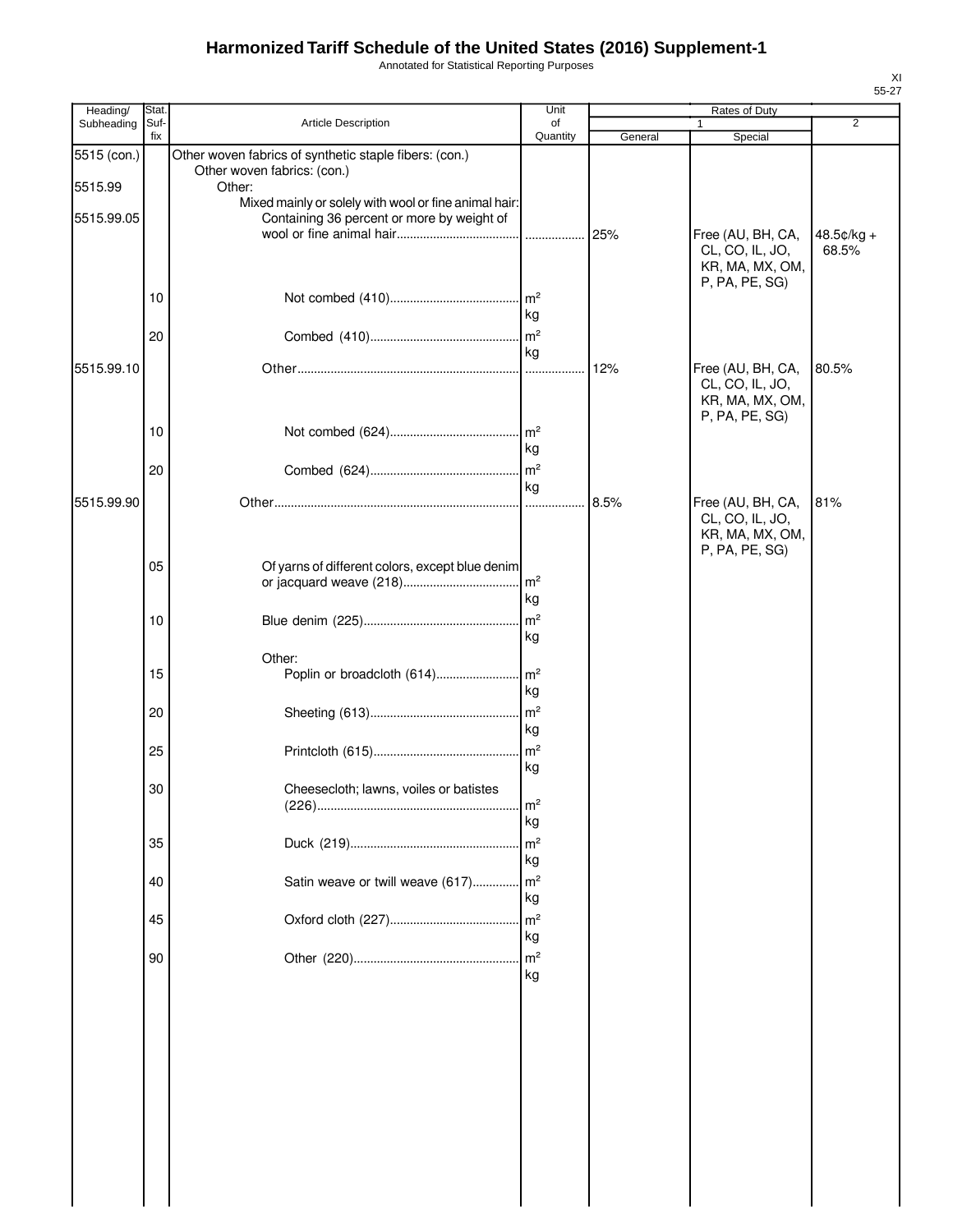Annotated for Statistical Reporting Purposes

| Heading/   | Stat.       |                                                                                                                       | Unit                  |         | Rates of Duty                                                             |     |
|------------|-------------|-----------------------------------------------------------------------------------------------------------------------|-----------------------|---------|---------------------------------------------------------------------------|-----|
| Subheading | Suf-<br>fix | <b>Article Description</b>                                                                                            | of<br>Quantity        | General | Special                                                                   | 2   |
| 5516       |             | Woven fabrics of artificial staple fibers:<br>Containing 85 percent or more by weight of artificial staple<br>fibers: |                       |         |                                                                           |     |
| 5516.11.00 |             |                                                                                                                       |                       | 14.9%   | Free (AU, BH, CA,<br>CL, CO, IL, JO,<br>KR, MA, MX, OM,<br>P, PA, PE, SG) | 81% |
|            | 10          |                                                                                                                       | kg                    |         |                                                                           |     |
|            | 20          |                                                                                                                       | kg                    |         |                                                                           |     |
|            | 90          |                                                                                                                       | m <sup>2</sup><br>kg  |         |                                                                           |     |
| 5516.12.00 |             |                                                                                                                       |                       | 14.9%   | Free (AU, BH, CA,<br>CL, CO, IL, JO,<br>KR, MA, MX, OM,<br>P, PA, PE, SG) | 81% |
|            | 10          |                                                                                                                       | kg                    |         |                                                                           |     |
|            | 20          |                                                                                                                       | kg                    |         |                                                                           |     |
|            | 90          |                                                                                                                       | $\mathsf{Im}^2$<br>kg |         |                                                                           |     |
| 5516.13.00 | 00          |                                                                                                                       | kg                    | 14.9%   | Free (AU, BH, CA,<br>CL, CO, IL, JO,<br>KR, MA, MX, OM,<br>P, PA, PE, SG) | 81% |
| 5516.14.00 |             |                                                                                                                       |                       | 10%     | Free (AU, BH, CA,<br>CL, CO, IL, JO,<br>KR, MA, MX, OM,<br>P, PA, PE, SG) | 81% |
|            | 05          | Plain weave:                                                                                                          | kg                    |         |                                                                           |     |
|            | 15          |                                                                                                                       | m <sup>2</sup><br>kg  |         |                                                                           |     |
|            | 25          | Satin weave or twill weave:                                                                                           | кg                    |         |                                                                           |     |
|            | 30          |                                                                                                                       | m <sup>2</sup><br>kg  |         |                                                                           |     |
|            | 85          | Other:                                                                                                                | m <sup>2</sup><br>kg  |         |                                                                           |     |
|            | 95          |                                                                                                                       | m <sup>2</sup><br>kg  |         |                                                                           |     |
|            |             |                                                                                                                       |                       |         |                                                                           |     |
|            |             |                                                                                                                       |                       |         |                                                                           |     |
|            |             |                                                                                                                       |                       |         |                                                                           |     |
|            |             |                                                                                                                       |                       |         |                                                                           |     |
|            |             |                                                                                                                       |                       |         |                                                                           |     |
|            |             |                                                                                                                       |                       |         |                                                                           |     |
|            |             |                                                                                                                       |                       |         |                                                                           |     |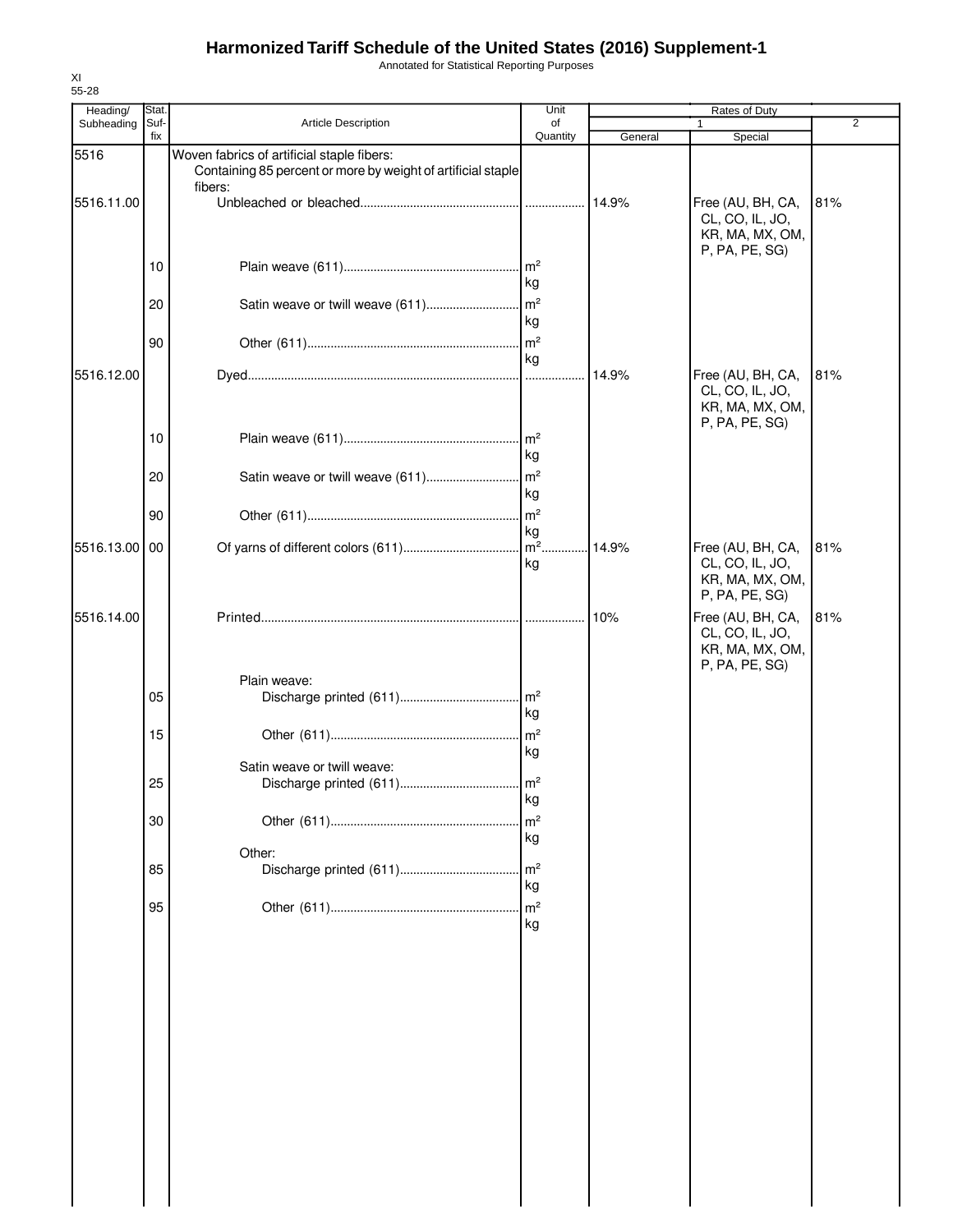Annotated for Statistical Reporting Purposes

| Heading/    | Stat |                                                                                                                     | Unit                  |         | Rates of Duty                                                             |                |
|-------------|------|---------------------------------------------------------------------------------------------------------------------|-----------------------|---------|---------------------------------------------------------------------------|----------------|
| Subheading  | Suf- | <b>Article Description</b>                                                                                          | of                    |         |                                                                           | $\overline{2}$ |
| 5516 (con.) | fix  | Woven fabrics of artificial staple fibers: (con.)<br>Containing less than 85 percent by weight of artificial staple | Quantity              | General | Special                                                                   |                |
| 5516.21.00  |      | fibers, mixed mainly or solely with man-made filaments:                                                             | .                     | 14.9%   | Free (AU, BH, CA,<br>CL, CO, IL, JO,                                      | 81%            |
|             | 10   |                                                                                                                     | m <sup>2</sup><br>kg  |         | KR, MA, MX, OM,<br>P, PA, PE, SG)                                         |                |
|             | 20   |                                                                                                                     | m <sup>2</sup><br>kg  |         |                                                                           |                |
|             | 30   |                                                                                                                     | $\mathsf{Im}^2$<br>kg |         |                                                                           |                |
|             | 40   |                                                                                                                     | kg                    |         |                                                                           |                |
|             | 90   |                                                                                                                     | $\mathsf{Im}^2$<br>kg |         |                                                                           |                |
| 5516.22.00  |      |                                                                                                                     |                       | 14.9%   | Free (AU, BH, CA,<br>CL, CO, IL, JO,<br>KR, MA, MX, OM,<br>P, PA, PE, SG) | 81%            |
|             | 10   |                                                                                                                     | $\mathsf{Im}^2$<br>kg |         |                                                                           |                |
|             | 20   |                                                                                                                     | m <sup>2</sup><br>kg  |         |                                                                           |                |
|             | 30   |                                                                                                                     | m <sup>2</sup><br>kg  |         |                                                                           |                |
|             | 40   | Satin weave or twill weave (628)                                                                                    | m <sup>2</sup><br>kg  |         |                                                                           |                |
| 5516.23.00  | 90   |                                                                                                                     | m <sup>2</sup><br>kg  | 8.5%    | Free (AU, BH, CA,                                                         | 81%            |
|             |      |                                                                                                                     |                       |         | CL, CO, IL, JO,<br>KR, MA, MX, OM,<br>P, PA, PE, SG)                      |                |
|             | 10   |                                                                                                                     | $\mathsf{Im}^2$<br>kg |         |                                                                           |                |
|             | 20   |                                                                                                                     | m <sup>2</sup><br>kg  |         |                                                                           |                |
|             | 30   |                                                                                                                     | m <sup>2</sup><br>kg  |         |                                                                           |                |
|             | 40   | Satin weave or twill weave (628)                                                                                    | m <sup>2</sup><br>kg  |         |                                                                           |                |
|             | 90   |                                                                                                                     | m <sup>2</sup><br>kg  |         |                                                                           |                |
|             |      |                                                                                                                     |                       |         |                                                                           |                |
|             |      |                                                                                                                     |                       |         |                                                                           |                |
|             |      |                                                                                                                     |                       |         |                                                                           |                |
|             |      |                                                                                                                     |                       |         |                                                                           |                |
|             |      |                                                                                                                     |                       |         |                                                                           |                |
|             |      |                                                                                                                     |                       |         |                                                                           |                |
|             |      |                                                                                                                     |                       |         |                                                                           |                |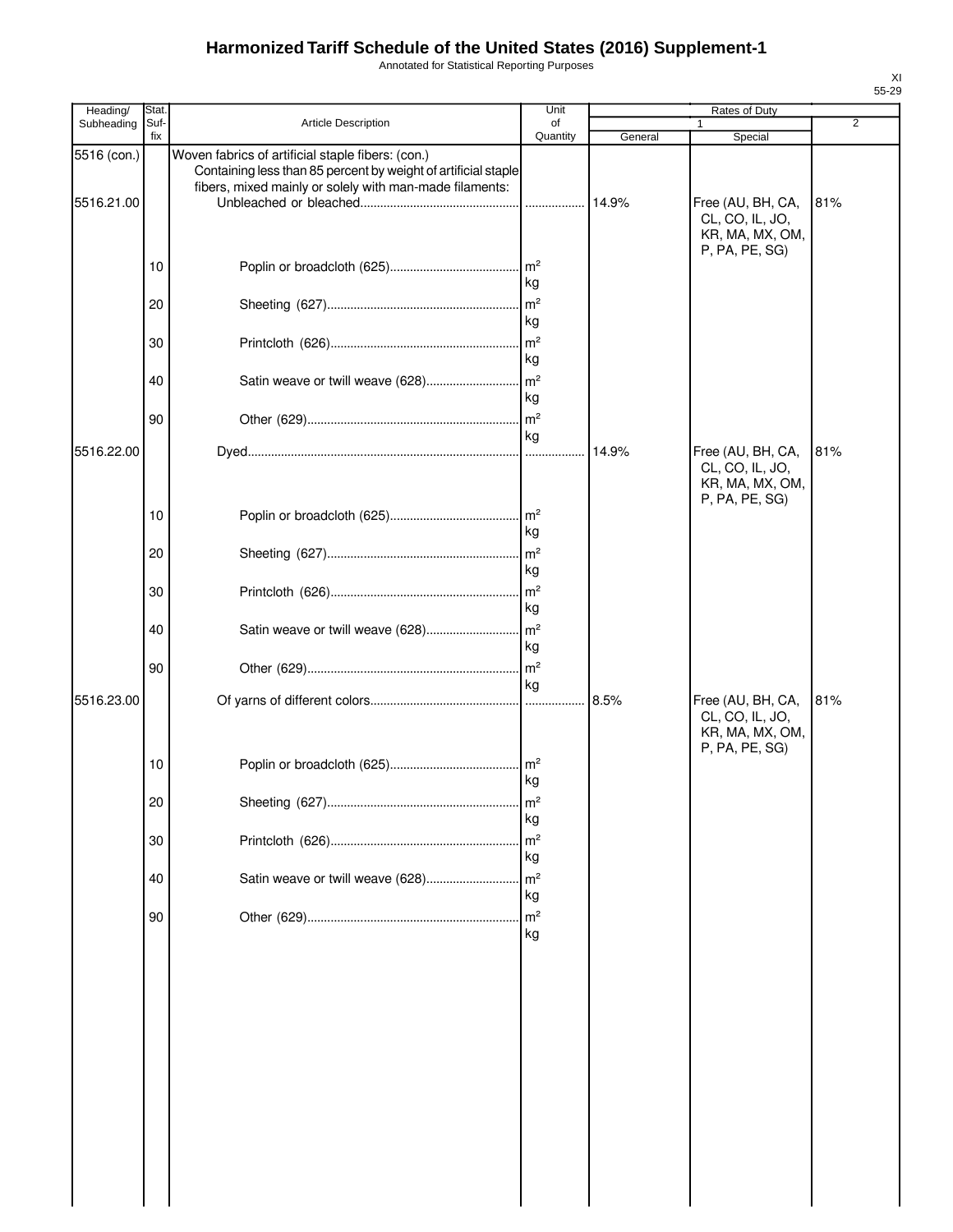Annotated for Statistical Reporting Purposes

| 55-30                  |              |                                                                                                                                                                                          |                       |         |                                                                           |                       |
|------------------------|--------------|------------------------------------------------------------------------------------------------------------------------------------------------------------------------------------------|-----------------------|---------|---------------------------------------------------------------------------|-----------------------|
| Heading/<br>Subheading | Stat<br>Suf- | <b>Article Description</b>                                                                                                                                                               | Unit<br>of            |         | Rates of Duty                                                             | $\overline{2}$        |
|                        | fix          |                                                                                                                                                                                          | Quantity              | General | Special                                                                   |                       |
| 5516 (con.)            |              | Woven fabrics of artificial staple fibers: (con.)<br>Containing less than 85 percent by weight of artificial staple<br>fibers, mixed mainly or solely with man-made filaments:<br>(con.) |                       |         |                                                                           |                       |
| 5516.24.00             |              |                                                                                                                                                                                          |                       | 14.9%   | Free (AU, BH, CA,<br>CL, CO, IL, JO,<br>KR, MA, MX, OM,<br>P, PA, PE, SG) | 81%                   |
|                        | 10           |                                                                                                                                                                                          | kg                    |         |                                                                           |                       |
|                        | 20           |                                                                                                                                                                                          | kg                    |         |                                                                           |                       |
|                        | 30           |                                                                                                                                                                                          | kg                    |         |                                                                           |                       |
|                        | 40           | Satin weave or twill weave (628)                                                                                                                                                         | m <sup>2</sup><br>kg  |         |                                                                           |                       |
|                        | 85           | Other:                                                                                                                                                                                   | $\mathsf{Im}^2$<br>kg |         |                                                                           |                       |
|                        | 95           |                                                                                                                                                                                          | kg                    |         |                                                                           |                       |
| 5516.31                |              | Containing less than 85 percent by weight of artificial staple<br>fibers, mixed mainly or solely with wool or fine animal hair:<br>Unbleached or bleached:                               |                       |         |                                                                           |                       |
| 5516.31.05             |              | Containing 36 percent or more by weight of wool                                                                                                                                          | .                     | 19.8%   | Free (AU, BH, CA,<br>CL, CO, IL, JO,<br>KR, MA, MX, OM,<br>P, PA, PE, SG) | $48.5¢/kg +$<br>68.5% |
|                        | 10           |                                                                                                                                                                                          | kg                    |         |                                                                           |                       |
|                        | 20           |                                                                                                                                                                                          | m <sup>2</sup><br>kg  |         |                                                                           |                       |
| 5516.31.10             | 00           |                                                                                                                                                                                          | $\mathsf{Im}^2$<br>kg | 12%     | Free (AU, BH, CA,<br>CL, CO, IL, JO,<br>KR, MA, MX, OM,<br>P, PA, PE, SG) | 80.5%                 |
| 5516.32<br>5516.32.05  |              | Dved:<br>Containing 36 percent or more by weight of wool                                                                                                                                 |                       | 25%     | Free (AU, BH, CA,<br>CL, CO, IL, JO,<br>KR, MA, MX, OM,                   | 48.5¢/kg +<br>68.5%   |
|                        | 10           |                                                                                                                                                                                          | m <sup>2</sup><br>kg  |         | P, PA, PE, SG)                                                            |                       |
|                        | 20           |                                                                                                                                                                                          | m <sup>2</sup>        |         |                                                                           |                       |
| 5516.32.10             | 00           |                                                                                                                                                                                          | kg<br>$m2$ .<br>kg    | 12%     | Free (AU, BH, CA,<br>CL, CO, IL, JO,<br>KR, MA, MX, OM,<br>P, PA, PE, SG) | 80.5%                 |
|                        |              |                                                                                                                                                                                          |                       |         |                                                                           |                       |
|                        |              |                                                                                                                                                                                          |                       |         |                                                                           |                       |
|                        |              |                                                                                                                                                                                          |                       |         |                                                                           |                       |
|                        |              |                                                                                                                                                                                          |                       |         |                                                                           |                       |

XI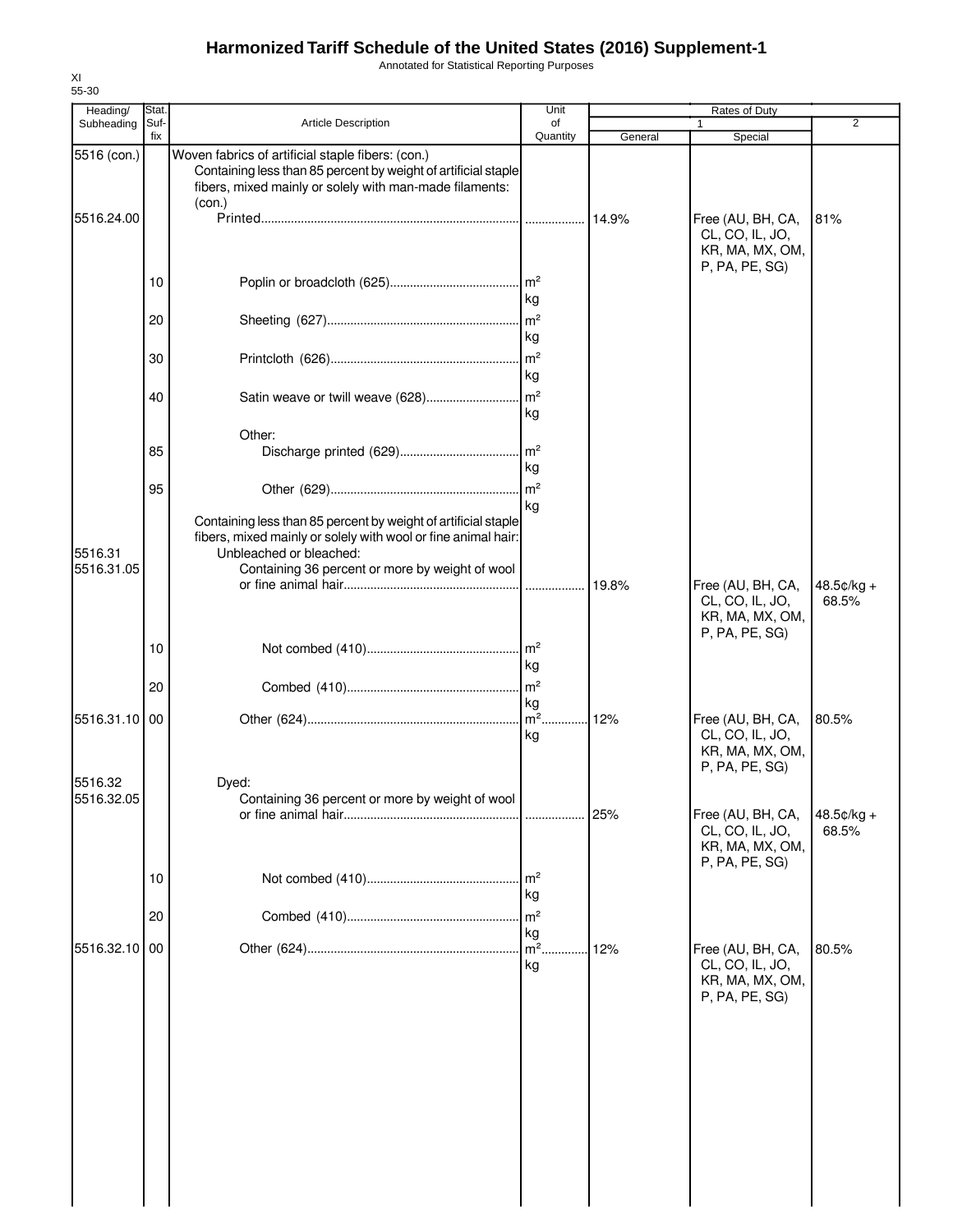Annotated for Statistical Reporting Purposes

| Heading/               | Stat.       |                                                                                                                                                                                                                                 | Unit                                       |         | Rates of Duty                                                             |                     |
|------------------------|-------------|---------------------------------------------------------------------------------------------------------------------------------------------------------------------------------------------------------------------------------|--------------------------------------------|---------|---------------------------------------------------------------------------|---------------------|
| Subheading             | Suf-<br>fix | Article Description                                                                                                                                                                                                             | of<br>Quantity                             | General | 1<br>Special                                                              | $\overline{2}$      |
| 5516 (con.)<br>5516.33 |             | Woven fabrics of artificial staple fibers: (con.)<br>Containing less than 85 percent by weight of artificial staple<br>fibers, mixed mainly or solely with wool or fine animal hair:<br>(con.)<br>Of yarns of different colors: |                                            |         |                                                                           |                     |
| 5516.33.05             |             | Containing 36 percent or more by weight of wool                                                                                                                                                                                 |                                            | 25%     | Free (AU, BH, CA,<br>CL, CO, IL, JO,<br>KR, MA, MX, OM,<br>P, PA, PE, SG) | 48.5¢/kg +<br>68.5% |
|                        | 10          |                                                                                                                                                                                                                                 | kg                                         |         |                                                                           |                     |
| 5516.33.10 00          | 20          |                                                                                                                                                                                                                                 | m <sup>2</sup><br>kg<br>$\overline{m^2}$ . | 12%     | Free (AU, BH, CA,                                                         | 80.5%               |
|                        |             |                                                                                                                                                                                                                                 | kg                                         |         | CL, CO, IL, JO,<br>KR, MA, MX, OM,<br>P, PA, PE, SG)                      |                     |
| 5516.34<br>5516.34.05  |             | Printed:<br>Containing 36 percent or more by weight of wool                                                                                                                                                                     |                                            |         |                                                                           |                     |
|                        |             |                                                                                                                                                                                                                                 |                                            | 19.7%   | Free (AU, BH, CA,<br>CL, CO, IL, JO,<br>KR, MA, MX, OM,<br>P, PA, PE, SG) | 48.5¢/kg +<br>68.5% |
|                        | 10          |                                                                                                                                                                                                                                 | m <sup>2</sup><br>kg                       |         |                                                                           |                     |
| 5516.34.10 00          | 20          |                                                                                                                                                                                                                                 | m <sup>2</sup><br>kg<br>$m2$ .             | 12%     | Free (AU, BH, CA,                                                         | 80.5%               |
|                        |             |                                                                                                                                                                                                                                 | kg                                         |         | CL, CO, IL, JO,<br>KR, MA, MX, OM,<br>P, PA, PE, SG)                      |                     |
|                        |             |                                                                                                                                                                                                                                 |                                            |         |                                                                           |                     |
|                        |             |                                                                                                                                                                                                                                 |                                            |         |                                                                           |                     |
|                        |             |                                                                                                                                                                                                                                 |                                            |         |                                                                           |                     |
|                        |             |                                                                                                                                                                                                                                 |                                            |         |                                                                           |                     |
|                        |             |                                                                                                                                                                                                                                 |                                            |         |                                                                           |                     |
|                        |             |                                                                                                                                                                                                                                 |                                            |         |                                                                           |                     |
|                        |             |                                                                                                                                                                                                                                 |                                            |         |                                                                           |                     |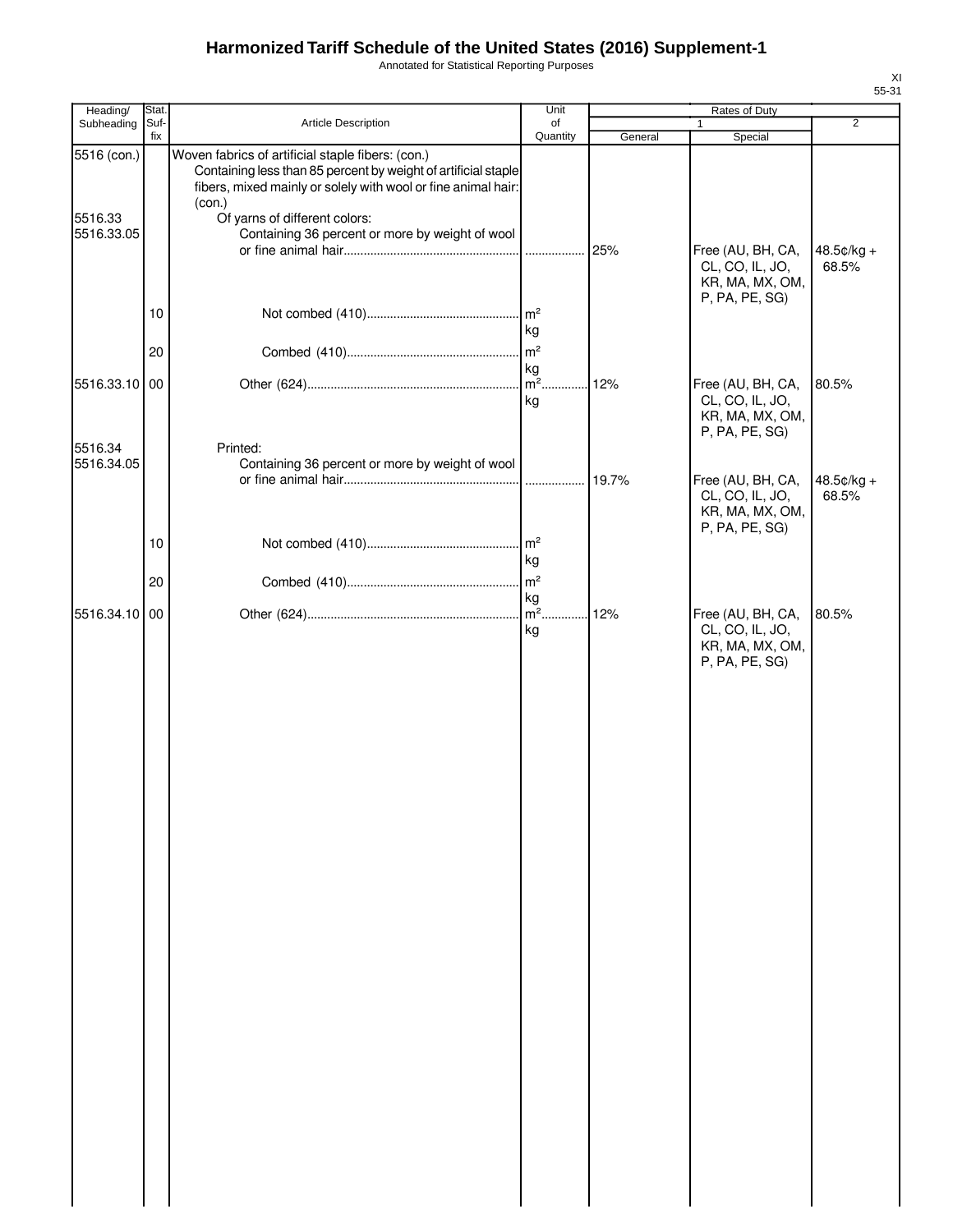Annotated for Statistical Reporting Purposes

| Heading/                  | Stat.<br>Suf- |                                                                                                                                                                    | Unit<br>of            |         | Rates of Duty                                           | $\overline{2}$ |
|---------------------------|---------------|--------------------------------------------------------------------------------------------------------------------------------------------------------------------|-----------------------|---------|---------------------------------------------------------|----------------|
| Subheading                | fix           | <b>Article Description</b>                                                                                                                                         | Quantity              | General | Special                                                 |                |
| 5516 (con.)<br>5516.41.00 |               | Woven fabrics of artificial staple fibers: (con.)<br>Containing less than 85 percent by weight of artificial staple<br>fibers, mixed mainly or solely with cotton: |                       | 14.9%   | Free (AU, BH, CA,<br>CL, CO, IL, JO,<br>KR, MA, MX, OM, | 81%            |
|                           | 10            |                                                                                                                                                                    | kg                    |         | P, PA, PE, SG)                                          |                |
|                           | 22            | Sheeting:<br>Of a width exceeding 127 cm (613) m <sup>2</sup>                                                                                                      | kg                    |         |                                                         |                |
|                           | 27            |                                                                                                                                                                    |                       |         |                                                         |                |
|                           | 30            |                                                                                                                                                                    | kg<br>kg              |         |                                                         |                |
|                           | 40            | Cheesecloth; lawns, voiles or batistes (226) m <sup>2</sup>                                                                                                        | kg                    |         |                                                         |                |
|                           | 50            |                                                                                                                                                                    | kg                    |         |                                                         |                |
|                           | 60            |                                                                                                                                                                    | kg                    |         |                                                         |                |
|                           | 70            |                                                                                                                                                                    | kg                    |         |                                                         |                |
| 5516.42.00                | 90            |                                                                                                                                                                    | kg                    | 12%     | Free (AU, BH, CA,                                       | 81%            |
|                           | 10            |                                                                                                                                                                    | kg                    |         | CL, CO, IL, JO,<br>KR, MA, MX, OM,<br>P, PA, PE, SG)    |                |
|                           | 22            | Sheeting:<br>Of a width exceeding 127 cm (613) m <sup>2</sup>                                                                                                      | kg                    |         |                                                         |                |
|                           | 27            |                                                                                                                                                                    | kg                    |         |                                                         |                |
|                           | 30            |                                                                                                                                                                    | m <sup>2</sup><br>kg  |         |                                                         |                |
|                           | 40            | Cheesecloth; lawns, voiles or batistes (226)                                                                                                                       | $\mathsf{Im}^2$<br>kg |         |                                                         |                |
|                           | 50            |                                                                                                                                                                    | m <sup>2</sup><br>kg  |         |                                                         |                |
|                           | 60            |                                                                                                                                                                    | kg                    |         |                                                         |                |
|                           | 70            |                                                                                                                                                                    | $\ln^2$<br>kg         |         |                                                         |                |
|                           | 90            |                                                                                                                                                                    | kg                    |         |                                                         |                |
|                           |               |                                                                                                                                                                    |                       |         |                                                         |                |
|                           |               |                                                                                                                                                                    |                       |         |                                                         |                |
|                           |               |                                                                                                                                                                    |                       |         |                                                         |                |
|                           |               |                                                                                                                                                                    |                       |         |                                                         |                |
|                           |               |                                                                                                                                                                    |                       |         |                                                         |                |

XI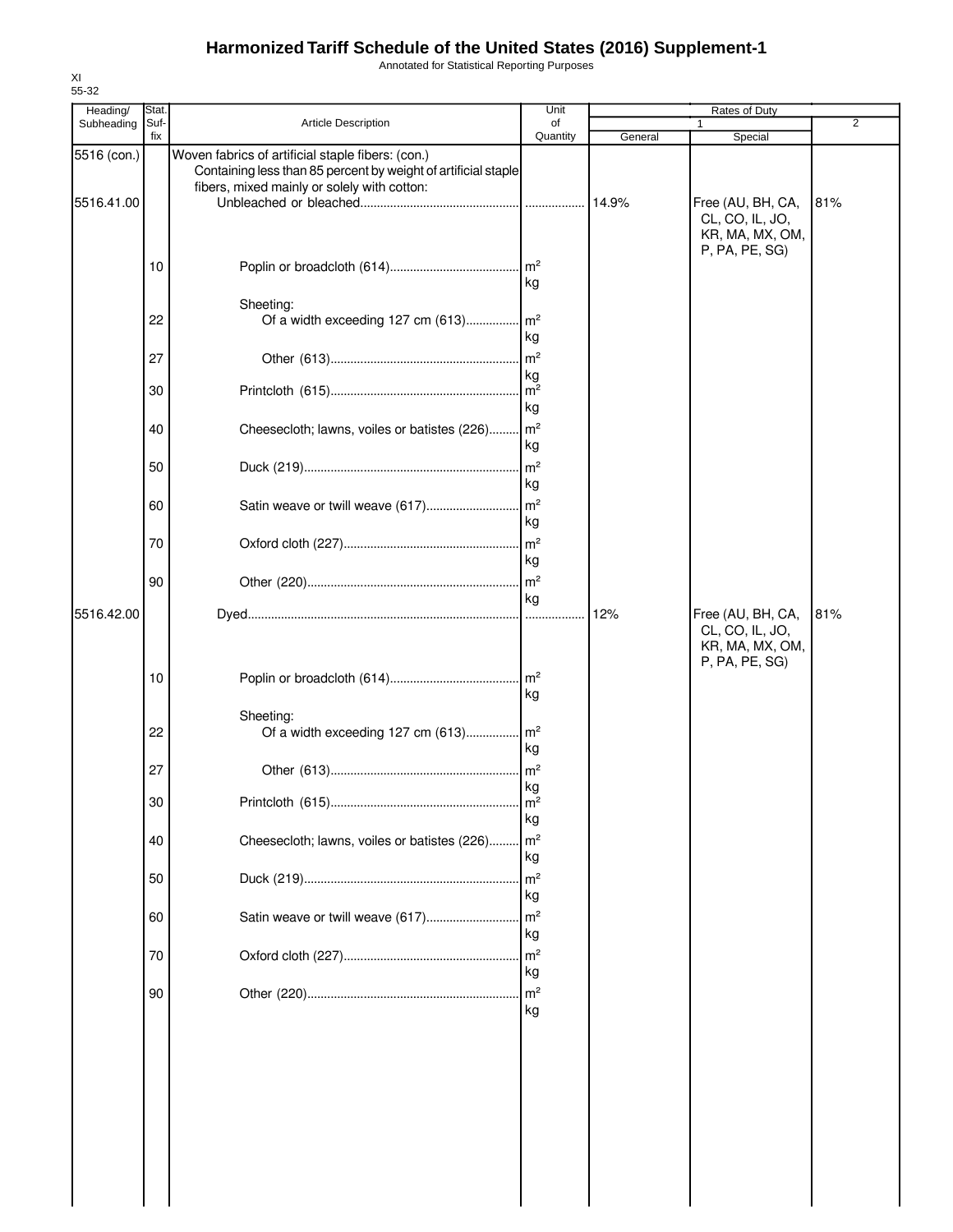Annotated for Statistical Reporting Purposes

| Heading/                  | Stat.       |                                                                                                                                                                           | Unit                       |         | Rates of Duty                                           |     |
|---------------------------|-------------|---------------------------------------------------------------------------------------------------------------------------------------------------------------------------|----------------------------|---------|---------------------------------------------------------|-----|
| Subheading                | Suf-<br>fix | Article Description                                                                                                                                                       | of<br>Quantity             | General | 1<br>Special                                            | 2   |
| 5516 (con.)<br>5516.43.00 |             | Woven fabrics of artificial staple fibers: (con.)<br>Containing less than 85 percent by weight of artificial staple<br>fibers, mixed mainly or solely with cotton: (con.) |                            | Free    |                                                         | 81% |
|                           | 10          | Denim:                                                                                                                                                                    | kg                         |         |                                                         |     |
|                           | 15          |                                                                                                                                                                           |                            |         |                                                         |     |
|                           | 20          |                                                                                                                                                                           | kg<br>$\mathsf{m}^2$<br>kg |         |                                                         |     |
|                           | 35          | Other:                                                                                                                                                                    | kg                         |         |                                                         |     |
|                           | 80          |                                                                                                                                                                           | kg                         |         |                                                         |     |
| 5516.44.00                |             |                                                                                                                                                                           |                            | 8.5%    | Free (AU, BH, CA,<br>CL, CO, IL, JO,<br>KR, MA, MX, OM, | 81% |
|                           | 10          |                                                                                                                                                                           | kg                         |         | P, PA, PE, SG)                                          |     |
|                           | 22          | Sheeting:<br>Of a width exceeding 127 cm (613) m <sup>2</sup>                                                                                                             | kg                         |         |                                                         |     |
|                           | 27          |                                                                                                                                                                           | m <sup>2</sup><br>kg       |         |                                                         |     |
|                           | 30          |                                                                                                                                                                           | $\mathsf{Im}^2$<br>kg      |         |                                                         |     |
|                           | 40          | Cheesecloth; lawns, voiles or batistes (226) m <sup>2</sup>                                                                                                               | kg                         |         |                                                         |     |
|                           | 50          |                                                                                                                                                                           | kg                         |         |                                                         |     |
|                           | 60          |                                                                                                                                                                           | kg                         |         |                                                         |     |
|                           | 70          |                                                                                                                                                                           | kg                         |         |                                                         |     |
|                           | $90\,$      |                                                                                                                                                                           | m <sup>2</sup><br>kg       |         |                                                         |     |
|                           |             |                                                                                                                                                                           |                            |         |                                                         |     |
|                           |             |                                                                                                                                                                           |                            |         |                                                         |     |
|                           |             |                                                                                                                                                                           |                            |         |                                                         |     |
|                           |             |                                                                                                                                                                           |                            |         |                                                         |     |
|                           |             |                                                                                                                                                                           |                            |         |                                                         |     |
|                           |             |                                                                                                                                                                           |                            |         |                                                         |     |
|                           |             |                                                                                                                                                                           |                            |         |                                                         |     |
|                           |             |                                                                                                                                                                           |                            |         |                                                         |     |
|                           |             |                                                                                                                                                                           |                            |         |                                                         |     |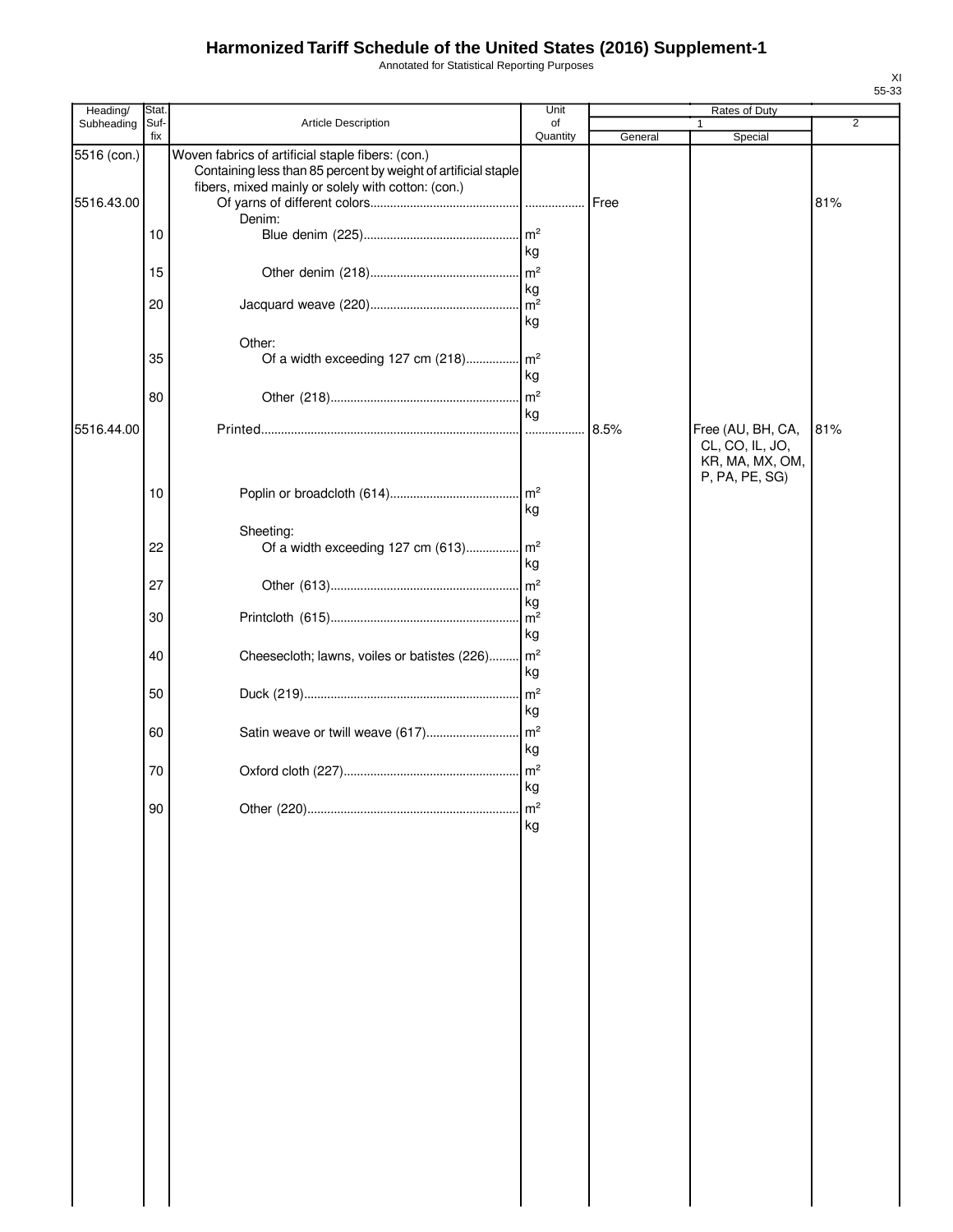Annotated for Statistical Reporting Purposes

| 55-34<br>Heading/ | Stat.       |                                                             | Unit                 |         | Rates of Duty                                                             |     |
|-------------------|-------------|-------------------------------------------------------------|----------------------|---------|---------------------------------------------------------------------------|-----|
| Subheading        | Suf-<br>fix | <b>Article Description</b>                                  | of<br>Quantity       | General | Special                                                                   | 2   |
| 5516 (con.)       |             | Woven fabrics of artificial staple fibers: (con.)<br>Other: |                      |         |                                                                           |     |
| 5516.91.00        |             |                                                             |                      | 12%     | Free (AU, BH, CA,<br>CL, CO, IL, JO,<br>KR, MA, MX, OM,<br>P, PA, PE, SG) | 81% |
|                   | 10          |                                                             | kg                   |         |                                                                           |     |
|                   | 20          |                                                             | kg                   |         |                                                                           |     |
|                   | 30          |                                                             | m <sup>2</sup><br>kg |         |                                                                           |     |
|                   | 40          | Cheesecloth; lawns, voiles or batistes (226)                | m <sup>2</sup><br>kg |         |                                                                           |     |
|                   | 50          |                                                             | m <sup>2</sup><br>kg |         |                                                                           |     |
|                   | 60          |                                                             | kg                   |         |                                                                           |     |
|                   | 70          |                                                             | kg                   |         |                                                                           |     |
|                   | 90          |                                                             | m <sup>2</sup><br>kg |         |                                                                           |     |
| 5516.92.00        |             |                                                             |                      | 12%     | Free (AU, BH, CA,<br>CL, CO, IL, JO,<br>KR, MA, MX, OM,<br>P, PA, PE, SG) | 81% |
|                   | 10          |                                                             | kg                   |         |                                                                           |     |
|                   | 20          |                                                             | kg                   |         |                                                                           |     |
|                   | 30          |                                                             | kg                   |         |                                                                           |     |
|                   | 40          | Cheesecloth; lawns, voiles or batistes (226)                | m <sup>2</sup><br>kg |         |                                                                           |     |
|                   | 50          |                                                             | kg                   |         |                                                                           |     |
|                   | 60          | Satin weave or twill weave (617)                            | m <sup>2</sup><br>kg |         |                                                                           |     |
|                   | 70          |                                                             | m <sup>2</sup><br>kg |         |                                                                           |     |
|                   | 90          |                                                             | m <sup>2</sup><br>kg |         |                                                                           |     |
|                   |             |                                                             |                      |         |                                                                           |     |
|                   |             |                                                             |                      |         |                                                                           |     |
|                   |             |                                                             |                      |         |                                                                           |     |
|                   |             |                                                             |                      |         |                                                                           |     |
|                   |             |                                                             |                      |         |                                                                           |     |
|                   |             |                                                             |                      |         |                                                                           |     |
|                   |             |                                                             |                      |         |                                                                           |     |
|                   |             |                                                             |                      |         |                                                                           |     |

XI